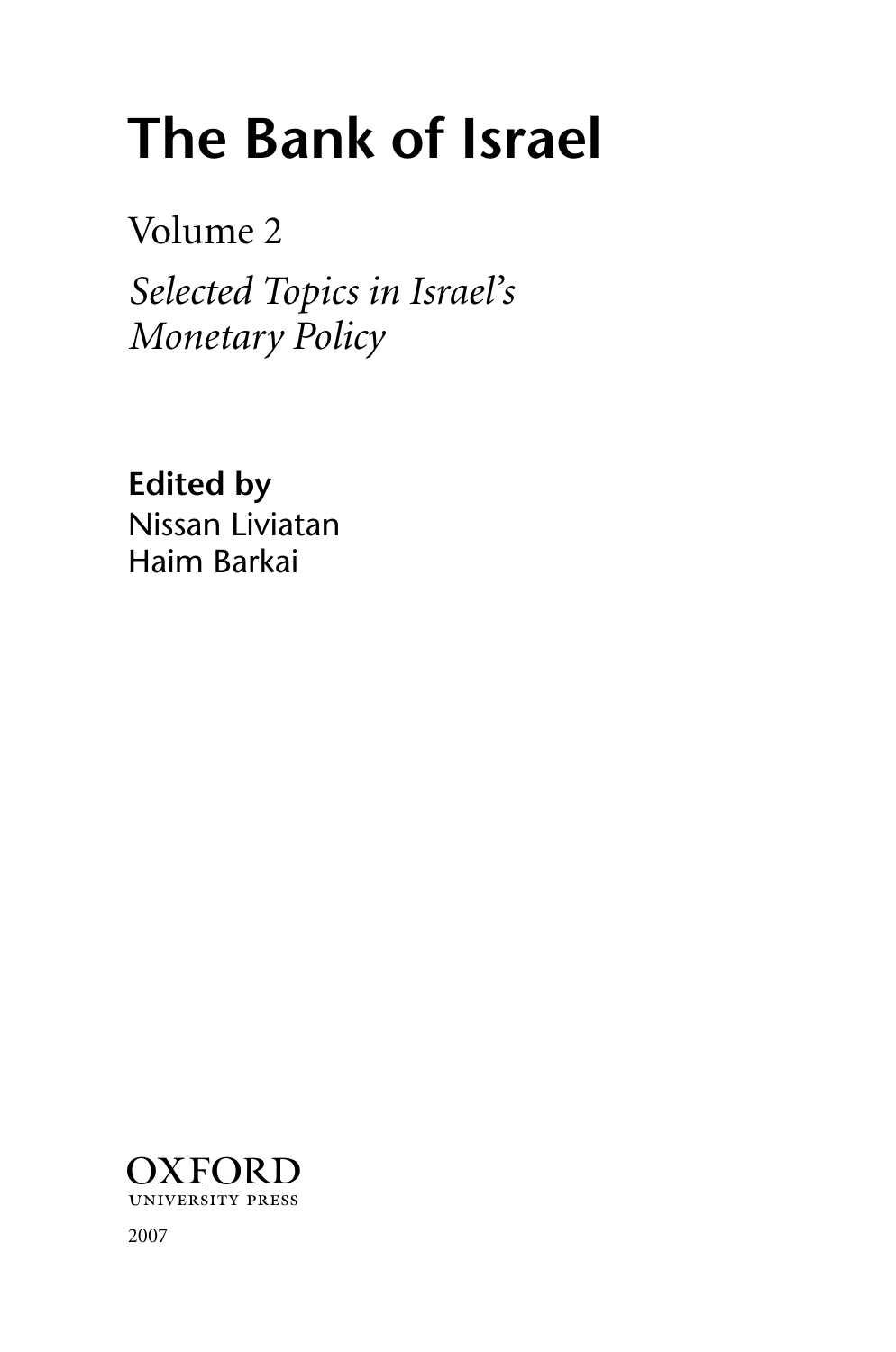# **De Jure, De Facto, and Desired Independence: The Bank of Israel as a Case Study**

*Alex Cukierman*

**1**

This chapter recounts the evolution of the de jure independence of the Bank of Israel (BOI) since it was established in 1954, provides an international comparison, and assesses year-by-year changes in the bank's de facto independence since the economic stabilization in 1985. Although no attempt is made to evaluate the year-by-year evolution of de facto independence in the pre-1985 period, an estimate of its average level is provided as a benchmark for the latter period. Since the variability of de facto independence in the prestabilization era was substantially lower than following it, the average level of de facto independence before 1985 provides a reasonable summary statistic for this variable during the thirty years that culminated in the 1985 stabilization. Comparison of the average levels of de facto independence before and after 1985 reveals a quantum leap in this variable between these two broad periods.

The chapter also estimates the level of de jure independence embedded in the recommendations of the 1998 Levin Commission on reform of the Bank of Israel law. A section near the end of the chapter discusses factors related to the desired future level of independence. In particular, it evaluates the pros and cons of growth targets, the closely related use of the output-gap concept as an indicator for making interest-rate policy, and the Levin Commission's recommendation to vest the legal authority for the conduct of monetary policy with a monetary-policy committee.

It is important to stress at the outset that since the concept of independence used in this chapter did not evolve until the late 1980s and, in part, in the 1990s, the estimation of independence entails the retrospective application of modern concepts of central-bank independence (CBI) to the early years of Israeli statehood. During these years, the professional consensus about the roles of a central bank (CB) and its status within government were very different from those of the present. Furthermore, the structure of the Israeli economy was substantially different from the present structure, inducing different economicpolicy priorities.<sup>1</sup>

The measurement of CBI has developed significantly during the past fifteen years. Such measurement makes it possible to study the impact of independence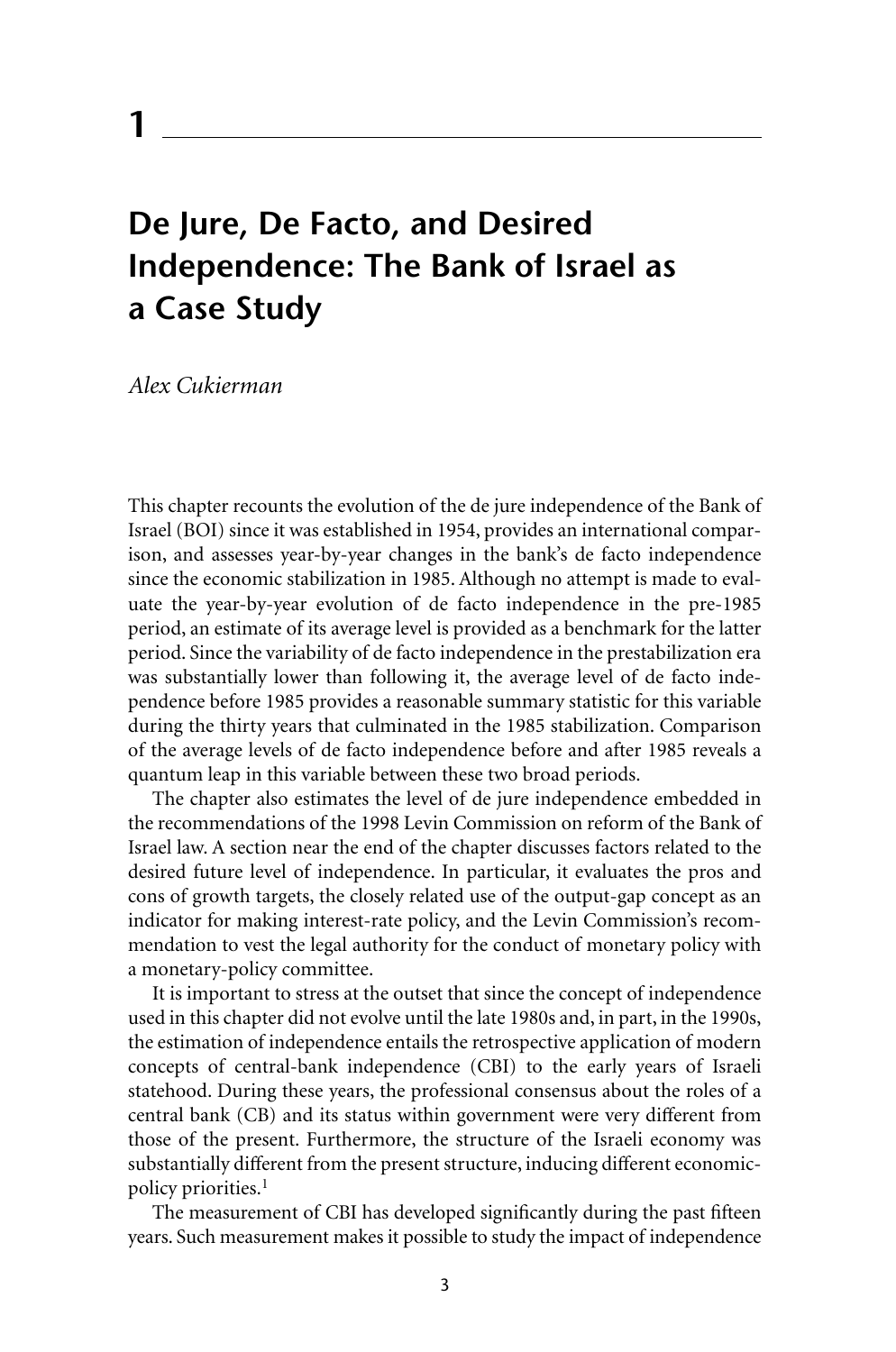on the performance of the economy in areas such as inflation, growth, real rates, and investment. Studies of the effect of CBI on the performance of developed economies normally use de jure independence, derived from CB charters, as a proxy for the de facto independence of the central bank.<sup>2</sup> Obviously there are often differences between de facto and de jure independence and such differences may be wider in developing countries than in developed ones.<sup>3</sup>

De jure independence is only one factor, albeit a weighty one, in determining the de facto independence of a CB. Institutional changes that are not reflected in the CB's formal charter may often have profound effects on de facto independence. Due to substantial cross-country variety in institutional arrangements, existing measures of de jure independence often overlook changes in de facto independence that are not reflected in de jure independence. One way to incorporate these additional elements into formal measurements of CBI is to consider the entire institutional and economic structure within which the CB operates. Such an effort requires a closer look at additional features of the economies under consideration and, inevitably, involves judgmental elements. Nevertheless, it is a step toward the development of more comprehensive measures of de facto independence.

The BOI, which celebrated its fiftieth anniversary in 2004, is a case in point. Despite the relative immobility of the bank's charter during that half-century, substantial changes in the extent of fiscal dominance over monetary policy and the structure of the Israeli economy effected important changes in the modus operandi and the de facto independence of the bank, mostly after the 1985 stabilization.<sup>4</sup> At the methodological level, then, this chapter may be considered a case study that illustrates some of the factors that one should bear in mind when attempting to complement the information contained in standard measures of de jure CBI.

An important general lesson taught by this chapter is that de facto independence may change substantially without any perceptible changes in de jure independence. Three additional conclusions, specific to Israel, are: (1) Although the BOI has been more independent—de jure and de facto—since 1985 than before, the gain has been more dramatic at the latter level than at the former. (2) Until the mid-1990s, de facto independence was generally weaker than de jure independence. Since the mid-1990s, de facto independence has been stronger than de jure independence. (3) Although high by domestic historical standards, the BOI's de facto independence since the mid-1990s has not been as high as the current de jure independence of the central banks in the twenty-six countries that are either current or prospective members of the European Monetary Union (EMU).<sup>5</sup>

The chapter is organized as follows: after a brief description of standard measures of de jure independence, the next section presents data on the evolution of de jure independence of the BOI over the past fifty years and compares it with that in other developed and developing countries over the past two decades. It also examines the level of de jure independence that would have prevailed had the recommendations of the Levin Commission on reform of the BOI charter been accepted.<sup>6</sup> The following section sets forth a methodology for the measurement of de facto CBI and establishes comparability by using the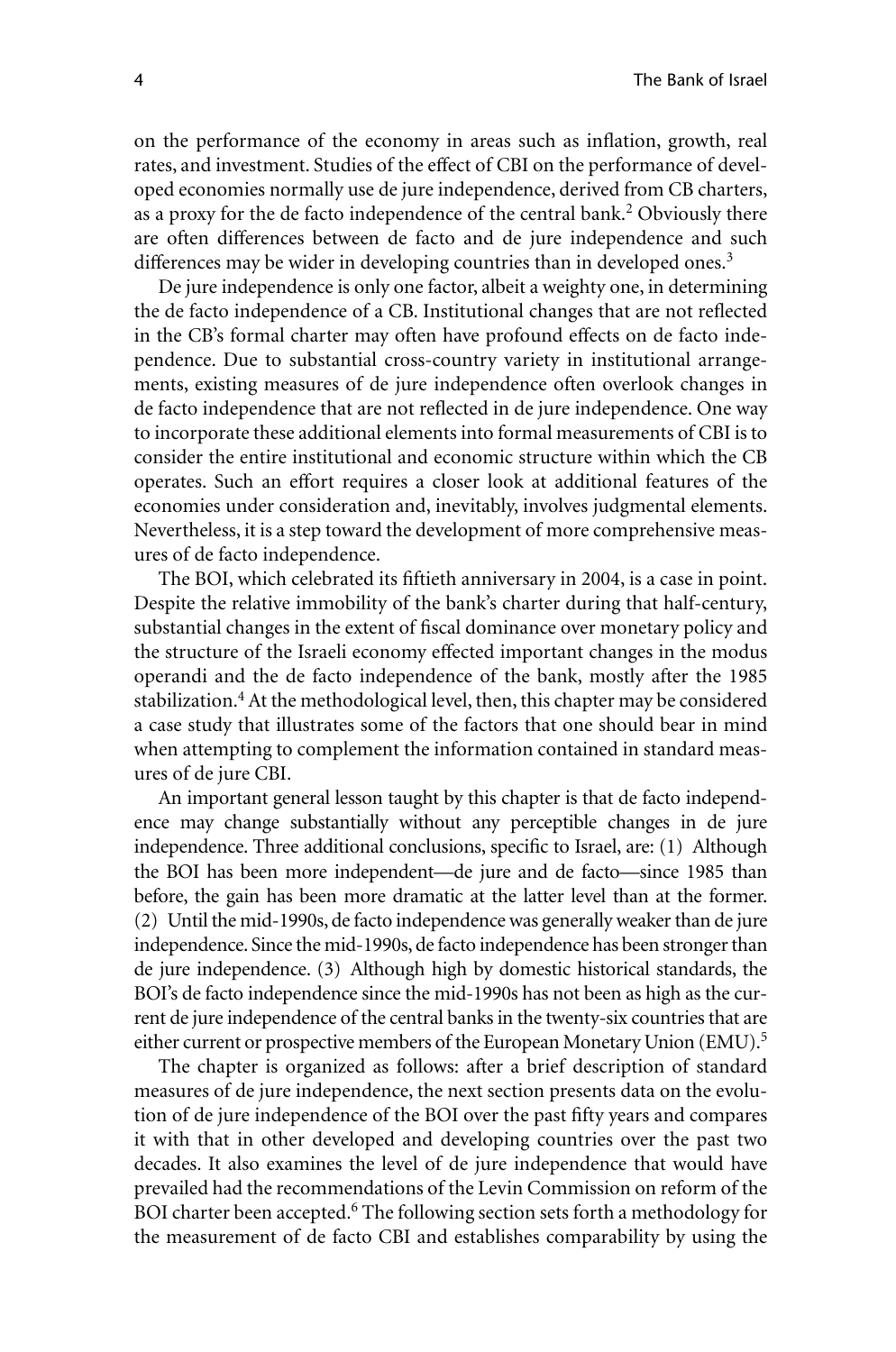same metric that is used to measure de jure independence. This section also discusses factors unrelated to law that have affected the BOI's de facto independence over time and the assumptions made in transforming these factors into numerical codes.

The next section presents and discusses the historical evolution of the BOI's de facto independence and evaluates the factors that have combined to enhance it. This is followed by a section that reflects on the desirable level of BOI independence in view of current empirical and theoretical knowledge about the effects of CBI and CB conservatism, and debates the pros and cons of growth and output-gap targeting. The final section offers concluding remarks.

#### **EVOLUTION OF THE DE JURE INDEPENDENCE OF THE BANK OF ISRAEL**

# **The Concept and Measurement of De Jure Central-Bank Independence**

A layperson or an economist raised in the tradition of twenty or more years ago may question the need for central-bank independence in the first place. Why should a public policymaking institution be independent in its decisions from the democratically elected government?<sup>7</sup> The current consensual answer is that governments, since they try to attain several other objectives such as high employment and easy financing of their own expenditure, create a socially costly inflation bias. Thus, the delegation of authority to a relatively conservative institution that is more concerned than the government about price stability—that is, the central bank—is beneficial for society (Rogoff, 1985).

In keeping with this view, indices of de jure CBI focus on the extent to which the CB is directed by law to focus monetary policy on price stability as the only, or the main, purpose of such policy, even if this results in the de-emphasis of other goals such as growth and the financing of budget deficits. To be effective, this CB focus should be backed by sufficient independence in the choice of monetary instruments. Most importantly, the CB's decision-making auspices should not receive explicit or implicit instructions from government officials and should have enough personal and financial independence to be able to resist political pressures. Furthermore, there should be sufficiently effective constraints on government's ability to resort to inflationary finance. Thus, CBI does not mean carte blanche; instead, it means that the CB has a sufficiently clear mandate to focus mainly on price stability and has enough instrument independence to implement this mandate.

The recent literature contains several alternative indices of de jure CBI.<sup>8</sup> The index proposed here is based on a coding of sixteen different characteristics of CB charters that pertain to the distribution of authority over monetary policy, procedures for the resolution of conflicts between CB and government, the relative importance of price stability in CB objectives as stated in the law, the seriousness of limits on CB lending to government, and procedures for the appointment and dismissal of the CB governor. Cukierman, Webb, and Neyapti (1992) present a weighted index of these sixteen characteristics that they term LVAW. The scale of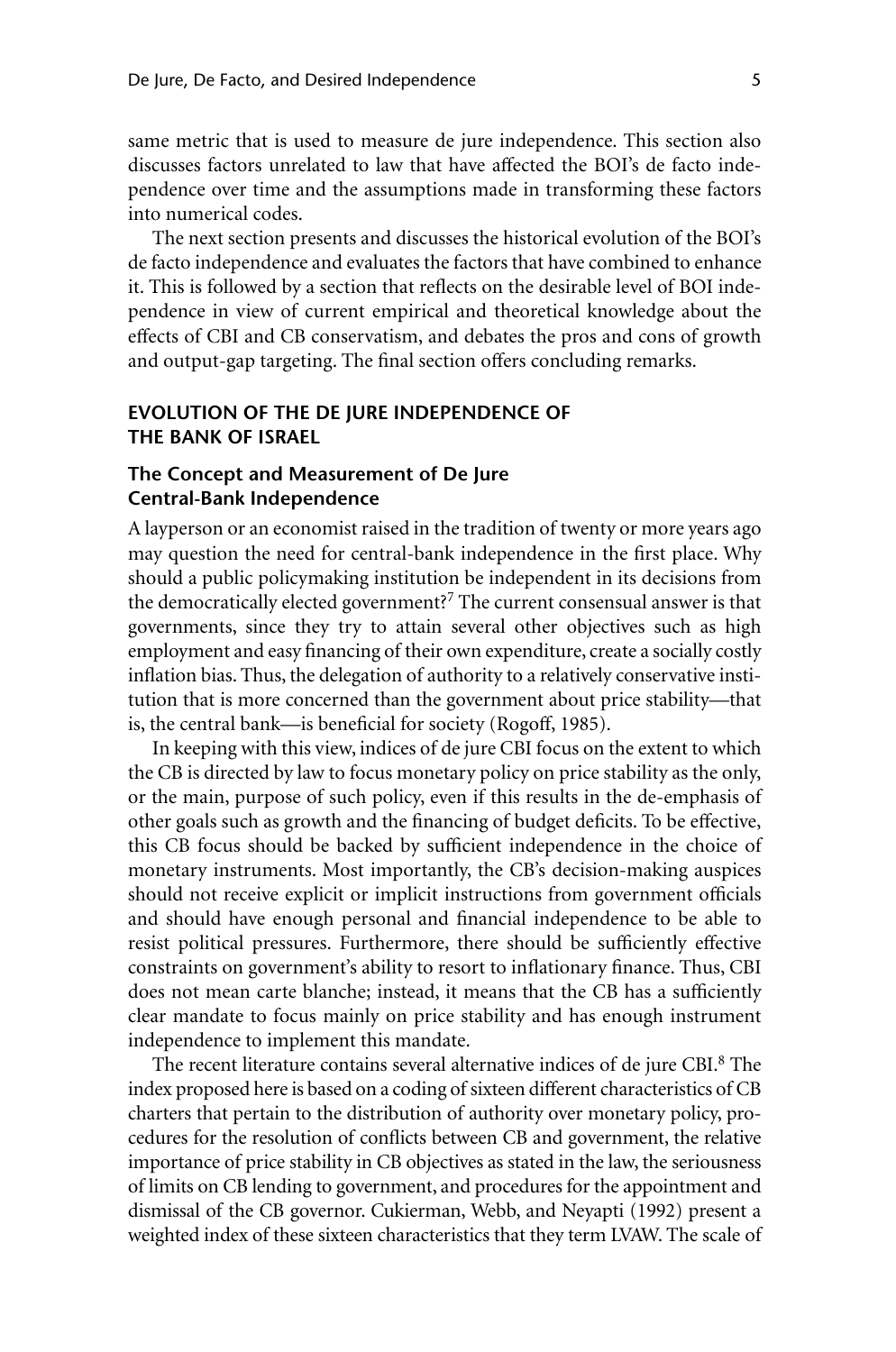this aggregate index, as well as of individual de jure indices, ranges from 0 (the least possible independence) to 1 (maximum independence). The conventions used to code individual components of de jure independence and the aggregation procedure used to obtain the aggregate index are described in table A1.1 of the appendix. One advantage of the LVAW index is its availability for many countries during the second half of the twentieth century, thereby allowing us to compare the de jure independence of the BOI with that of other countries' CBs at different times.

# **De Jure Independence of the Bank of Israel over Time and in Comparison with Other Countries**

Although the original Bank of Israel charter (1954) has been amended more than once during the past fifty years, only the 1985 amendment is relevant for our CBI index. This amendment, popularly nicknamed the "No-Printing Law," substantially limits government's legal ability to obtain advances from the BOI and stipulates that securitized borrowing from the central bank should be at market rates.<sup>9</sup> Table 1.1 describes the aggregate de jure independence of the BOI under the original 1954 law and under the law after the 1985 amendment against the background of the de jure independence of CBs in developed economies during the 1980s.<sup>10</sup> The table shows that under the original 1954 law the BOI had less de jure independence than the CBs of Germany, Switzerland, the United States, Canada, and the Netherlands, but more de jure independence than the CBs of Sweden, New Zealand, the United Kingdom, France, and Italy. Under the original statute, the de jure independence of the Bank of Israel ranked in the 41st percentile from the top. After the 1985 amendment, the BOI gained de jure independence, its LVAW index rising from 0.39 to 0.46. This elevated its ranking among the central banks of developed countries in the 1980s to the 27th percentile from the top.A similar qualitative picture emerges when the comparison

| Country                         | <b>LVAW</b> | Country            | <b>LVAW</b> | Country     | <b>LVAW</b> |
|---------------------------------|-------------|--------------------|-------------|-------------|-------------|
| $Israel - 1954$                 | 0.39        | Ireland            | 0.44        | New Zealand | 0.24        |
| $Israel - 1985$                 | 0.46        | <b>Netherlands</b> | 0.42        | France      | 0.24        |
| Israel-1998/99                  | 0.61        | Australia          | 0.36        | Spain       | 0.23        |
| (Levin Commission)<br>proposal) |             |                    |             |             |             |
| W. Germany                      | 0.69        | Iceland            | 0.34        | Japan       | 0.18        |
| Switzerland                     | 0.64        | Luxembourg         | 0.33        | Norway      | 0.17        |
| Austria                         | 0.61        | Sweden             | 0.29        | Belgium     | 0.17        |
| Denmark                         | 0.50        | Finland            | 0.28        |             |             |
| <b>United States</b>            | 0.48        | U.K.               | 0.27        |             |             |
| Canada                          | 0.45        | Italy              | 0.25        |             |             |

**Table 1.1. De Jure Independence of the BOI before and after the "No-Printing" Amendment—Comparison with Developed Countries during the 1980s**

*Source:* Table 2 in Cukierman, Webb, and Neyapti, 1992 and table A1.1 in appendix.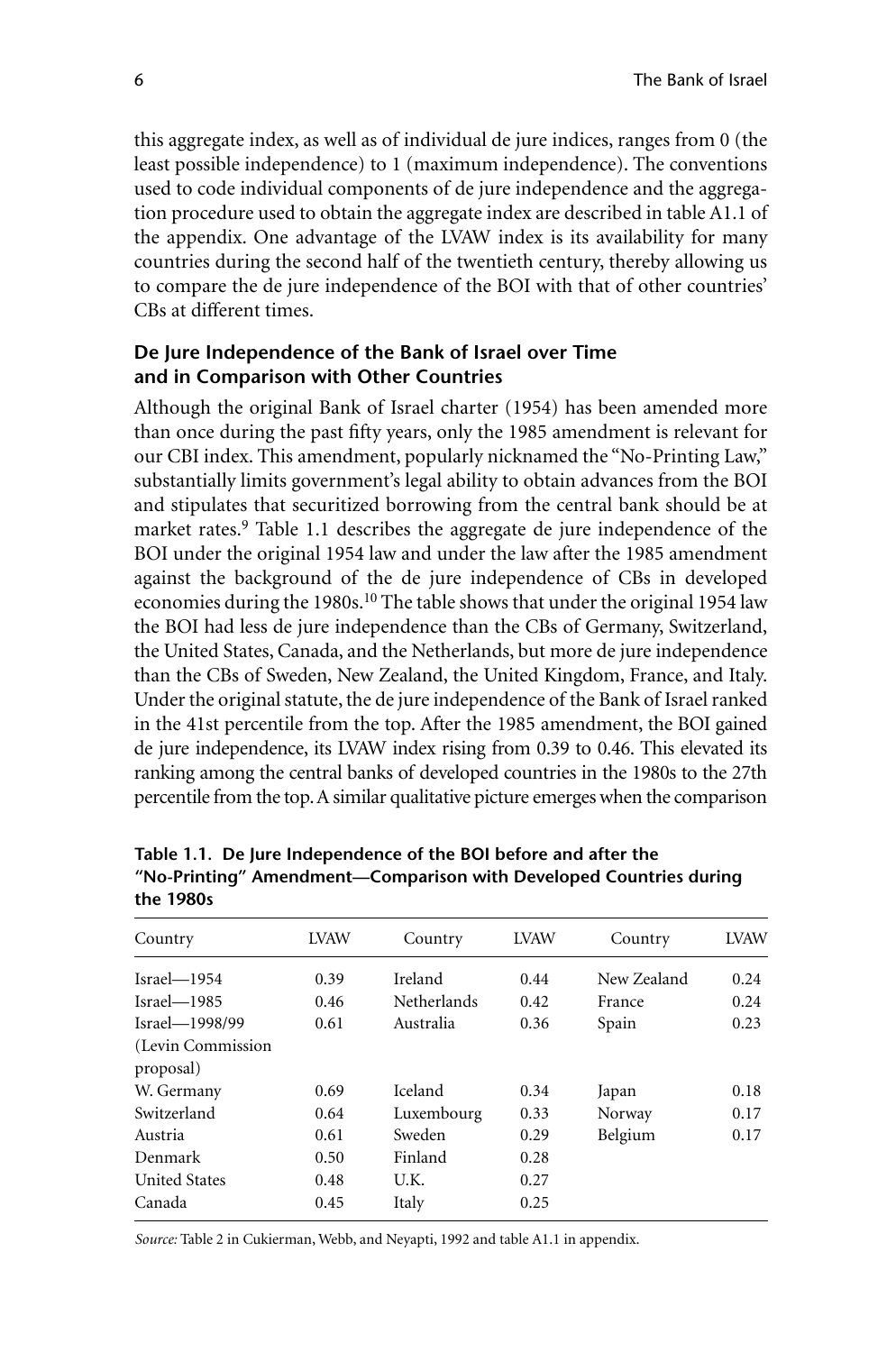is made with the central banks of developing countries during the 1980s. Further details appear in table 2 of Cukierman, Webb, and Neyapti (1992).

The picture shown in table 1.1 changed quite a bit in the 1990s. During that decade, the de jure independence of many central banks—those of all countries that joined the euro zone in 1999; nearly all former socialist economies (FSEs), which established new central banks with very high levels of de jure independence; practically all Latin American economies; New Zealand; the United Kingdom; Sweden; and Japan—was substantially upgraded. The countries that joined the euro zone had to upgrade the de jure independence of their central banks to comply with the requirements of the Maastricht treaty. Partly for the same reason, prospective entrants to the European Monetary Union (EMU) in Central and Eastern Europe followed the same track. However, the flood of central-bank reforms in other FSEs, as well as in other parts of the world always in the direction of more independence—reflects a growing professional consensus among policymakers and academics that high CBI is desirable.<sup>11</sup>

As a consequence of this global trend, the BOI has much less de jure independence, relative to other countries, at the beginning of the twenty-first century than it had after the 1985 "No-Printing Law" was passed. The discussion that follows documents some of the numerical dimensions of this process. As table 1.1 shows, the LVAW index of aggregate de jure independence for the BOI has been constant at 0.46 since 1985. In contrast, the average de jure independence embodied in the charters of twenty-six FSEs was 0.56 in the second half of the 1990s.12 Even after the "No-Printing Law" passed, the Bank of Israel remained well below the median in this group of central banks. Only eight banks (those of Azerbaijan, Croatia, Kazakhstan, Macedonia, Romania, Tajikistan, Turkmenistan, and Ukraine) scored lower. Although the exact numerical value of the LVAW of the European Central Bank (ECB) as prescribed by the Maastricht treaty is not available, calculations by Sadeh (2003) suggest that a score of 0.76 would be overly restrictive as a lower bound.<sup>13</sup> Interestingly, the United Kingdom, Sweden, and Denmark, which chose not to join the EMU, also gave their CBs much more de jure independence during the 1990s. In the estimation of Sadeh (2003), the LVAW indices for these countries as of 2001 were 0.89, 0.92, and 0.70, respectively. In relative terms, then, the de jure independence of the BOI is substantially lower today than it was in the 1980s.

# **Estimating the Level of De Jure Independence Implicit in the Levin Commission Recommendations**

In December 1997, Prime Minister Benjamin Netanyahu appointed a committee of experts to recommend an update of the BOI charter. The committee, headed by Supreme Court Justice (ret.) Dov Levin, was comprised of a former governor of the BOI, a former chair of the Knesset Finance Committee, two academic economists, one accountant, and one lawyer. In December 1998, after a year of deliberations, the committee presented the prime minister with its recommendations for reform of the Bank of Israel charter (Levin Commission, 1998). Although the legislature did not pursue the recommendations, it is interesting to examine the level of de jure independence that the committee envisaged.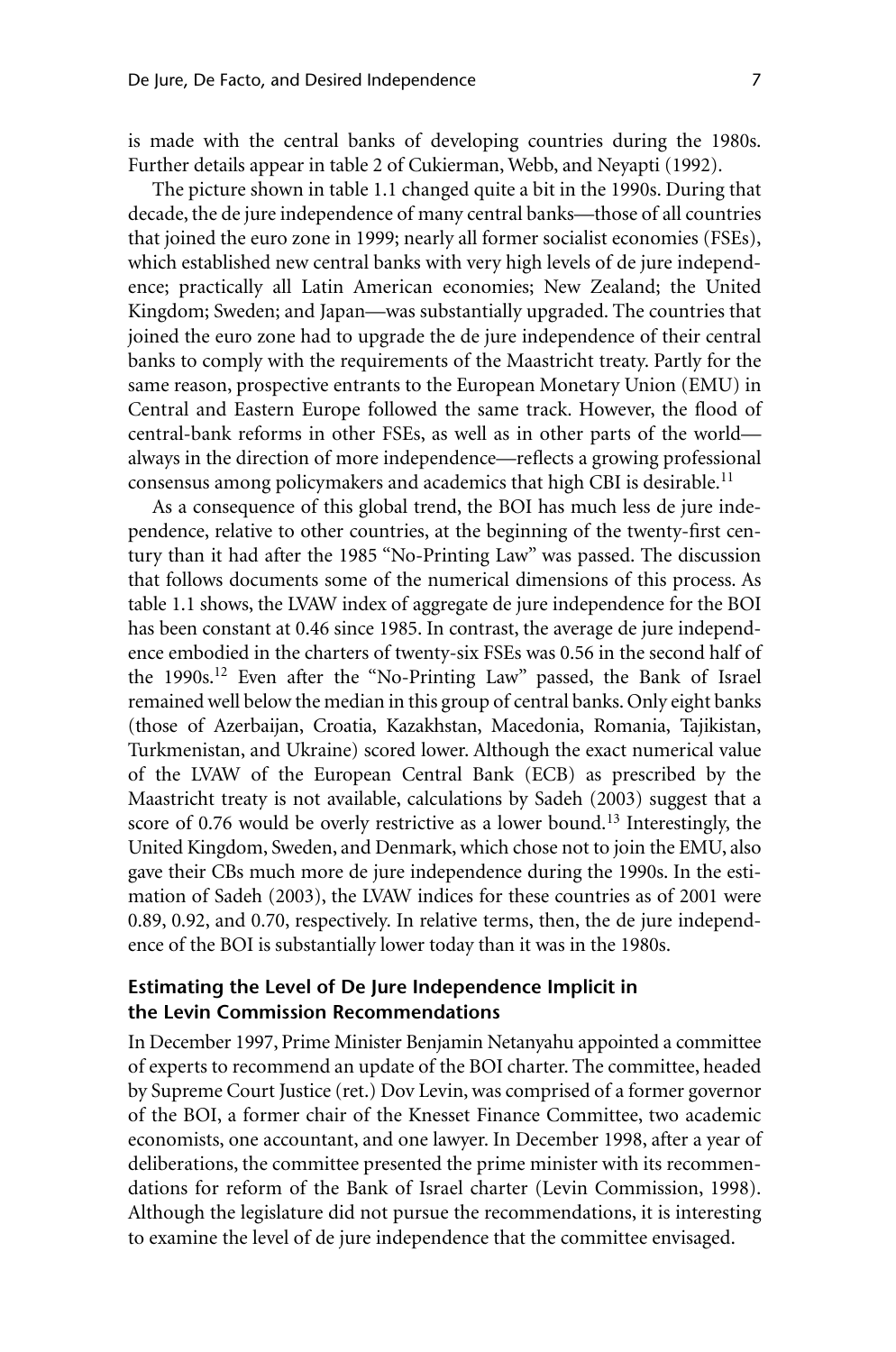A quick glance at the first column of table 1.1 suggests that the Levin Commission recommendations, if implemented, would raise the index of de jure independence of the BOI from 0.46 to 0.61. Three main factors would account for the increase: (1) Price stability takes precedence over other goals. (2) Instrument independence is asserted more strongly than in the existing law. (3) The set of circumstances under which a governor may be dismissed is narrowed. The adoption of the Levin Commission recommendations would boost the de jure independence of the BOI appreciably—to slightly above the median of the group of twenty-six FSEs, but still substantially below the indices of the Bank of England, the Bank of Sweden, and the ECB.14

The committee also recommended that authority over the conduct of monetary policy, currently vested solely with the governor of the Bank of Israel, be delegated to a five-member committee. The effect of this recommendation on independence is not immediately obvious and the LVAW index, as constructed, does not reflect it. A discussion of the likely effect of this recommendation on de facto independence under alternative scenarios appears later in a subsection on the "Internal Division of Powers over Monetary Policy at the BOI and the Levin Commission Recommendation" subsection.

# **EVALUATION OF THE DE FACTO INDEPENDENCE OF THE BANK OF ISRAEL—METHODOLOGICAL ISSUES AND ASSUMPTIONS**

De facto independence need not coincide with de jure independence, of course. A disparity may occur for a variety of reasons: (1) Laws are strongly susceptible to lacunae, leaving implementation open to interpretation and interference by other institutions within general government. (2) Even when the law is clear and lacuna-free, imperfect compliance may cause slippage between the letter of the law and actual practice. (3) The economic and institutional structures within which the CB operates affect the CB's de facto independence even where de jure independence is strongly honored.

In the case of the Bank of Israel, such factors cannot be overemphasized. Until the 1985 stabilization, one of the BOI's main tasks was to channel and extend credit to various sectors of the economy. This was accomplished through an elaborate system of directed credit (DC). The BOI had relatively little influence on the size, composition, and terms of this credit. Furthermore, due to other institutional restrictions the bank did not have sufficient authority to operate effectively in the open market. In addition the capital market was highly segmented and dominated by noncompetitive elements. The combination of these factors seriously impeded the bank's practical ability to focus on the price-stability goal. Since the 1985 stabilization, however, this state of affairs has been changing gradually due to desegmentation, deregulation, and changes in the operating procedures of monetary policy. Some of these changes had profound effects on the de facto independence of the BOI even though, as shown in the previous section, the changes in de jure independence were relatively modest.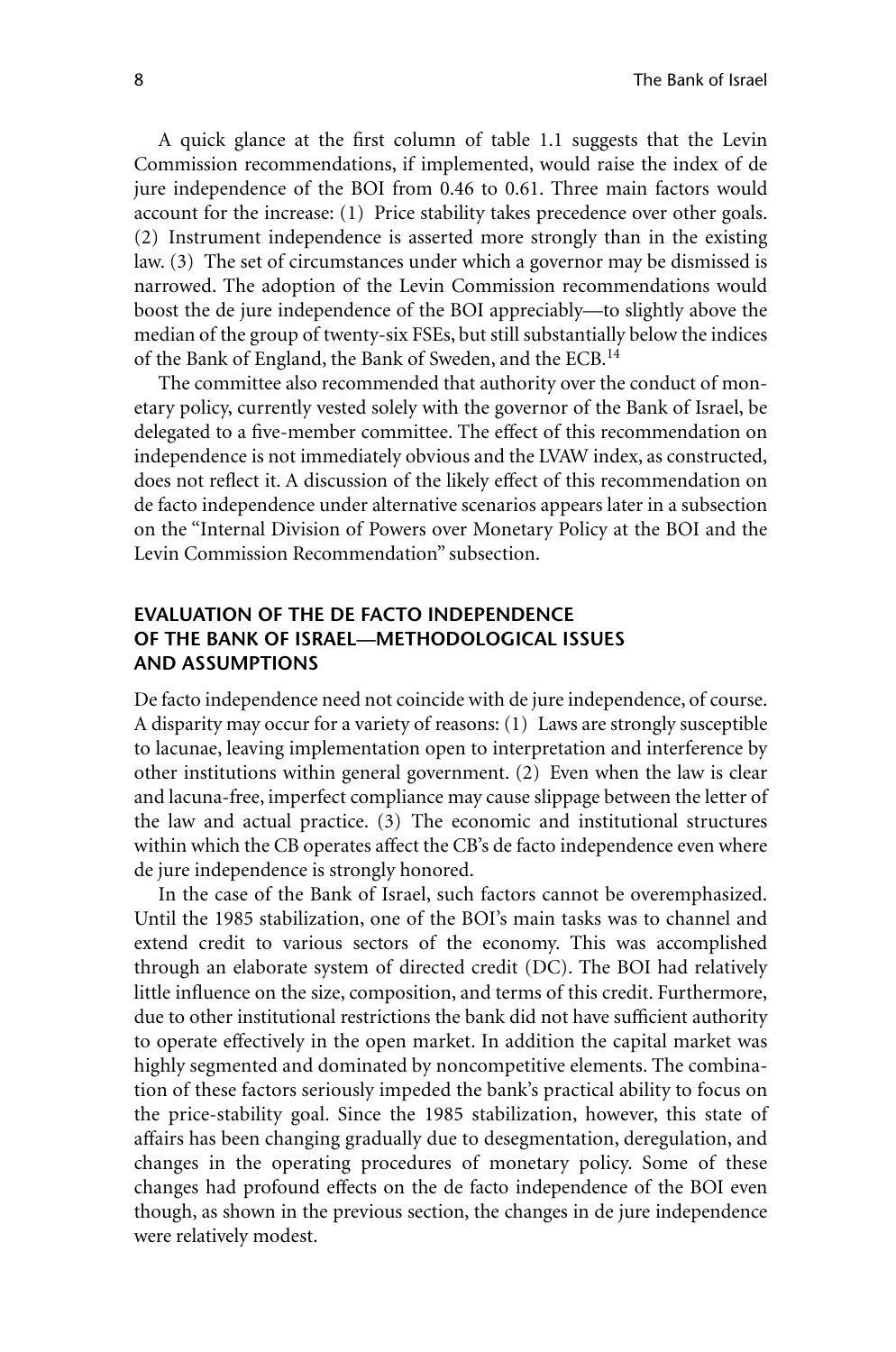Here we describe the methods and assumptions that we used to measure the changes in the BOI's de facto independence before and after 1985 as well as within the post-1985 period. To make the findings as comparable as possible with de jure independence, we used the same codification system for both actual and de jure independence. In coding de facto independence, however, account was taken not only of the letter of the law but also of what happened in practice. Consequently, the effects of changes in institutional and related arrangements—such as the size of DC, the BOI's de facto freedom to conduct open-market operations, the magnitude of the budget deficit, the efficacy of limits on government's ability to borrow from the CB, the extent of deregulation of financial markets, the type of exchange-rate regime, and the existence or nonexistence of inflation targets—may be factored into the index. Although this methodology is inevitably judgmental in that it entails the evaluation and location of the effects of the aforementioned factors across the components of the index, it has two advantages. First, it imposes a minimum of discipline on the inevitably judgmental measurement of de facto CBI. Second, by committing itself to specific numerical values for the components of the index, it paves the way to a systematic and more precise future evaluation of the de facto independence of the bank.

# **Codification of De Facto Independence in the Pre-1985 Era**

During much of the period before the 1985 stabilization, monetary policy was severely restricted by a combination of factors. The BOI was forced to act, to a large extent, like a development bank that grants cheap credit in volumes and under terms largely determined by outside players. Financial markets were strongly segmented and the bank had little practical latitude to conduct the open-market operations that were needed to absorb liquidity injections that government and the private sector created (Cukierman and Sokoler, 1993; Barkai and Liviatan, 2007a, d). Although the impact of those constraints on the ability and determination of the bank's management to keep inflation low varied somewhat, the variations were minor in comparison to the changes that followed the 1985 stabilization.

Therefore, as an initial approximation, we assume that the de facto independence of the BOI in the pre-1985 period was constant but allow for variations in the post-1985 period. To measure the actual values of the components of independence in the pre-1985 period, we use the codings of the corresponding de jure components in the 1954 law as a benchmark and adjust the codings, where necessary, to reflect the levels of de facto independence on these components. During this period, the existence of large-scale directed credit in magnitudes and under terms that were determined outside the CB, coupled with severe limitations on the bank's ability to conduct open-market operations, meant that despite its de jure authority the BOI's ability to control monetary policy was quite limited. In fact, the currently accepted goals of monetary policy were largely subjugated to the BOI's role as a development bank.<sup>15</sup> Under these conditions, the actual weight of price stability in the conduct of monetary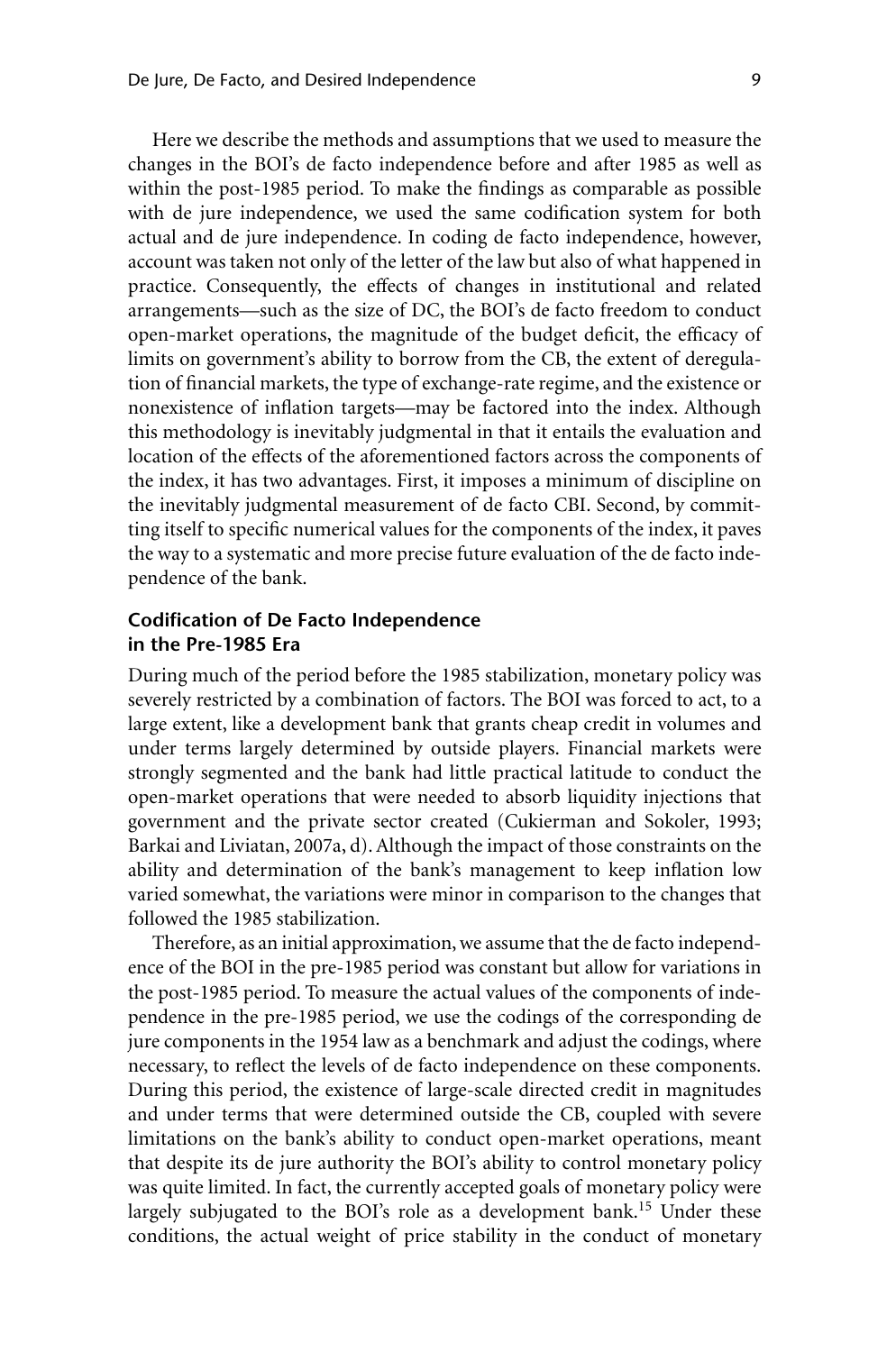policy and compliance with de jure lending restrictions were substantially lower than their legally mandated counterparts.<sup>16</sup>

# **Codification of De Facto Independence in the Post-1985 Era**

The post-1985 period is characterized by sustained gradual processes of institutional change that, in many cases, have had appreciable consequences for the de facto independence of the BOI. The most important of them are the reduction of DC (mostly through attrition), periodic increases in ceilings on the total stock of short-term Treasury bills (MAKAM) culminating in their total abolition at the end of 2001, desegmentation of credit markets, deregulation of capital flows, and flexibilization of the exchange rate. The introduction of inflation targets in December 1991 falls into this category as well. Additionally, a substantial increase in the short-term key rate, starting in the mid-1990s, points to an increase in the relative emphasis on price stability.<sup>17</sup>

Despite the 1985 "no-printing" amendment, the law leaves some latitude for the monetization of budget deficits, for several reasons. First, the government is free to convert its substantial foreign exchange receipts at the BOI without passing them through the foreign-exchange market and spending the proceeds domestically. Second, although the BOI may mop up the consequent increase in liquidity by issuing short-term Treasury bills, the amount of liquidity that the bank could absorb by means of this instrument was capped until the end of 2001.18 The ceiling was often effective, forcing the bank to rely on auctioned deposits to mop up liquidity. For reasons elaborated in the next subsection, these auctioned or time deposits (PAZAK) may not allow the bank to absorb liquidity as effectively as it could by issuing Treasury bills (MAKAM). Third, even in the absence of institutional constraints, the maintenance of low inflation in the face of large deficits entails unpopularly high interest rates and makes it more difficult for the BOI to focus on the objective of price stability, thereby limiting its de facto independence.The introduction of inflation targets in 1991 marked the beginning of a process in which these targets replaced the exchange rate as a nominal anchor. Initially, the target was treated like a prediction rather than a commitment to deliver a certain rate of inflation. However, the stringency and effectiveness of inflation targets gradually increased during the 1990s as both government and the BOI increasingly construed the target as a commitment and also gradually lowered it (figure 1.1). Table A1.3 in the appendix builds a judgmental coding of these and other effects into the index. The third part of the appendix lists the conventions followed to code the components of de facto independence using the same classification as that used to code de jure independence. The groups of variables affected are those related to the authority over monetary policy, lending restrictions, and CB goals. The general conventions for the coding of the lastmentioned variable between 1986 and 1994 are straightforward and are relegated to the appendix. Since the considerations involved in coding this variable from 1995 onward rely on broader economic considerations, they are treated in the discussion that follows.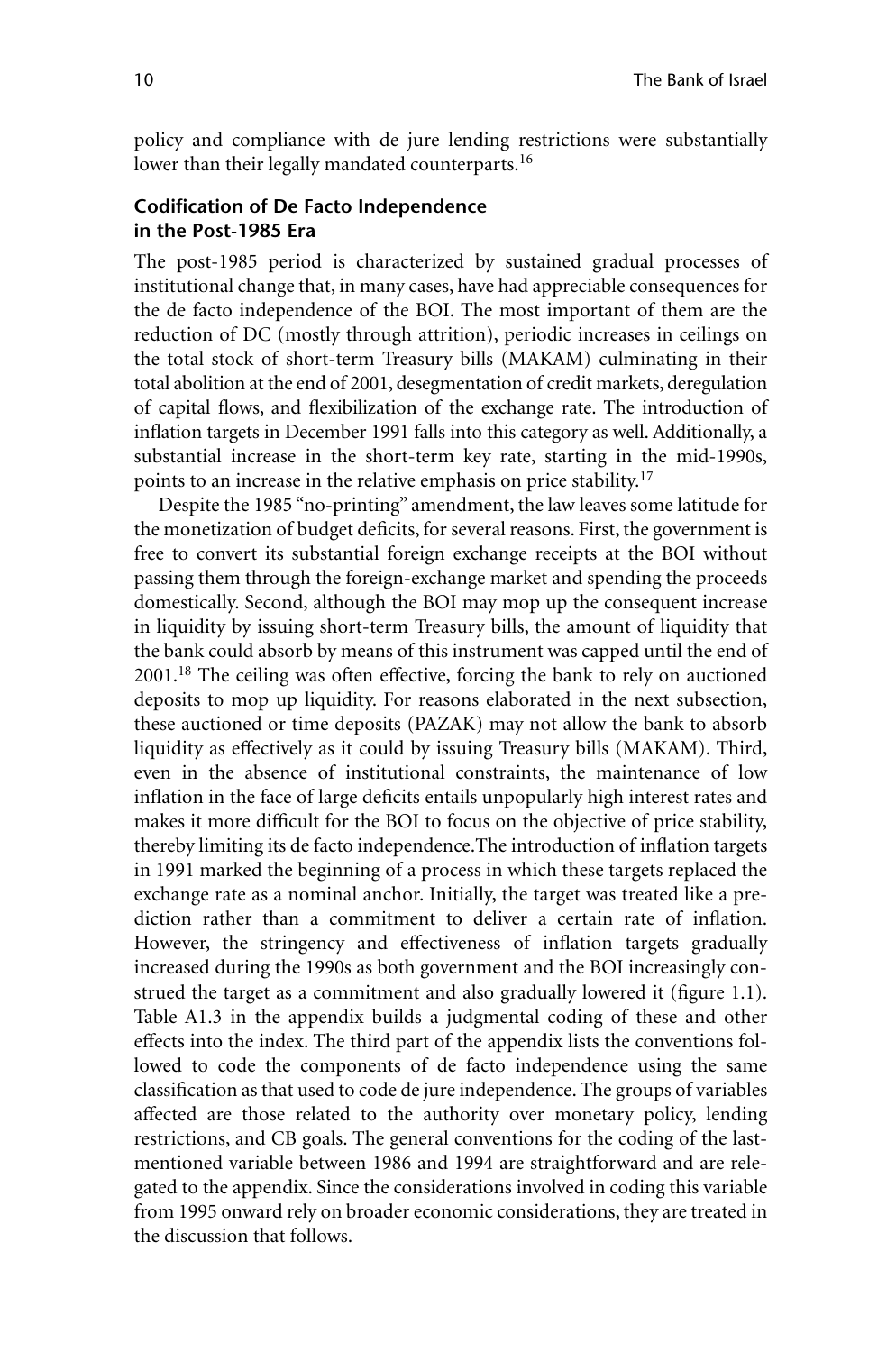



**Figure 1.1.** Inflation Target, Actual Inflation, and Inflation Expectations. *Source:* BOI.

Sometime in the early to mid-1990s, the short-term interest rate became an important and highly visible instrument of monetary policy. After resting at rather low levels until 1994, the real short-term rate (as measured by the real rate on short-term Treasury bills) rose markedly in 1995, leveled off at 4%–5% until 1997, climbed to 6% in 1998, remained at or above this level until 2000, and fell back to 4% or less from 2001 and on.<sup>19</sup> Thus, real short-term real rates were uncharacteristically high during the six years from 1995 to 2000. From the eve of this high-interest era (1994) to its termination (2000), actual annual inflation plummeted from over 12% to slightly over 1%.

The onset of this high-interest period may be thought of as the beginning of a process of reduction in the BOI's implicit output target. Until then, the bank probably had, at least implicitly, an output target that exceeded the potential level of output. Under such circumstances, as has been well known since the early 1980s, discretionary monetary policy is susceptible to an inefficient inflation bias (Kydland and Prescott, 1997; Barro and Gordon, 1983). Some time during the early 1990s, central bankers and international institutions such as the IMF internalized this fact, leading to a worldwide uptrend in CB independence and an accompanying decrease in CB implicit output targets. The high-interest period in 1995 may well have been set in motion by the adoption of a similar point of view by decision makers at the BOI.

Since this point of view was novel at the time, the public may not have noticed it for a while. Consequently, inflation expectations did not fully internalize this change for some time. Measurements of inflation expectations as derived from the capital market support this statement by showing that,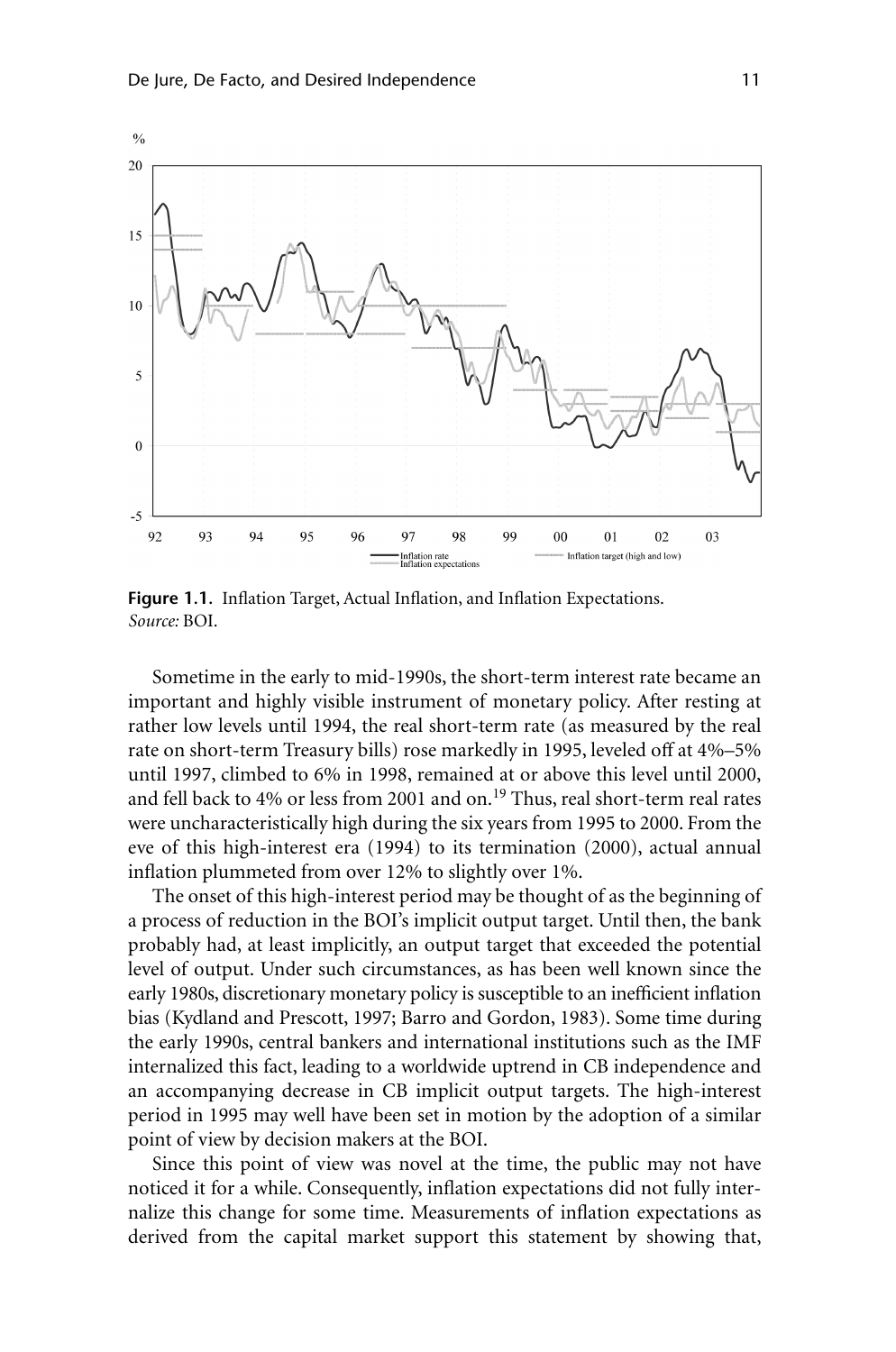during the first three years of the high-interest era, average annual inflation expectations ranged from 9% to 11% (Liviatan, 2007, table 17.3).<sup>20</sup>

A relatively simple way to conceptualize the change in BOI policy and the initial lack of public response to it is to posit that, at the outset, the bank had an implicit output target that was above the potential. Then, at some point during the mid-1990s, the implicit output target declined and became equal to potential output. For several years following the change in policy, however, the public continued to believe that the CB had an above-potential output target. Under such circumstances, it may be shown that the real interest rate is higher, on average, than its natural level as long as the lower output target is not fully credible. The fourth part of the appendix demonstrates this within a New Keynesian framework formulated by Clarida, Gali, and Gertler (1999). Importantly, initially imperfect credibility of the lower output target is necessary for the attainment of above-natural-average real rates. Had the public become aware of the lower output target immediately, real rates would have remained at their natural level on average (see appendix).

Liviatan (2007) shows that monetary expansion was slower during the highinterest era than in the early 1990s, confirming that monetary policy became more restrictive in terms of both interest rates and growth rates of money supply. Liviatan argues that, since prices and wages are stickier than the nominal exchange rate, this led to an incipient appreciation of the real exchange rate that was followed later on by a partial reversal of this tendency.<sup>21</sup>

Importantly, the mechanism outlined here and the one stressed by Liviatan are complements rather than substitutes. In fact, both are needed for a full understanding of the reason for the change in BOI policy in the mid-1990s and of its economic consequences. Be that as it may, there is little doubt that the era of high real rates is associated with the de-emphasis of output objectives by the BOI. To reflect these considerations, we raised the actual value of the "objectives" code from 0.4 in 1994 to 0.6 for the 1995–97 period.

During the next three years, the importance attributed to price stability appears to have increased again, for several reasons: (1) After an upturn in inflation in 1998, the inflation target was reduced in 1999 to its lowest level ever (to that time) and the real rate was raised further. (2) Regressions of actual inflation on lagged values of the inflation target show that, while the target had no significant impact on inflation in the first half of the 1990s, it had a sizable and significant impact on inflation from 1996 on.<sup>22</sup> (3) Taylor rules and exchange-rate-based interest-rate-reaction functions estimated for the July 1993–December 2001 period generally underestimate the interest rate set by the BOI from 1997–98 on (Melnick, 2002). To reflect these factors, the code was raised from 0.6 in 1997 to 0.9 in 1998 and was held at this level until  $2001<sup>23</sup>$ 

Following a "deal" between the BOI and the Ministry of Finance in late 2001, the key rate was lowered by 200 basis points in December of that year. The resulting substantial reduction in the real rate was reversed during the second half of 2002 and in 2003. To reflect the dip, we reduced the code to 0.8 for 2002 and returned it to 0.9 for 2003.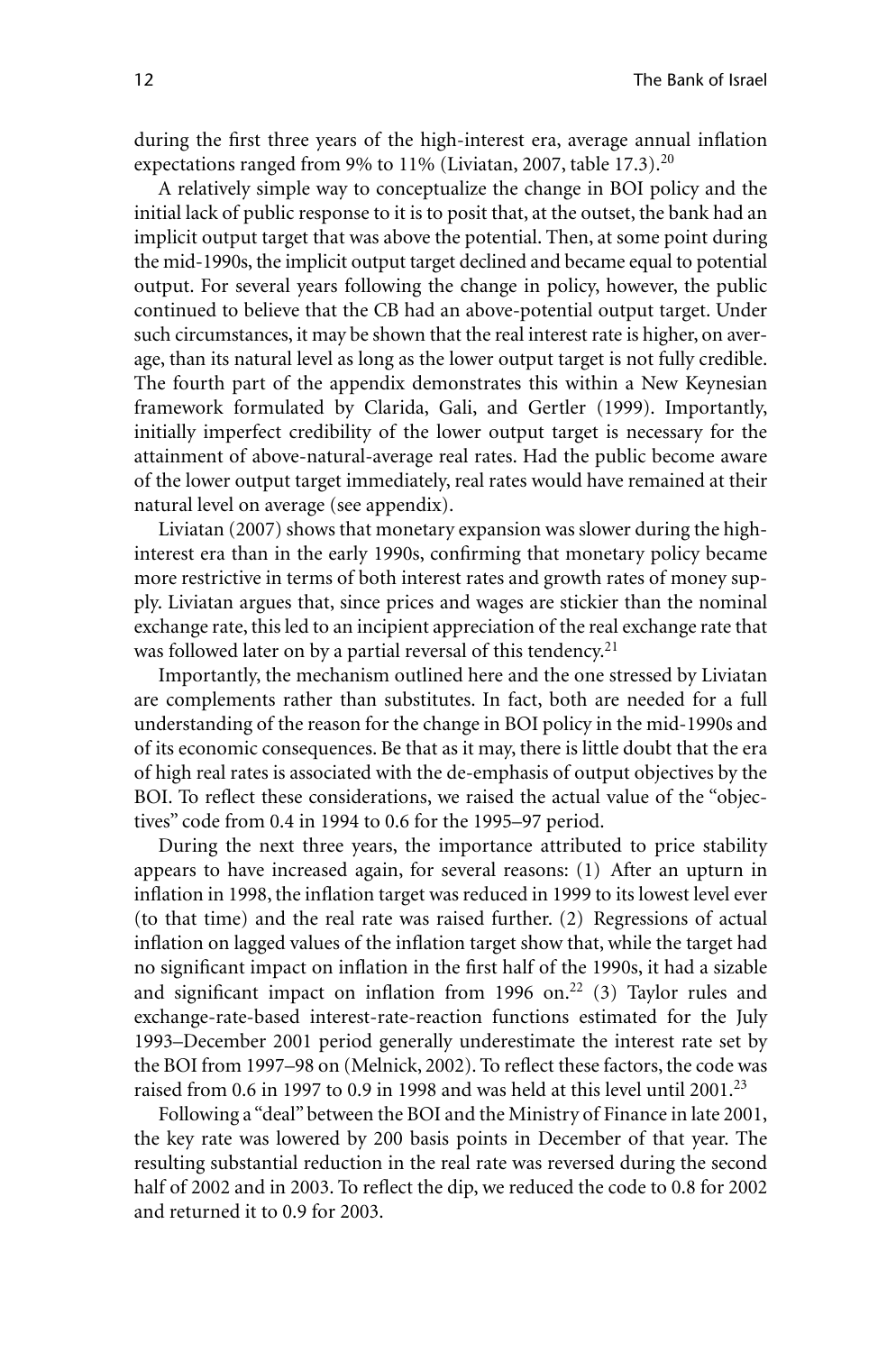# **Treasury Bills, Time Deposits, Swaps, Government Foreign-Exchange Transactions, and Instrument Independence**

Until it was abolished at the end of 2001, the ceiling on the value of short-term Treasury bills that the BOI could issue on behalf of the government prompted the bank to apply a restrictive monetary policy by accepting time deposits (PAZAK) or offering swaps to the banking system. This tendency was particularly evident in the second half of the 1990s. Since they are offered only to the banking system, the two last-mentioned instruments have a more limited scope than Treasury bills, which are offered to the public and are also more liquid because they are traded on the secondary market. Accordingly, the bank can mop up a given amount of liquidity at lower cost by means of Treasury bills than by means of time-deposit accounts or swaps negotiated through the banking system.

Thus, the source of authority over the size of Treasury bill balances has implications for the efficiency of the monetary-policy instruments available to the bank. Hence, the lifting of the ceiling on Treasury bill balances in the mid-1990s and the elimination of the ceiling in 2001 enhanced the bank's de facto instrument independence, as explained in the appendix. The bank did not wait long to exercise its control over the superior instrument. Indeed, from the end of 2001 to the end of 2002 the Treasury bill balance increased by about 25% (from NIS 35 billion to slightly under NIS 44 billion) whereas the balance in time-deposit accounts decreased by more than NIS10 billion.<sup>24</sup>

In its capacity as the government's banker, however, the BOI converts any amount of foreign exchange that the government desires into domestic currency and vice versa.<sup>25</sup> An important implication of this arrangement is that, by converting its dollar balances into NIS to finance current expenditure, the government may circumvent the spirit of the 1985 "No-Printing" Law. As long as legal ceilings on the issuance of Treasury bills existed, the BOI did not have enough instrument independence to sterilize the effect of such conversions on the money supply. Since the ceilings were removed in December 2001, the bank has been able to utilize its ability to issue Treasury bills to absorb the impact of such transactions on the monetary base, thereby maintaining the spirit of the No-Printing Law. But government's ability to use its considerable foreign-exchange balances to finance excesses of expenditures over tax revenues may induce a bias toward excessive use of this source of finance.

The loan guarantees extended to the government of Israel by the United States following the second Gulf War may have a similar effect. The government may invoke the guarantees to borrow abroad without necessarily spending the proceeds at the time. Such an action normally bolsters foreign exchange reserves in the first phase and expands the money supply when the government decides to spend all or some of these additional reserves domestically. Such events underscore the need to equip the BOI with enough instrument independence to mop up the excess liquidity that is created in the second phase.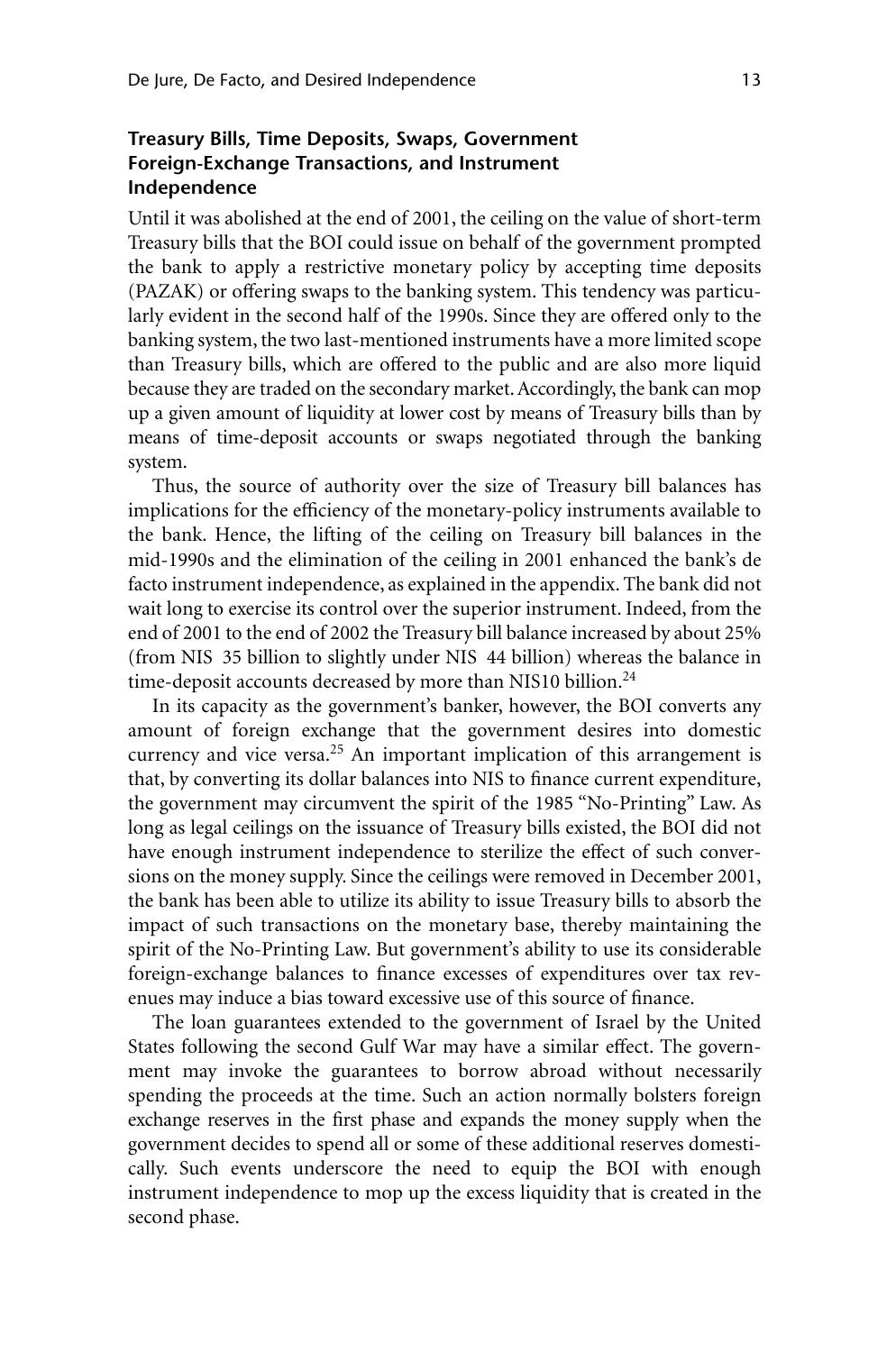# **EVOLUTION AND ROOTS OF THE DE FACTO INDEPENDENCE OF THE BANK OF ISRAEL**

Table 1.2 shows the aggregate de facto independence level of the BOI as characterized by the weights of the LVAW index. For comparison purposes, the aggregate de jure value of the same index is presented as well. The detailed codings underlying the de facto aggregate index appear in table A1.3 of the appendix; the detailed conventions used to generate those codes are set forth in the second and third parts of the Appendix. The aggregate level of de facto independence, based on these weights and codes, is denoted by AVAW.

Table 1.2 supports several general conclusions: (1) the BOI has had much more de facto independence, on average, in the post-1985 period than before. (2) Its average de jure independence has also increased since 1985, but by a substantially lower factor than its de facto independence. (3) Whereas de facto independence was substantially lower than de jure independence in the pre-1985 period, it was slightly higher than de jure independence, on average, in the post-1985 period.<sup>26</sup> (4) Despite constant de jure independence, de facto independence in the post-1985 era has varied considerably (see table 1.2).

For all these reasons, the 1985 stabilization marks a watershed in the periodization of CBI in Israel. Although this statement applies to both de jure and de facto CBI, it is much more dramatic in regard to the latter type. Taking a look at the progression of de facto independence after stabilization, we see that an initial dramatic jump in 1986 was followed by a decline that resulted in a local trough in 1989, succeeded by a return to approximately the 1986 level in 1994.27 The period immediately following (1995–98) was characterized by additional and considerable increases in de facto CBI.

Since the mid-1990s, generally speaking, de facto independence has been uniformly higher than in previous years and also substantially higher than de jure independence. In fact, the de facto independence of the BOI since the mid-1990s has been in the upper range of de jure independence of developed

| Year             | <b>AVAW</b><br>(de facto) | Memo: LVAW<br>(de jure) | Year | <b>AVAW</b><br>(de facto) | Memo: LVAW<br>(de jure) |
|------------------|---------------------------|-------------------------|------|---------------------------|-------------------------|
| Pre-1985         | 0.13                      | 0.46                    | 1994 | 0.51                      | 0.46                    |
| Post-1985 (avg.) | 0.53                      | 0.46                    | 1995 | 0.55                      | 0.46                    |
| 1986             | 0.50                      | 0.46                    | 1996 | 0.52                      | 0.46                    |
| 1987             | 0.44                      | 0.46                    | 1997 | 0.57                      | 0.46                    |
| 1988             | 0.39                      | 0.46                    | 1998 | 0.64                      | 0.46                    |
| 1989             | 0.32                      | 0.46                    | 1999 | 0.64                      | 0.46                    |
| 1990             | 0.39                      | 0.46                    | 2000 | 0.69                      | 0.46                    |
| 1991             | 0.44                      | 0.46                    | 2001 | 0.66                      | 0.46                    |
| 1992             | 0.43                      | 0.46                    | 2002 | 0.66                      | 0.46                    |
| 1993             | 0.46                      | 0.46                    | 2003 | 0.64                      | 0.46                    |

**Table 1.2. Evolution of the De Facto Independence of the Bank of Israel**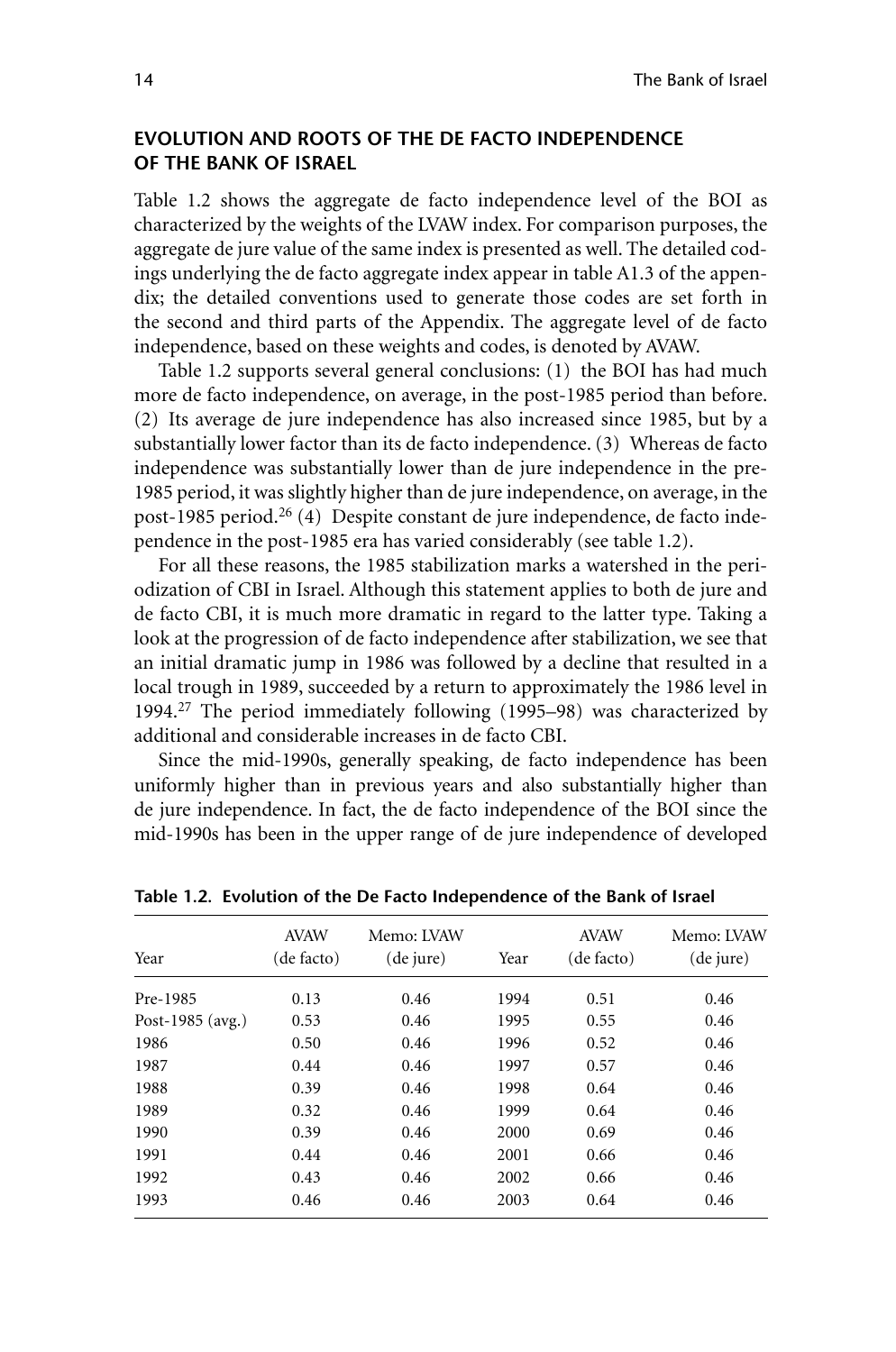countries' CBs in the 1980s, with only Germany, Switzerland, and, sometimes, Austria having higher scores (table 1.1). It also is in the same range as the average de jure independence of transition economies in the 1990s. This level, however, is much lower than the current levels of de jure independence of the ECB, the Bank of England, and the Bank of Sweden. These findings suggest that various nonlegislative changes that modify the CB's institutional framework may affect de facto independence quite dramatically even without any changes in the law or in law abidance.28 A more general lesson from the case of the BOI is that legal indices of CBI should be supplemented by additional institutional evidence.

#### **Sensitivity Analysis**

Eijffinger and Schaling (1993) and Eijffinger and van Keulen (1995) claim that, at least for developed economies, the importance of de jure characteristics related to the assignment of authority over monetary policy, the procedures for conflict resolution, and the relative importance prescribed by law to price stability far outweigh the importance of other parameters. In some versions of their study, they go as far as to assign positive weights *only* to these three de jure variables. In contrast, the total weight that the LVAW index assigns to these three variables is merely 0.3.

To examine the sensitivity of the qualitative results of our study to these weighting assumptions, two alternative versions of the aggregate indices were calculated. One, whose de jure value is labeled LVES, assigns respective weights of 0.4, 0.4, and 0.2 to the allocation of authority for monetary policy, the procedures for resolution of conflicts between government and the CB, and the extent of focus on price stability as prescribed by law. All other variables are assigned zero weights. This weighting scheme, however, appears extreme in that it totally ignores the seriousness of the restrictions on lending to government. To account for this factor while continuing to focus strongly on the variables stressed by Eijffinger and Schaling, a second index, whose de jure value is labeled LVESX, was calculated. LVESX is a weighted average of the narrow LVES index and the subaggregate of all restrictions on CB lending to government,<sup>29</sup> which were weighted at 0.6 and 0.4, respectively. Essentially, this index assigns total weights of 0.48 to the "policy formulations" group, 0.12 to "objectives," and 0.4 to the "lending restrictions" group, and neglects the "CEO" group.

The evolution of the de facto (denoted AVESX) and the de jure (LVESX) values of the aggregate index, based on this weighting scheme, is shown in the second column of table A1.3 in the appendix. The data suggest that practically all the qualitative results attained by use of the wider LVAW index carry over to the narrower index. A similar conclusion is obtained when the calculations are performed again with the even narrower LVES index (not shown).

Interestingly, the post-1985 value of the LVESX index, 0.38, is substantially lower than the average value of the same index for the central banks of transition economies in the 1990s. The average de facto value of this index (AVESX) in the post-1985 period, however, falls into the same range as the average value of the de jure index (LVESX) in transition economies.30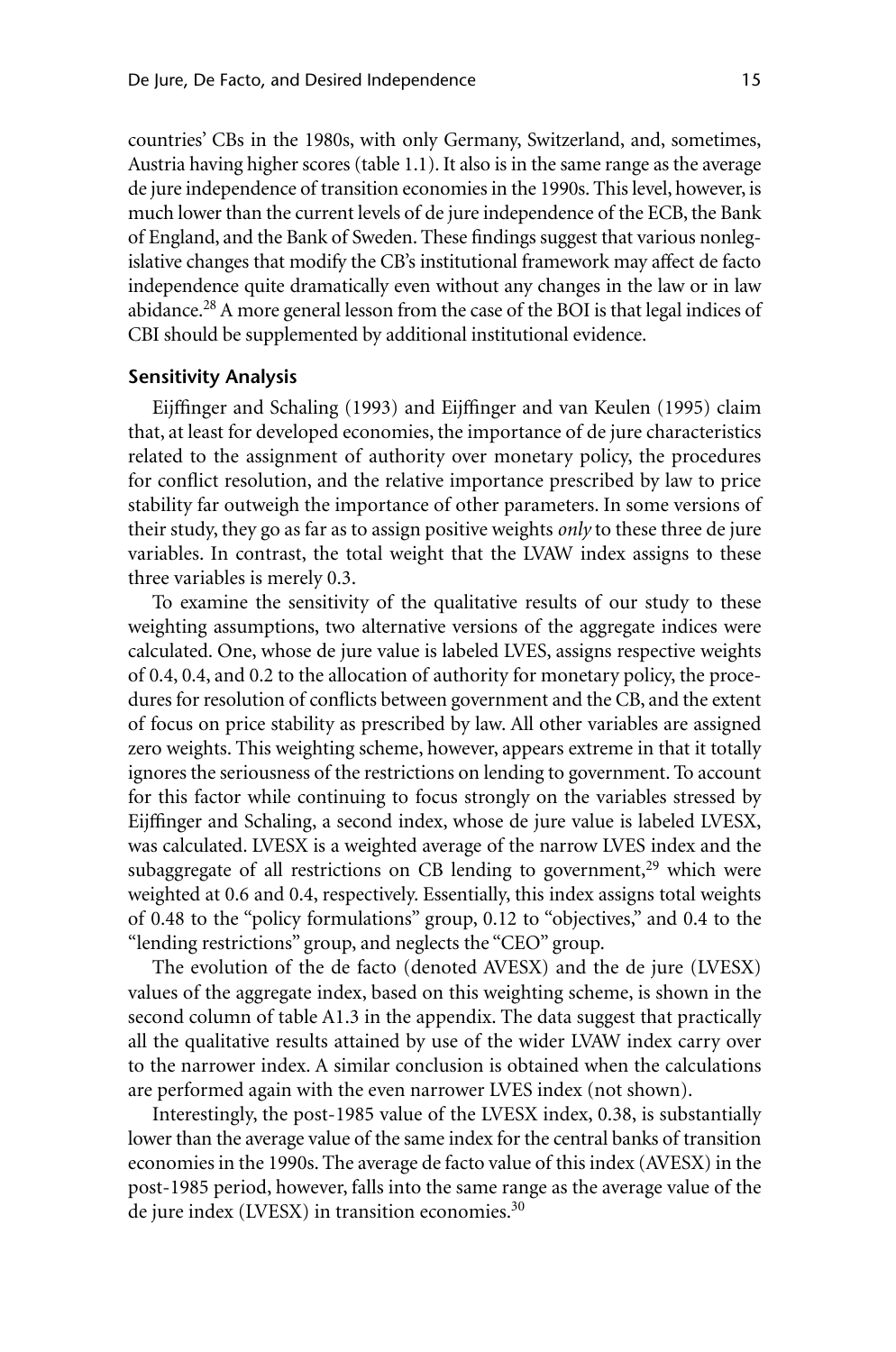# **Domestic and Global Factors behind the Changing Independence of the Bank of Israel**

The developments reviewed above raise an interesting question about the growing independence of the BOI: what factors triggered and sustained the process? This subsection discusses possible factors and attempts to evaluate their relative importance. There is little doubt that the most important trigger for the increase in the independence of the BOI was the bitter experience with triple-digit inflation in 1977–85, particularly several failed stabilization attempts and the substantial amount of energy that the senior political leadership of the country had to invest in order to make the 1985 stabilization a success.<sup>31</sup>

Following the success of the 1985 stabilization, a public and political consensus lined up behind the need for strong measures to prevent the recurrence of episodes such as those that had made the stabilization necessary. Since until 1985 monetary policy had effectively been conducted by politicians through the Ministry of Finance, the blame for the high inflation was laid squarely on the political establishment. Given this view, it was natural to seek policymaking institutional reform in ways that would limit the influence of the political establishment on monetary policy. The 1985 "No-Printing" amendment to the BOI charter was one consequence of this trend. Another was the appointment, in 1986, of a politically unaffiliated academic, Michael Bruno, as governor of the BOI. Bruno, who was rather independent personally as well as politically, was allowed to start and sustain a long-term process of structural reforms of the financial sector that probably would not have been tolerated before the hyperinflation period. More generally, following the debacle of the highinflation period, the political establishment became more receptive to professional advice. At the time these processes unfolded, the idea that CBI was a desired feature was still a novelty among professional economists. Therefore, it makes sense to trace the increases in BOI independence during the second part of the 1980s mainly to domestic forces.

During the 1990s, additional domestic and global developments reinforced the trend. First, financial stability became more important due to a gradual increase in the importance of the Israeli financial markets. Since financial stability and price stability correlate positively in the long run, this led to further support for an independent BOI. Second, the globalization of financial markets, in which Israel took part by phasing out its restrictions on capital and currency flows, made an independent CB more necessary. In a world of unrestricted capital mobility, the benefits of stable monetary policies in terms of access to international financial markets and capital inflows are greater than in a world with capital-account restrictions. By the same token, the cost of unstable monetary policies in terms of capital flight and related disruptions is substantially higher in a world of unrestricted capital mobility. Both factors add to the desirability of CBI. This trend was reinforced by the fact that, by the beginning of the 1990s, most developed economies had slashed their inflation rates to levels far below 5% while Israeli inflation still chugged ahead in double digits. This systematic inflation differential established a premium for domesticcurrency-denominated financial assets and complicated the management of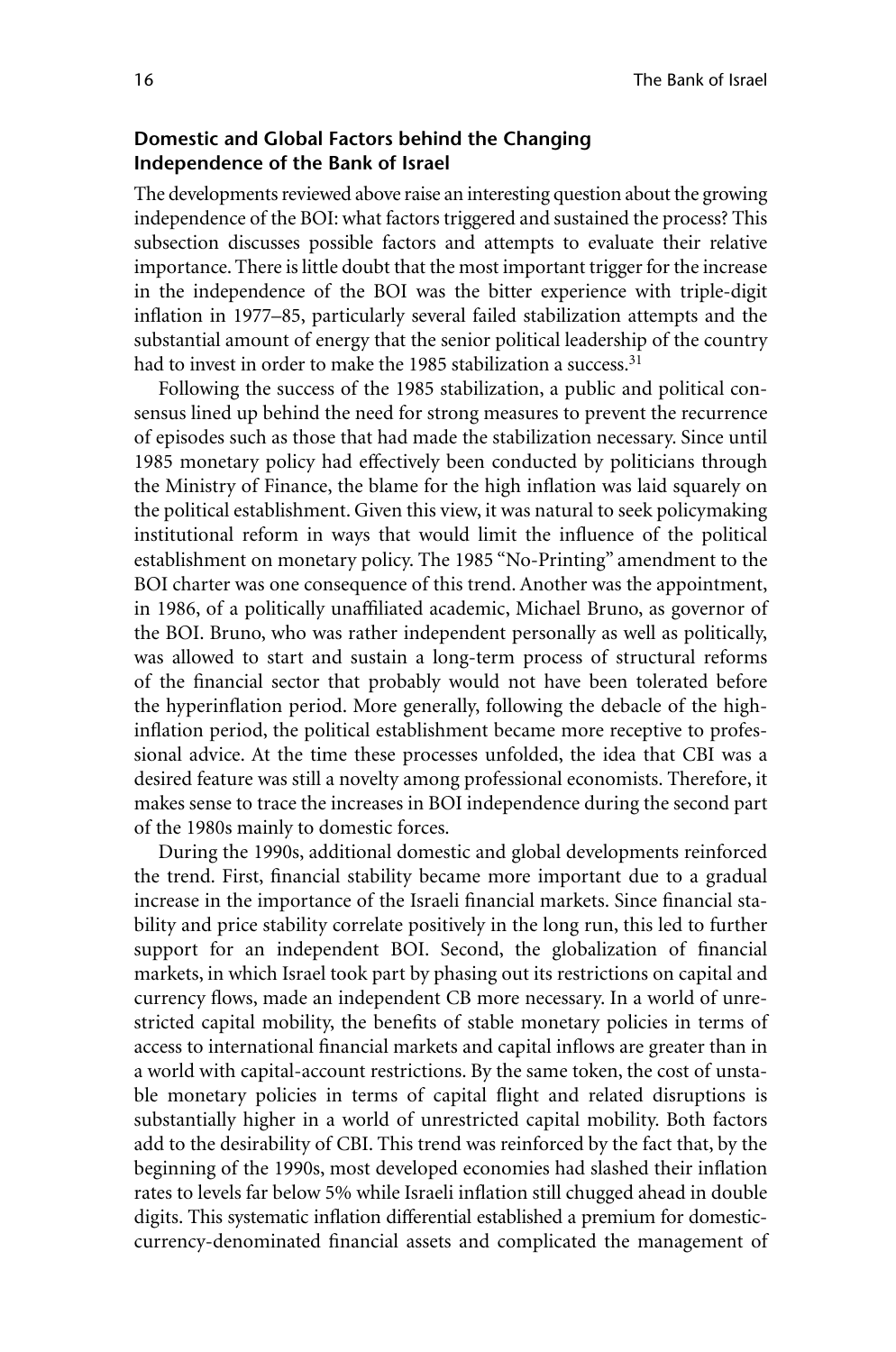monetary policy, making it desirable to try to eliminate the premium by aligning Israeli inflation with the OECD levels for good.

Finally, during the 1990s an international professional consensus formed around the belief that CBI is a "free lunch" because it reduces inflation without hurting growth.<sup>32</sup> This consensus, as it evolved, permeated international institutions such as the IMF and led to a broad-based global process of upgrading de jure CBI.33 In Israel, it may well have contributed to the introduction of inflation targets at the beginning of the 1990s and facilitated the buildup of the public consensus needed to implement the conservative policies that the BOI applied in the second half of the 1990s.

# **HOW INDEPENDENT SHOULD THE BANK OF ISRAEL BE? A VIEW FROM ACADEMIA**

During the past two decades, theory and evidence have converged to create a consensus that CBs should have a high level of effective conservatism, that is, independence. Empirical work has demonstrated that CBI reduces long-term inflation without affecting average output in developed economies and that it reduces long-term inflation and *raises* average long-term growth in developing economies.<sup>34</sup> At the theoretical level, the case for CBI is supported by the argument that due to various motives like employment, seignorage, and balance-ofpayments considerations, political authorities are susceptible to an inefficient inflation bias that may be alleviated by the delegation of authority over monetary policy to a sufficiently conservative  $CB<sup>35</sup>$  However, as Rogoff (1985) points out, this does not necessarily imply that the CB should be a strict inflation targeter if society *also* puts some positive weight on the stabilization of output,<sup>36</sup> since a strict inflation targeter (or an ultraconservative CB) underemphasizes output stabilization relative to price stability. Rogoff's work in particular suggests that a CB should have instrument independence and should be more conservative than society but should not be ultraconservative.

This leaves quite a bit of latitude for the choice of CB conservatism (CBC). Woodford (2003) demonstrates that in the presence of price and wage stickiness, maximization of the welfare of the representative individual implies that the CB should base its policy on a variant of the well-known Taylor (1993) rule, an interest-rate rule that assigns positive weights to deviations of inflation from target and to the output gap. The weights should depend on the structure of the economy. The basic intuition underlying the response of the interest rate to inflation is that, in the presence of price and wage stickiness, inflation distorts relative prices and leads to inefficient production and consumption decisions. Hence, a policy that stabilizes inflation around a low target and reduces unexpected inflation contributes to welfare by reducing these distortions. Depending on the structure of the economy, this may imply that the interest rate should respond positively to the output gap as well. Woodford's concept of the output gap refers to the difference between the level of output in the presence of sticky prices and the level of output in their absence.<sup>37</sup> The behavior of Woodford's output gap, however, may be quite volatile, making the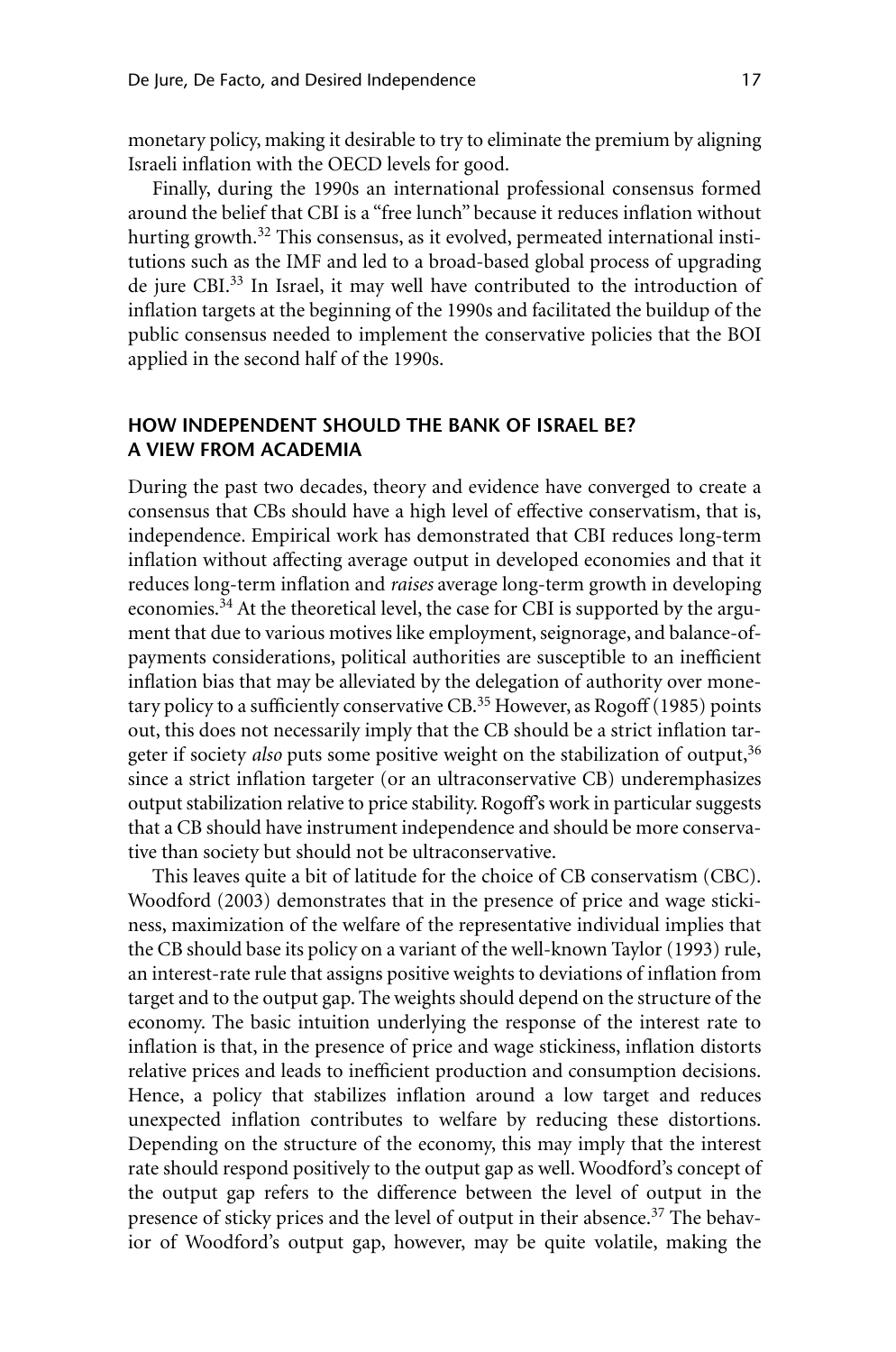correspondence between his concept and the smooth measures of the output gap utilized by central banks in practice rather tenuous.

A more recent argument in favor of CBI is related to its impact on capital flows. The globalization of financial markets and the associated increase in the sensitivity of capital flows to unstable domestic policies amplifies the importance of CBI as a credible guardian, and a signal of, nominal stability. This need, however, is partly attenuated by the fact that open capital markets also exert more discipline on the ministry of finance and, through it, on the political establishment.

#### **Should the Bank of Israel Have a Growth Target?**

One way to make sure that a relatively independent CB also pays attention to the stabilization of output is to establish de jure growth targets. Arguments in favor of growth targets for the BOI are often made in Israel, particularly during recessions. Indeed, the Levin Commission report on reform of the BOI Law recommends that the bank be required to take growth into consideration in its policymaking criteria.

What does this imply for the desired level of conservatism of the BOI? An important insight is that the optimal level of conservatism, or effective independence, should depend on the structure of the economy. In particular, if a decrease in the short-term interest rate has a strong and sufficiently sustained effect on economic activity and a relatively small and distant effect on inflation, a relatively low level of conservatism in the conduct of monetary policy is indicated. If the converse is true, a high level of conservatism in targeting inflation—perhaps even strict inflation targeting—is warranted. These considerations have a direct bearing on whether the BOI should or should not be assigned growth targets. In particular, if due to Israel's inflationary history a rate cut would have a powerful and rapid effect on inflation, the introduction of legally mandated growth targets may not be a good idea. In other words, if the tradeoff between the impact of monetary policy on economic activity and its impact on inflation is small, it may be best, even for a relatively liberal society, to refrain from instructing the CB to attain growth targets.<sup>38</sup>

However, even if econometric methods demonstrate that the recent Israeli tradeoff coefficient is large, several additional considerations should be kept in mind. First, requiring the BOI, through legislation or in other institutional ways, to attain growth targets may open the door for political pressure on the bank to conduct a policy of permanently low real interest rates. Given Israel's inflationary history and its legacy of formal and informal indexation arrangements, such a policy may have a swift upward effect on inflation expectations, the speed of their adjustment, and in turn, actual inflation.

Finally, there is a widespread consensus within the economic profession and the community of policymakers that monetary policy cannot affect potential output and, therefore, should not be used to try to influence its path. By implication, reasonable "growth targeting" should be directed at offsetting cyclical fluctuations in output rather than trying to change the path of potential output, over which it has no influence. In other words, growth targets should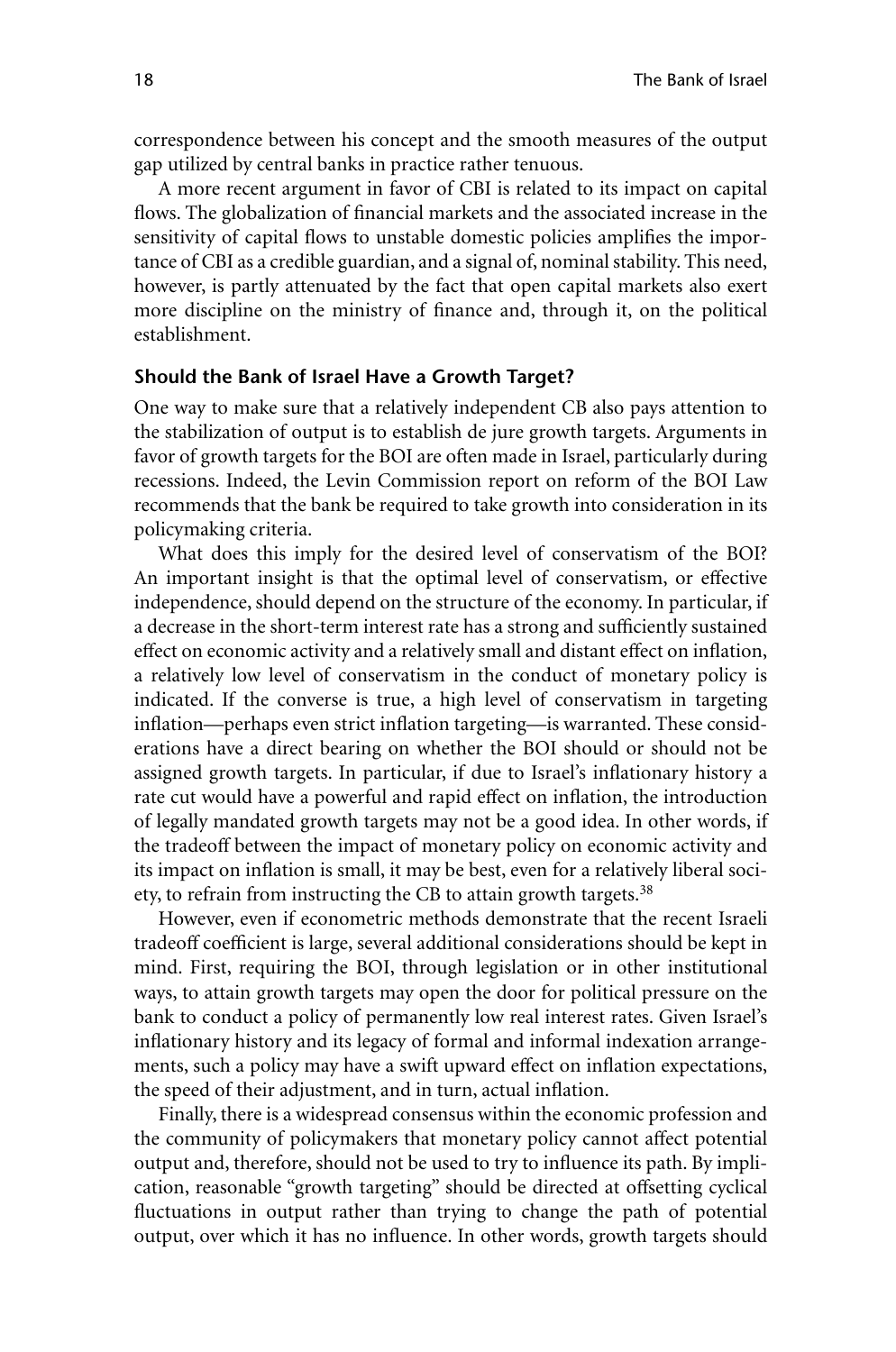be applied to the cyclical components of output rather than to total output. To apply this principle in practice, the growth rate of actual output must be separated into two components: "potential output" and "cyclical output." The following subsection discusses the monetary-policy perils associated with such a separation.

#### **The Perils of Output-Gap Stabilization**

Nobody knows the time path of potential output for sure. Although hindsight clears up some of the uncertainty, normally there is much uncertainty about the level of this variable (current and expected in the near future) at the time monetary policy choices have to be made. Since the output gap is defined as the difference between actual and potential output, this uncertainty also infiltrates the output gap. A major implication of this observation for the choice of monetary-policy measures is that, due to poor real-time knowledge about the output gap, flexible inflation (or growth) targeters condition their policies on a variable that is measured with a substantial amount of error.

In an important article, Orphanides (2001) shows that during the second half of the 1970s and in some of the 1980s, the Fed systematically overestimated potential output, leading to substantial overestimation of the magnitude of the recession during those years. Since the Fed behaved as a flexible inflation targeter, these forecasting errors induced a monetary-policy stance that was eventually considered, with the benefit of hindsight, excessively expansionary—thus contributing to the U.S. inflationary bulge of the second half of the 1970s. The fact that output slumped badly during the second half of the 1970s is well known and undisputed. At issue here is how much of the decrease traces to cyclical elements over which monetary policy has some temporary impact, as against how much was due to changes in potential output, over which monetary policy has little impact, if any.

Since forecasting errors are positive sometimes, negative at other times, and normally not persistent, one may think at first blush that policy errors induced by poor measurement of the output gap should not inject persistent errors into the choice of monetary policy. Unfortunately, this is not the case with the output gap. Cukierman and Lippi (2005) show that errors in forecasting potential output and the output gap are generally serially correlated and that the average magnitude of the serial correlation depends on the fundamentals of the economy. The intuitive reason is that, unlike forecasts of many variables in which the true values become known at a one-period lag, the true values of potential output and the output gap are not revealed with certainty even after the fact. Consequently, monetarypolicy errors that are made by flexible inflation (or growth) targeters become serially correlated as well. At times when potential output approximates the trend, the measured persistence in policy is small and may not constitute a serious problem for growth targeting. At times when potential output deviates severely from the trend, however, policy errors may prove quite persistent over time. Thus, when growth targeting is applied, the inherent unobservability of the output gap is particularly dangerous for nominal stability around and after turning points in the path of potential output.39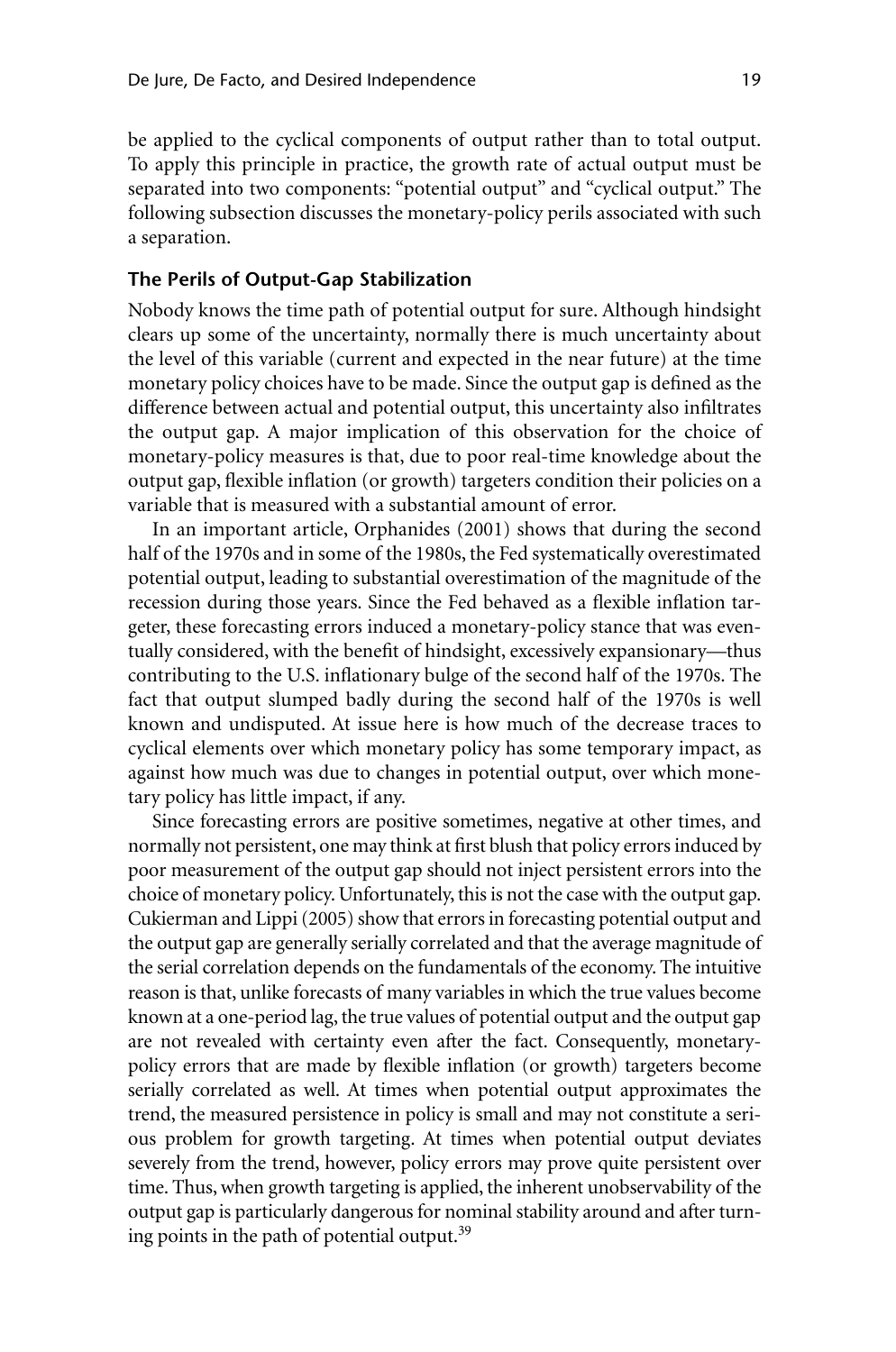Since inflation depends on the output gap, this problem may arise under strict inflation targeting as well. However, since in this targeting method the poorly measured output-gap variable does not enter into the objective function of the CB, the policy errors are likely to be smaller. This intuition is backed by the discussion in section 5.1 of Cukierman and Lippi (2005), who show, using a retrospective New Keynesian model of the economy, that the more conservative the CB is, the smaller the difference between the interest rates chosen in the presence and in the absence of uncertainty about potential output and the output gap.

# **Internal Division of Powers over Monetary Policy at the BOI and the Levin Commission Recommendation**

From the de jure standpoint, the final authority over monetary policy within the BOI is vested with the governor of the bank. This legal status strongly resembles that of the governor of the Reserve Bank of New Zealand since the 1989 reform. However, it differs from most other central banks—for example, the Bank of England, the Fed, and the ECB—in which the ultimate internal authority over monetary policy resides with a monetary policy committee (MPC). One of the main recommendations of the Levin Commission on reform of the BOI law was to vest authority for monetary policy with a five-person MPC: the governor, two deputy governors, and two outside independent experts who do not hold positions in other branches of government, industry, or the private banking system. To date, the committee's recommendations have not been implemented.

Since the issue concerns the redistribution of authority *within* the bank (counting the independent outside experts as part of the bank), ostensibly the proposed reshuffling would not affect the independence of the bank vis-à-vis the government and various interest groups. Whether this would be the case in practice depends on two factors:(1) the degree of internal cohesion in the MPC and its members' ability to implement a policy that a majority of members approves despite the existence of prior dissenting views, and (2) the extent to which the outside members of the committee are truly independent of both the executive and legislative branches of government and of various economic interest groups. If these two conditions—inner cohesion and outer independence are met, the formation of an MPC may actually enhance the BOI's de facto independence by strengthening its ability to resist outside pressures. The experience of the Bundesbank and the more recent experience of the ECB suggest that, when these conditions are satisfied, the MPC can withstand outside pressures more easily due to its collective responsibility. If one or more of the conditions is not satisfied, however, the switch to a MPC may lessen de facto independence.

# **The BOI Governor as the Economic Advisor to the Government**

The original 1954 charter ordains the governor of the Bank of Israel as the government's official economic advisor. In this capacity, BOI governors are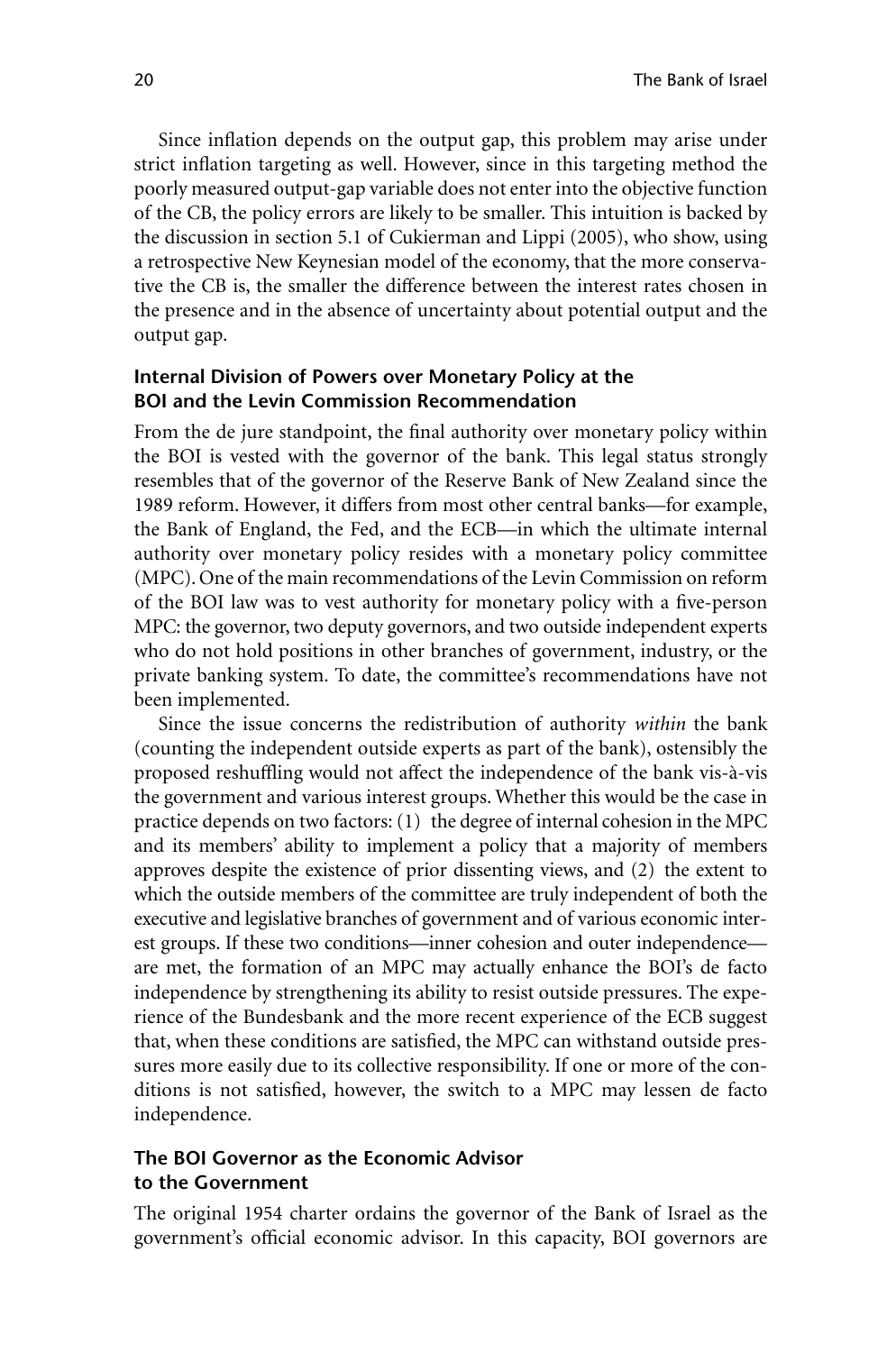expected to attend and address meetings of the ministerial committee for economic affairs and of the Knesset (parliament) and may express their views and recommendations on economic policy issues that lie outside the BOI's purview, such as fiscal policy and the size of the budget deficit. Although governors cannot vote on these matters, the informal influence of this additional role of theirs has been important in some cases. Despite doubts expressed by some former governors about the desirability of this unique feature of the governorship, the function has managed to survive to the present day.

The governor's economic-advisor function is a two-edged sword. On the one hand, it establishes a legal basis for attempts by the governor to shape the economic environment in which monetary policy operates. It also facilitates the sharing of professional economic information between the bank and the government. During the early years of Israeli statehood, the latter characteristic was particularly important. On the other hand, it has been argued that the economic-advisor function prevents the governor from publicly criticizing the government's economic policies when the bank, in its professional opinion, considers them misguided.40

How does the governor's role as economic advisor to the government affect the independence of the BOI? There are two opposing effects, both related to the foregoing discussion. In his/her advisory capacity, the governor may acquire some influence on other areas of public policy that determine the constraints with which monetary policy has to cope; fiscal policy is a prominent example. However, the advisory function may make it more difficult for the bank to focus on the price-stability objective.

#### **CONCLUDING REMARKS**

The case of the Bank of Israel suggests that, due to various institutional developments unrelated to laws, such as the introduction of inflation targets; the discontinuation of directed credit; and changes in the degree of integration of capital markets, in the type of exchange-rate regime, and in fiscal discipline, de facto independence may change quite dramatically even under an unchanged CB charter.

The stabilization of inflation in 1985 was a watershed for the independence of the BOI in both the de jure and the de facto senses. Since the stabilization, de jure independence has increased moderately and de facto independence has gained dramatically. Before the stabilization, de facto independence was substantially lower than de jure independence. Since the stabilization, average de facto independence has been somewhat stronger than de jure independence, even though the "no-printing" amendment raised the level of de jure independence. Before the amendment, in the early 1980s, the 1970s, and before, the de jure independence of the BOI rested at the 40th percentile or so among developed countries. Despite the amendment, the BOI's relative de jure independence was substantially lower in 2001 than in the 1980s, since the de jure independence of many central banks was strongly upgraded during the 1990s.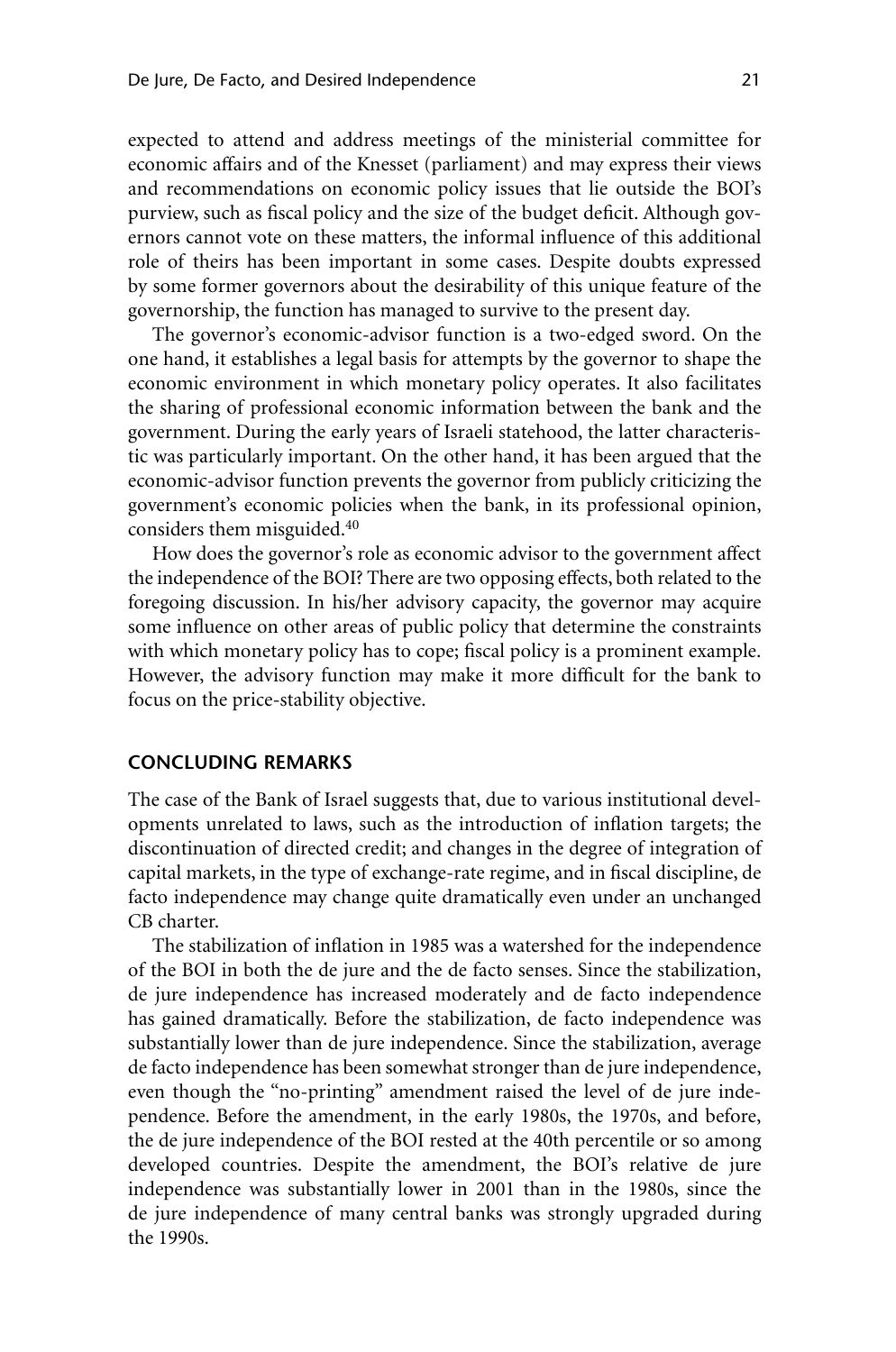The arguments in this chapter are based on a modern notion of CBI that considers a central bank more independent the more intensively it focuses on price stability, the more tightly it controls the instruments of monetary policy, the more effective the limitations on lending to government are, and the more emphatic the personal independence of the CB governor is. The advantage of this index is that, in addition to covering a wide range of issues, it is available for many countries in different periods of time, thereby allowing us to compare the de jure independence of the BOI with that of other countries' CBs in different periods.

However, the index excludes a feature that may have had some impact on the independence of the bank, particularly during the early statehood years: the quality of the BOI Research Department in comparison with that of other economic-research entities in Israel. The first Governor of the BOI, David Horowitz, gave the first director of the Research Department, David Kochav, and his successors carte blanche to recruit individuals solely on the basis of professional considerations. This strategy paid off in that, to this day, the Bank of Israel Research Department is the country's finest macroeconomic research entity, adding the weight of "professionalism" to the bank's policy positions.

This characteristic probably places the de facto independence of the Bank on a higher level than that captured by the indices in this chapter. This factor may have mattered during the BOI's first thirty years, when the general conception was that the bank and the Finance Ministry should formulate macroeconomic policy by consensus. Due to the powerful position of the ministry and of government at large, however, one doubts whether the inclusion of this additional factor would substantially affect the broad conclusions expressed here. To reinforce this view, we note that during the bank's first three decades, one of the main policy goals was to encourage investment in order to stimulate real growth. This was done by largely subjugating currently conventional CB objectives to the role of the BOI as a development bank through the mechanism of directed credit. David Horowitz publicly endorsed this policy. In an exchange with Don Patinkin in the early 1970s about the BOI's role in controlling the money supply, Horowitz argued that the bank should adapt its policies to those of government. During these three decades, the BOI was effectively characterized by a multiplicity of goals, of which price stability ranked low in priority. This was very much in the spirit of the Keynesian consensus that dominated professional economic thinking at the time.

In view of the narrowness of Israel's capital markets during those decades, this general approach might have made some sense at the time. It is much less likely to do so today, as current Israeli policymakers confront a totally different level of development of the economy and of domestic and international capital markets. Even if there were some merit to the low level of independence and the related multiplicity of goals imposed on the Bank of Israel during its first three decades, this is no longer the case. Although the de facto independence of the BOI is much higher today than it was in those distant years, government's ability to induce large increases in the monetary base by converting foreign exchange in order to finance potential deficits may handicap the bank's ability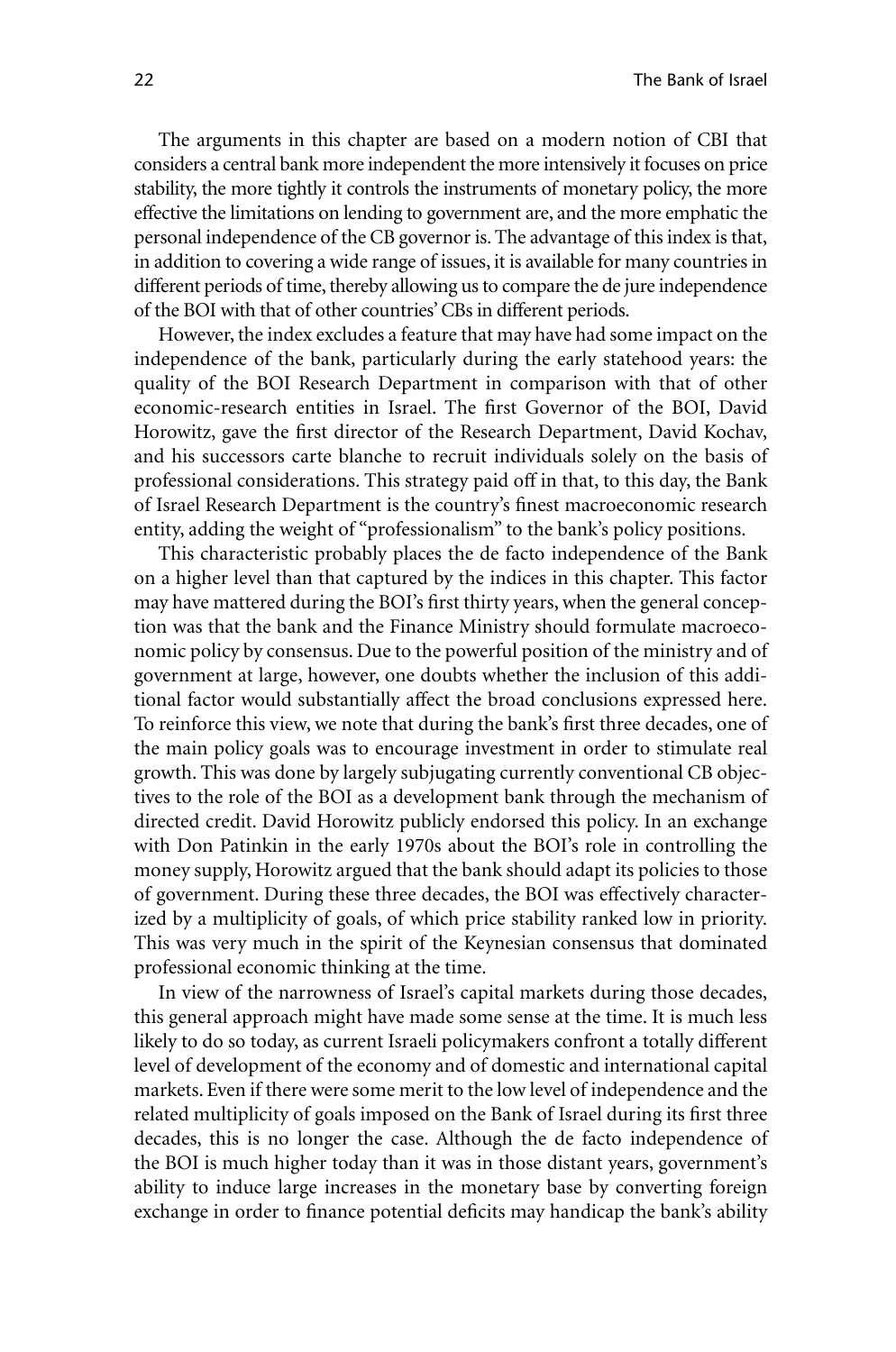to deliver long-term price stability. But, since it fully controls the issue of Treasury bills today, the BOI is better equipped than in the past to deal with this problem, if it arises.

This raises an important and difficult question: what level of conservatism (independence) would be appropriate for the BOI in the future? The preceding section reviews some of the considerations involved in designing a socially optimal framework of operation for a CB. In particular, it takes up the thorny question of whether a CB should also be assigned a growth target. Instead of rehashing the arguments in that section, I will conclude with several observations that reflect a broad current intellectual consensus: (1) Since monetary policy cannot affect real variables in the long run, it has a comparative advantage in assuring price stability in the long term. (2) Insofar as real objectives such as "growth" are assigned to a CB, they should be limited to short-term countercyclical policies and administered in doses of magnitudes that should preferably be left to the CB. (3) Casual evidence suggests that, in the long run, a higher level of CB conservatism is associated with lower real rates.

A notable conclusion of this chapter is that the BOI's de facto independence has been consistently higher than its de jure independence since the mid-1990s.41 This discrepancy invites various political pressures on the CB. Thus, during the second half of the 1990s, the head of the Manufacturers Association of Israel asked the attorney general to declare particular monetary-policy measures taken by the bank to be in violation of the BOI Law and several Members of Knesset proposed bills that would restrict the bank in various ways to make it more dependent on the Knesset Finance Committee. In 2002, then-Finance Minister Silvan Shalom proposed the delegation of authority over monetary policy to a seven-member committee that, apart from three members affiliated with the BOI, would be recruited from other branches of government and of the economy. Thus, the external members could outvote those from the bank. These episodes suggest that the current relatively high level of de facto independence may not endure for long without some upgrading of de jure independence.

Finally, the structure of the economy and the response of inflation and inflation expectations depend on the monetary-policy rule. This is the so-called "Lucas critique." After a change in the monetary-policy rule, the public gradually adjusts its expectation-formation process. In Israel, it made such an adjustment to the new policy regime that followed the 1985 stabilization. A similar if less dramatic shift, reinforcing the trend toward price stability, probably occurred after the BOI moved toward a more conservative policy in the mid-1990s. One of the considerations often neglected by scholars in the choice of central-bank conservatism is that a policy-rule change associated with a decrease in conservatism leads to changes in the expectationformation process, which makes price stability costlier to maintain.<sup>42</sup> In view of the rather grim inflation memories of the Israeli public, the public's expectation-formation process may take a sudden change for the worse. The exchange-rate bulge and the inflation spike that occurred after the BOI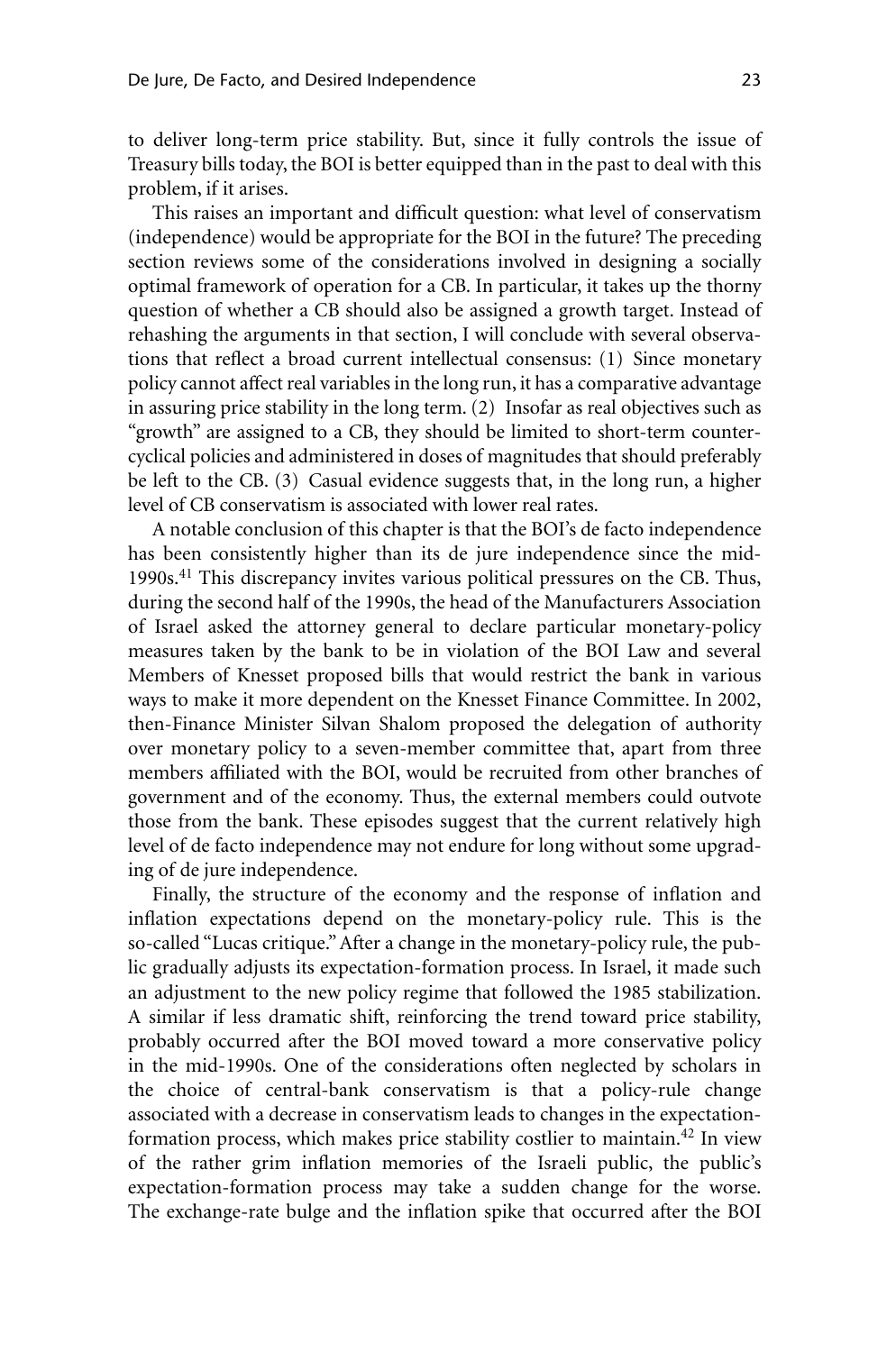abruptly cut the key interest rate in late 2001 supports the view that this risk should not be taken lightly.

### **APPENDIX**

#### **Coding and Aggregation of Legal Variables**

Table A1.1 of the appendix translates CB charters into numerical codes on the basis of the sixteen basic underlying variables of the LVAW aggregate index. Each variable is coded on a scale of 0–1, where 0 stands for the minimal level of independence and 1 for the maximal level. The LVAW index is obtained by a two-round judgmental aggregation procedure. In the first round, sixteen features of de jure independence are aggregated into eight subgroups. These eight subgroups are then further aggregated to obtain the LVAW index.<sup>43</sup> The weights used in the second and last round of aggregation are appointment and dismissal procedures and term of governorship—0.20; source of authority over monetary policy, CB targets, and severity of limitations on advances to government—0.15 each; limitations on securitized lending, source of decision about CB lending, and other miscellaneous features of lending limitations— 0.10 each; and the width of the circle of potential borrowers from the CB— 0.05.44 The implementation of those principles to calculate aggregate legal independence is summarized in Table A1.2.

# **Conventions for Coding of Individual Components of De Facto Independence in the Pre-1985 Era**

To reflect the features discussed in the "Codification of De Facto Independence in the Pre-1985 Era" section and in accordance with the definitions in table A1.1, the components of "who formulates" and "final authority" are adjusted downward from de jure codings of 0.67 and 0.2 to de facto codings of 0.2 and 0, respectively. This is summarized in the row labeled "De facto CBI—before 1985" in table A1.3. The same conjunction of institutional factors also means that the de facto weight given to price stability was even lower than the modest de jure code for this variable. In reflection of this judgment, the 0.4 code for the "objectives" variable in the 1954 charter is replaced with a value of 0.1. Additionally, the de facto value of the variable "Who appoints the CEO?" (i.e., the governor) is scaled down from the de facto code of 0.5 to 0.25 to reflect the fact that, although CEOs are formally appointed by the president of Israel, they are actually appointed by a decision of the prime minister and the minister of finance that is ratified by the government.

Last but not least, since at the time the CB was obligated, either directly or indirectly, to lend to the government and to governmental and private companies designated by the government, at terms that were also designated by various governmental agencies, most codings of the lending limitation (LL) variables have been scaled downward. (Details appear in the last eight figures in the first row of table A1.3.) To fully appreciate the meaning of the coding decisions made in this subsection and the next, the reader is advised to use table A1.1 as a reference.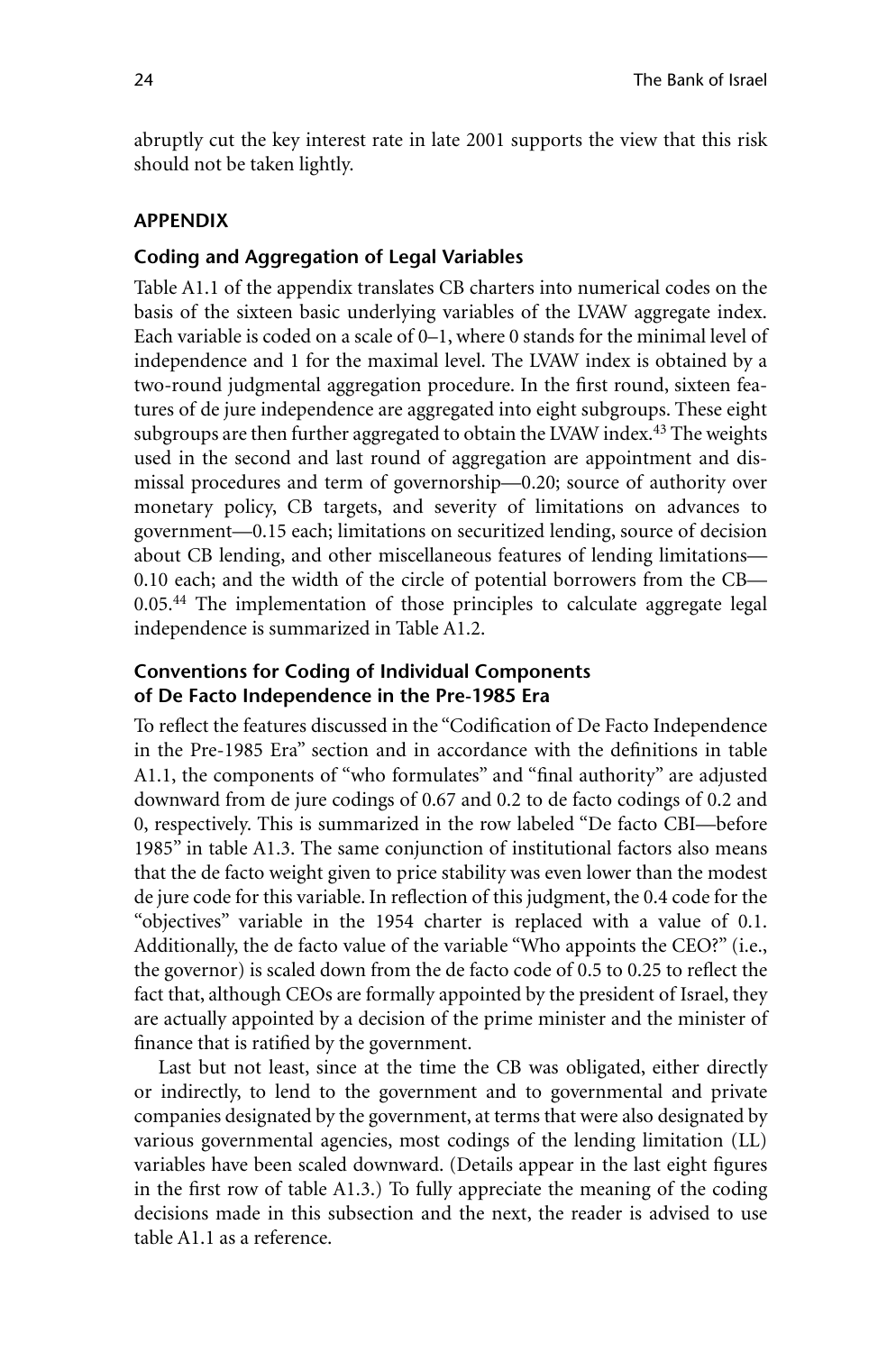| Group    | Definition of Variable   | Levels of Independence and Their Meanings | Numerical<br>Codings                                                                                                         |                |
|----------|--------------------------|-------------------------------------------|------------------------------------------------------------------------------------------------------------------------------|----------------|
| Governor | Governor's term          | too                                       | 1. too $\geq$ 8                                                                                                              |                |
|          | of office (years)        |                                           | $2.8 > \text{too} \geq 6$                                                                                                    | 0.75           |
|          |                          |                                           | 3. $too = 5$                                                                                                                 | 0.50           |
|          |                          |                                           | 4. $too = 4$                                                                                                                 | 0.25           |
|          |                          |                                           | 5. too $\leq 4$                                                                                                              | $\overline{0}$ |
|          | Who appoints             | app                                       | 1. Governor appointed by CB board                                                                                            |                |
|          | the Governor?            |                                           | 2. Governor appointed by council composed of members from executive and<br>legislative branches as well as from CB board     | 0.75           |
|          |                          |                                           | 3. Governor appointed by legislative branch (Congress, king)                                                                 | 0.50           |
|          |                          |                                           | 4. Governor appointed by executive branch (council of ministers)                                                             | 0.25           |
|          |                          |                                           | 5. Governor appointed by decision of one or two members of executive branch<br>(e.g., prime minister or minister of finance) | $\mathbf{0}$   |
|          | Provisions for           | diss                                      | 1. No provision for dismissal                                                                                                |                |
|          | dismissal of<br>Governor |                                           | 2. Dismissal possible only for nonpolicy reasons (e.g., incapability or<br>violation of law)                                 | 0.83           |
|          |                          |                                           | 3. Dismissal possible and at discretion of CB board                                                                          | 0.67           |
|          |                          |                                           | 4. Dismissal for policy reasons at legislative branch's discretion                                                           | 0.50           |
|          |                          |                                           | 5. Unconditional dismissal possible at legislative branch's discretion                                                       | 0.33           |
|          |                          |                                           | 6. Dismissal for policy reasons at executive branch's discretion                                                             | 0.17           |
|          |                          |                                           | 7. Unconditional dismissal possible at executive branch's discretion                                                         | $\mathbf{0}$   |
|          | Is Governor              | off                                       | 1. Governor prohibited by law from holding any other office in government                                                    | $\sim$ $\sim$  |

**Table A1.1. De Jure Variables and Their Codings**

*Continued*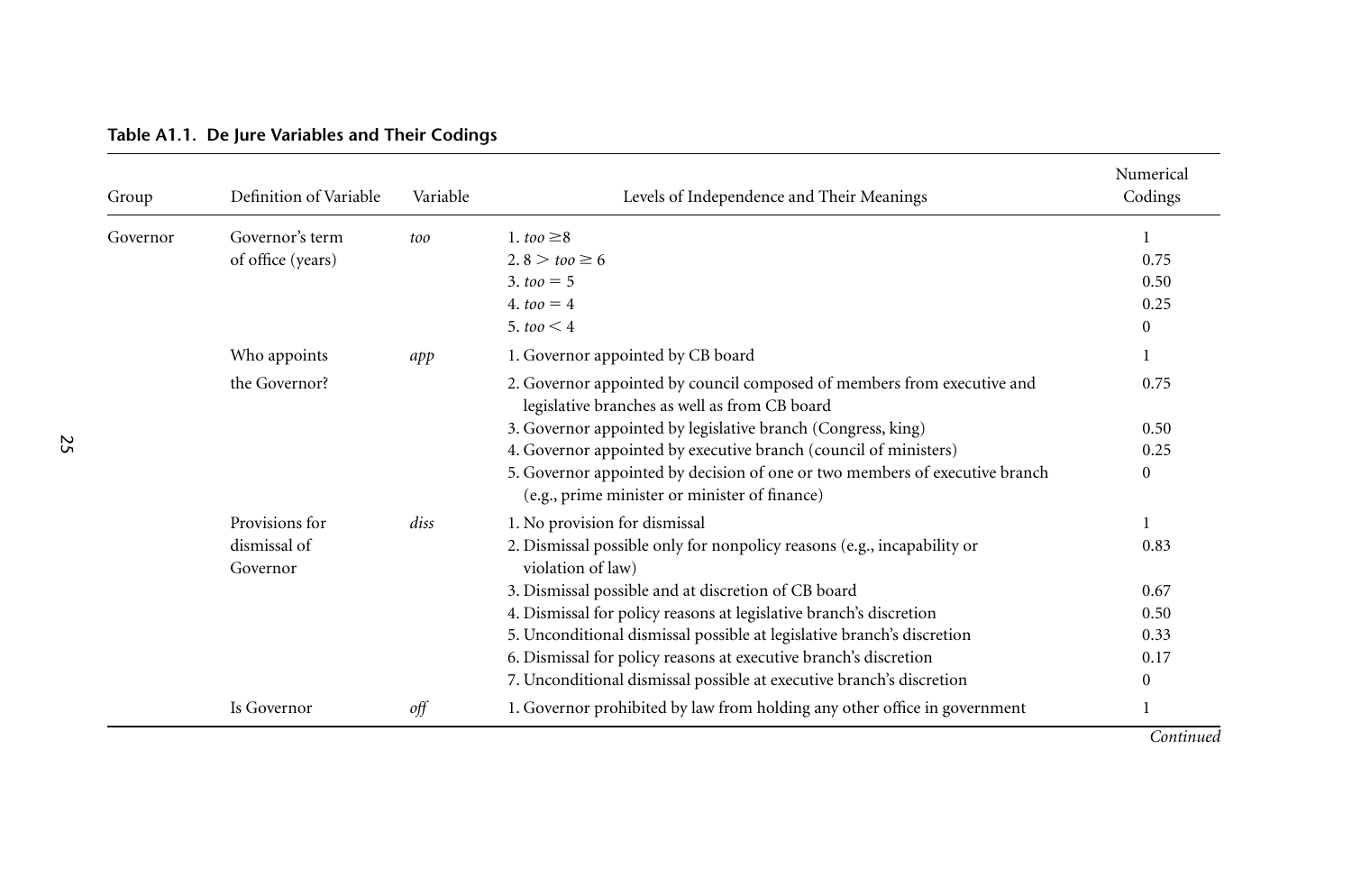|  |  | Table A1.1. Continued |
|--|--|-----------------------|
|--|--|-----------------------|

| Group        | Definition of Variable                           | Variable | Levels of Independence and Their Meanings                                                                                                                                 | Numerical<br>Codings |
|--------------|--------------------------------------------------|----------|---------------------------------------------------------------------------------------------------------------------------------------------------------------------------|----------------------|
|              | allowed to hold<br>another office?               |          | 2. Governor not allowed to hold any other office in government unless<br>authorized by executive branch                                                                   | 0.5                  |
|              |                                                  |          | 3. Law does not prohibit Governor from holding another office                                                                                                             | $\mathbf{0}$         |
| Policymaking | Who formulates                                   | monpol   | 1. CB alone has authority to formulate monetary policy                                                                                                                    |                      |
|              | monetary policy?                                 |          | 2. CB participates in formulation of monetary policy together with government                                                                                             | 0.66                 |
|              |                                                  |          | 3. CB participates in formulation of monetary policy in an advisory capacity                                                                                              | 0.33                 |
|              |                                                  |          | 4. Government alone formulates monetary policy                                                                                                                            | $\boldsymbol{0}$     |
|              | Government                                       | conf     | 1. CB given final authority over issues clearly defined in the law as CB objectives                                                                                       |                      |
|              | directives and<br>resolution of                  |          | 2. Government has final authority only over policy issues not clearly defined as<br>CB goals or in case of conflict within CB                                             | 0.8                  |
|              | conflicts                                        |          | 3. In case of conflict, final decision made by a council whose members are from CB,<br>legislative branch, and executive branch                                           | 0.6                  |
|              |                                                  |          | 4. Legislative branch has final authority on policy issues                                                                                                                | 0.4                  |
|              |                                                  |          | 5. Executive branch has final authority on policy issues, but subject to due process<br>and possible protest by CB                                                        | 0.2                  |
|              |                                                  |          | 6. Executive branch has unconditional authority over policy                                                                                                               | $\bf{0}$             |
|              | Is CB given an active                            | adv      | 1. Yes                                                                                                                                                                    | 1                    |
|              | role in formulating<br>the government<br>budget? |          | 2. No                                                                                                                                                                     | $\bf{0}$             |
| CB goals     |                                                  | obj      | 1. Price stability mentioned as the only or major goal, and in case of conflict with<br>government CB has final authority to pursue policies aimed at achieving this goal | 1                    |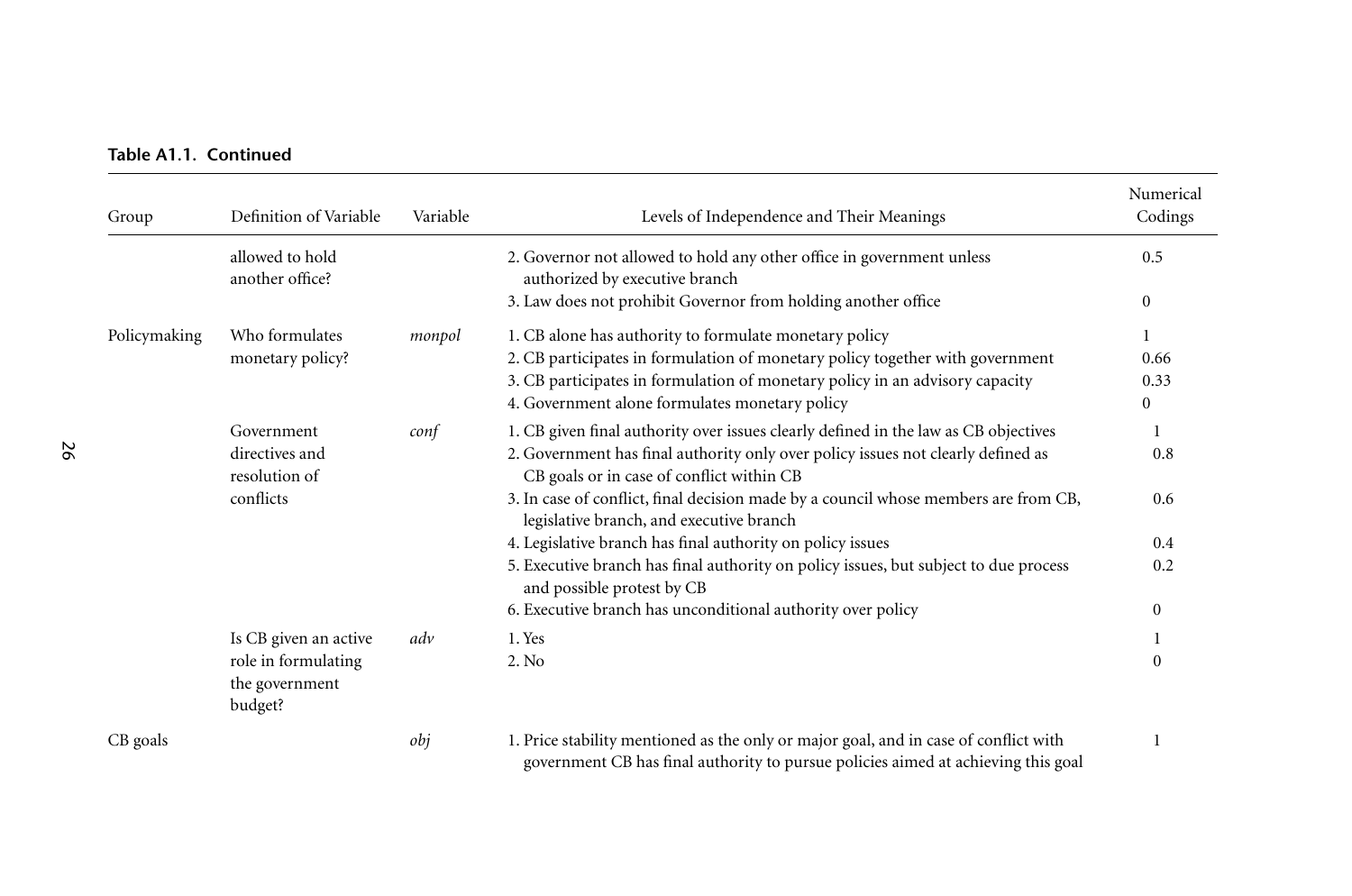|             |                                       |                 | 2. Price stability mentioned as the only goal                                                                                                                            | 0.8              |
|-------------|---------------------------------------|-----------------|--------------------------------------------------------------------------------------------------------------------------------------------------------------------------|------------------|
|             |                                       |                 | 3. Price stability mentioned along with other objectives that do not seem to                                                                                             | 0.6              |
|             |                                       |                 | conflict with price stability (e.g., stable banking)                                                                                                                     |                  |
|             |                                       |                 | 4. Price stability mentioned with a number of potentially conflicting goals<br>(e.g., full employment)                                                                   | 0.4              |
|             |                                       |                 | 5. CB charter does not set any objectives for CB                                                                                                                         | 0.2              |
|             |                                       |                 | 6. Some goals appear in the charter but price stability is not one of them                                                                                               | $\mathbf{0}$     |
| Lending     | Limitations                           | lla             | 1. Advances to government prohibited                                                                                                                                     | 1                |
| limitations | on advances                           |                 | 2. Advances permitted but subject to limits in terms of absolute cash amounts or to<br>other types of relatively strict limits (e.g., up to 15% of government revenues)  | 0.66             |
|             |                                       |                 | 3. Advances subject to relatively accommodative limits (e.g., advances may exceed<br>15% of government revenues or are specified as fractions of government expenditure) | 0.33             |
|             |                                       |                 | 4. No legal limits on advances; their quantity is subject to periodic negotiations<br>between government and CB                                                          | $\mathbf{0}$     |
|             | Limitations on<br>securitized lending | ll <sub>s</sub> | Specification of levels identical to those for advances                                                                                                                  |                  |
|             | Who decides on                        | ldec            | 1. CB controls terms and conditions of government borrowing from it                                                                                                      | 1                |
|             | control of terms                      |                 | 2. Terms of CB lending specified in the law, or CB given legal authority to set these terms                                                                              | 0.66             |
|             | of lending? <sup>a</sup>              |                 | 3. The law leaves decisions about the terms of CB lending to government<br>to negotiations between CB and executive branch                                               | 0.33             |
|             |                                       |                 | 4. Executive branch alone decides the terms of CB lending to government and<br>imposes them on CB                                                                        | $\bf{0}$         |
|             | How wide is the                       | lwidth          | 1. Only central government may borrow from CB                                                                                                                            | 1                |
|             | circle of potential                   |                 | 2. Central and state governments as well as all political subdivisions may borrow from CB                                                                                | 0.66             |
|             | borrowers from<br>CB?                 |                 | 3. In addition to the institutions mentioned under 2, public enterprises may borrow<br>from CB                                                                           | 0.33             |
|             |                                       |                 | 4. CB can lend to all of the above as well as to the private sector                                                                                                      | $\boldsymbol{0}$ |
|             |                                       |                 |                                                                                                                                                                          |                  |

*Continued*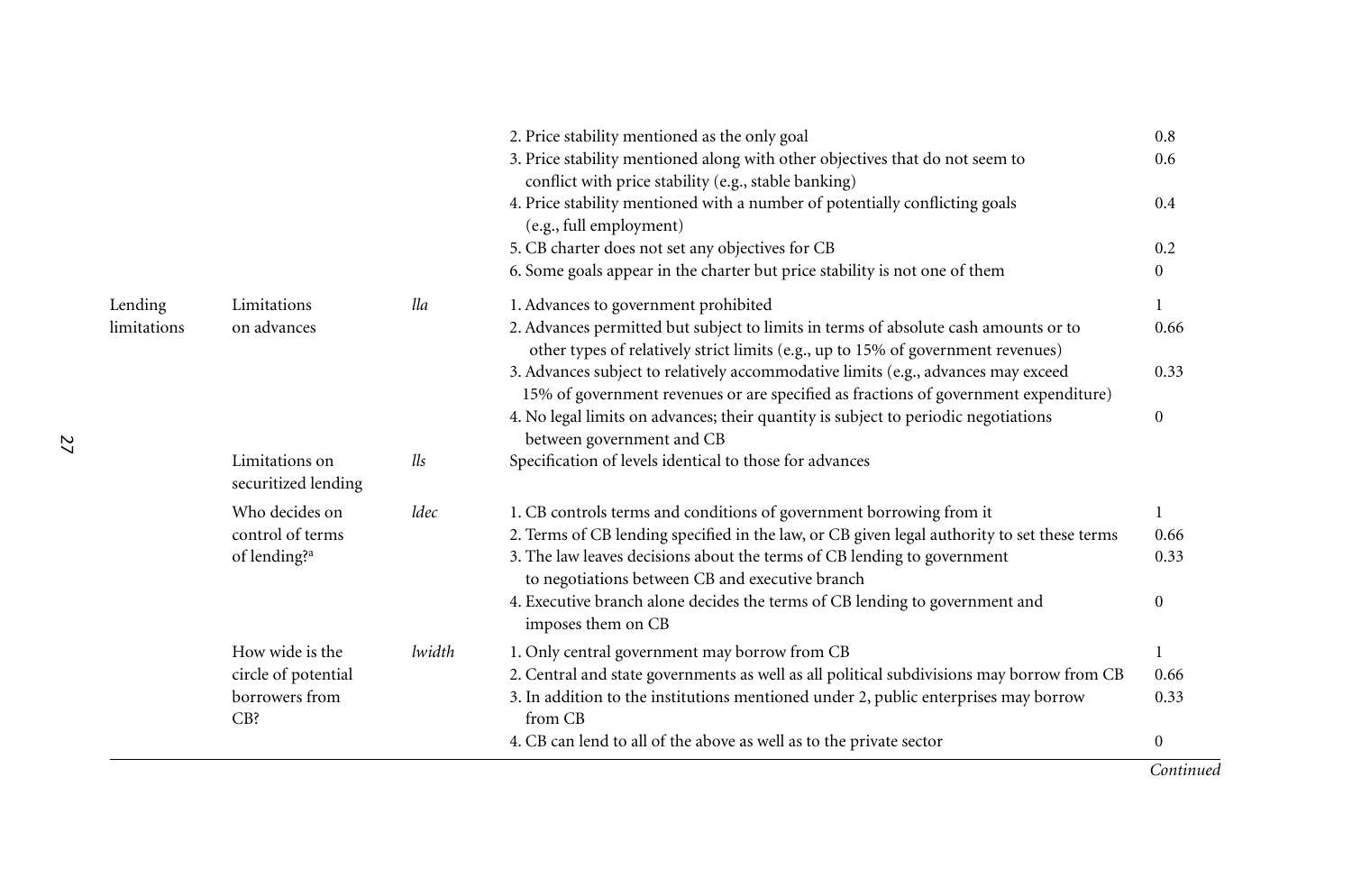**Table A1.1. Continued**

| Group | Definition of Variable       | Variable | Levels of Independence and Their Meanings                                       | Numerical<br>Codings |  |
|-------|------------------------------|----------|---------------------------------------------------------------------------------|----------------------|--|
|       | Type of limit,               | ltype    | 1. Limit specified as an absolute cash amount                                   |                      |  |
|       | where such                   |          | 2. Limit specified as a percentage of CB capital or other liabilities           | 0.66                 |  |
|       | a limit exists               |          | 3. Limit specified as a percentage of government revenues                       | 0.33                 |  |
|       |                              |          | 4. Limit specified as a percentage of government expenditures                   | $\mathbf{0}$         |  |
|       | Maturity of loans            | Lmat     | 1. Maturity of CB loans limited to a maximum of 6 months                        |                      |  |
|       |                              |          | 2. Maturity of CB loans limited to a maximum of one year                        | 0.66                 |  |
|       |                              |          | 3. Maturity of CB loans limited to a maximum of more than one year              | 0.33                 |  |
|       |                              |          | 4. No de jure upper bounds on the maturity of CB loans                          | $\mathbf{0}$         |  |
|       | Restrictions on              | lint     | 1. Interest rate on CB loans must be at market rate                             |                      |  |
|       | interest rates <sup>b</sup>  |          | 2. Interest rate on CB loans to government cannot be lower than a certain floor | 0.75                 |  |
|       |                              |          | 3. Interest rate on CB loans cannot exceed a certain ceiling                    | 0.50                 |  |
|       |                              |          | 4. No explicit legal provisions regarding the interest rate on CB loans         | 0.25                 |  |
|       |                              |          | 5. Law stipulates no interest-rate charge on government's borrowing from the CB | $\mathbf{0}$         |  |
|       | Prohibition on               | lprm     | 1. CB prohibited from buying government securities in primary market            |                      |  |
|       | lending in<br>primary market |          | 2. CB not prohibited from buying government securities in primary market        | $\mathbf 0$          |  |

*Source:* Cukierman, 1992, table 19.1.

a Terms of lending concern maturity, interest, and amount of loans, subject to the relevant legal limits.

<sup>b</sup> The rationale for the classification of this variable is that minimum rates are likely to have been devised in order to discourage borrowing from the CB while maximum rates are probably meant to facilitate borrowing from the CB. However, the requirement of a minimum rate is classified below "market rates" because minimum rates, when they exist, are usually lower than market rates.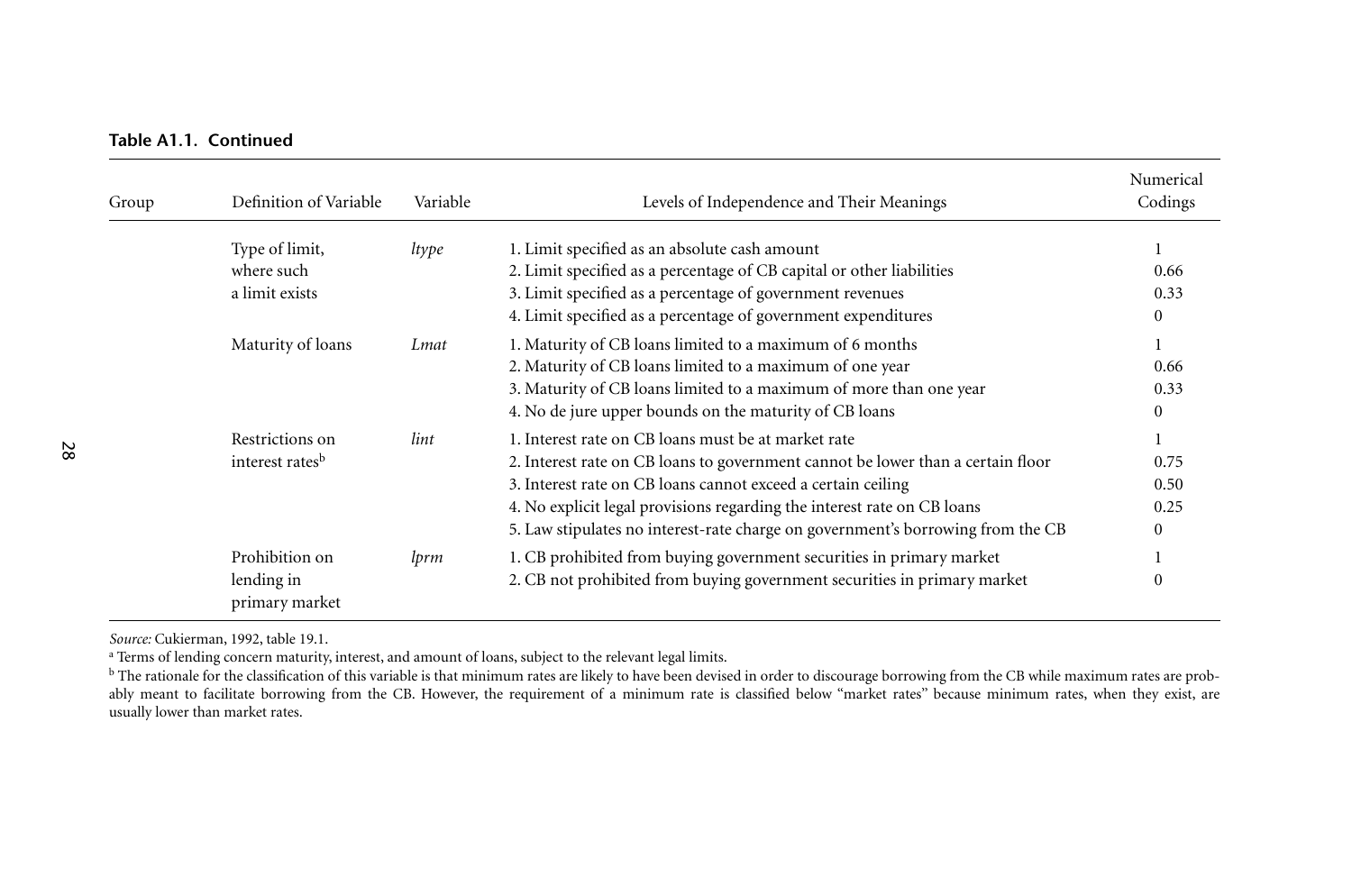|                                     | Year of                                 |      |                   |                                |        |        |                        |                    |         |                            |        |                        |                     |                        |                  |                      |                   |        |                                  |
|-------------------------------------|-----------------------------------------|------|-------------------|--------------------------------|--------|--------|------------------------|--------------------|---------|----------------------------|--------|------------------------|---------------------|------------------------|------------------|----------------------|-------------------|--------|----------------------------------|
|                                     | Enactment                               |      |                   | <b>CEO</b>                     |        |        |                        | Policy Formulation |         |                            |        |                        |                     | Limitations on Lending |                  |                      |                   |        |                                  |
|                                     | or Revision<br>of Bank of<br>Israel Law | LVAW | Term of<br>Office | Who<br>Appoints missal Offices | Dis-   | Other  | Who<br>Formu-<br>lates | Final<br>Authority | Role in | Budget Objectives Advances |        | Securitized<br>Lending | Terms of<br>Lending | Potential<br>Borrowers | Type of<br>Limit | Maturity<br>of Loans | Interest<br>Rates |        | Primary Sum of<br>Market Weights |
| Original law                        | 1954                                    | 0.39 | 0.50              | 0.50                           | 0.50   | 0.50   | 0.67                   | 0.20               | 0.00    | 0.40                       | 0.33   | 0.00                   | 0.66                | 1.00                   | 0.00             | 0.66                 | 0.25              | 0.00   |                                  |
| After "no<br>printing"<br>amendment | 1985                                    | 0.46 | 0.50              | 0.50                           | 0.50   | 0.50   | 0.67                   | 0.20               | 0.00    | 0.40                       | 0.66   | 0.00                   | 0.66                | 1.00                   | 0.00             | 0.66                 | 1.00              | 0.00   |                                  |
| Levin Comm.<br>proposal             | 1998/9                                  | 0.61 | 0.50              | 0.50                           | 0.83   | 1.00   | 1.00                   | 0.60               | 0.00    | 1.00                       | 0.66   | 0.00                   | 0.66                | 1.00                   | 0.00             | 0.66                 | 1.00              | 0.00   |                                  |
| Weights-LVAW                        |                                         |      | 0.0500            | 0.0500                         | 0.0500 | 0.0500 | 0.0375                 | 0.0750             | 0.0375  | 0.1500                     | 0.1500 | 0.1000                 | 0.1000              | 0.0500                 | 0.0250           | 0.0250               | 0.0250            | 0.0250 | 1.0000                           |

**Table A1.2. Individual and Aggregate Codings of De Jure Independence of the Bank of Israel—1954 Law, 1985 Amendment, and Levin Commission Proposal**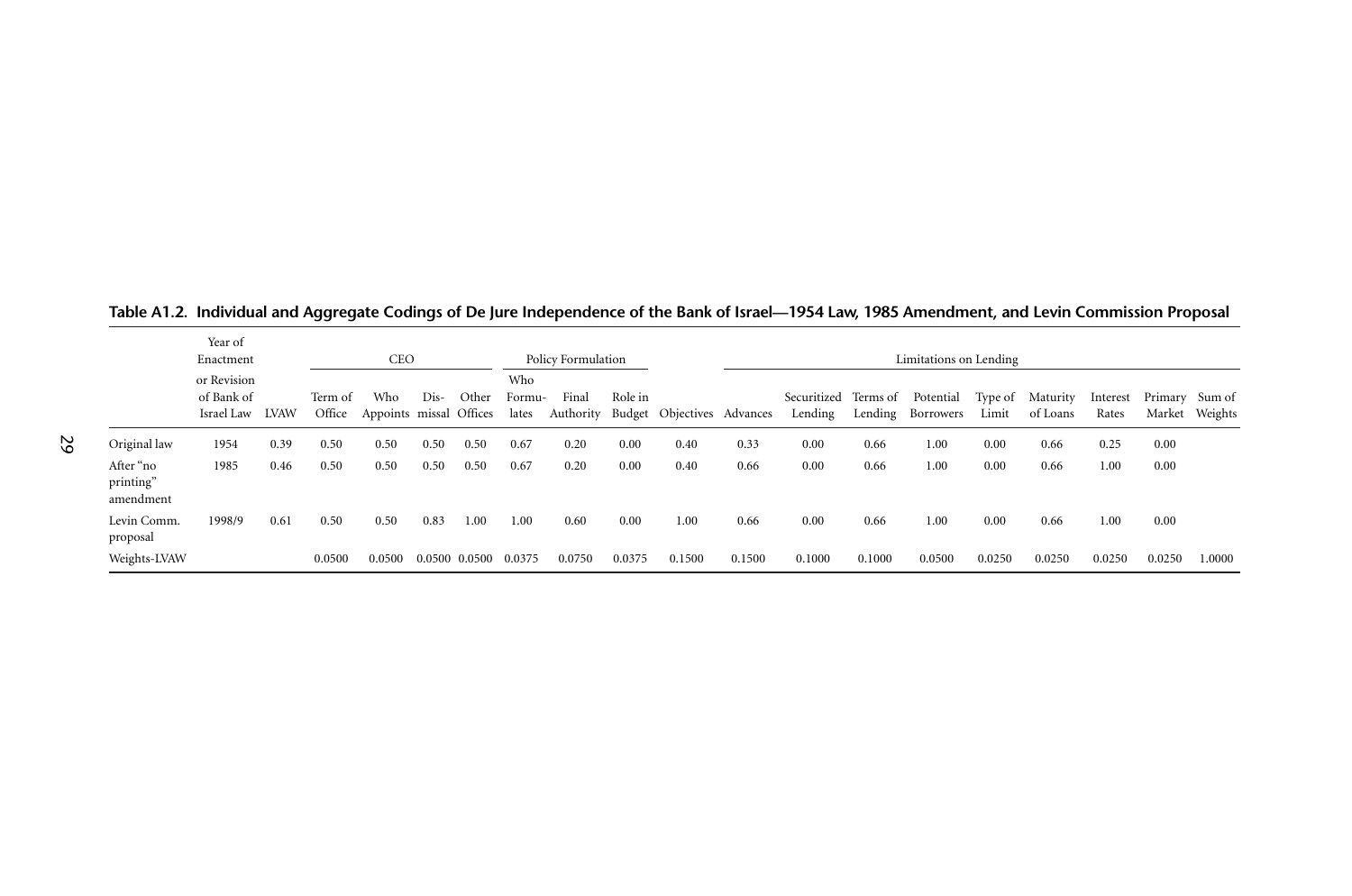|                               | Actual Aggregate |                       | Memo          |         |         | CEO      | Policy Formulation |         |                     |               |           |
|-------------------------------|------------------|-----------------------|---------------|---------|---------|----------|--------------------|---------|---------------------|---------------|-----------|
|                               |                  | Independence          | Item<br>Legal | Average | Term of | Who      | Dis-               | Other   | Average<br>Monpol + | Who<br>Formu- | Final     |
| Year                          | <b>AVAW</b>      | <b>AVESX</b>          | <b>LVAW</b>   | CEO     | Office  | Appoints | missal             | Offices | conf                | lates         | Authority |
| Prior to 1985                 | 0.13             | 0.05                  | 0.42          | 0.44    | 0.50    | 0.25     | 0.50               | 0.50    | 0.0500              | 0.20          | 0.00      |
| 1986                          | 0.50             | 0.36                  | 0.48          | 0.44    | 0.50    | 0.25     | 0.50               | 0.50    | 0.1000              |               |           |
| 1987                          | 0.44             | 0.33                  | 0.48          | 0.44    | 0.50    | 0.25     | 0.50               | 0.50    | 0.1250              |               |           |
| 1988                          | 0.39             | 0.30                  | $\rm 0.48$    | 0.44    | 0.50    | 0.25     | 0.50               | 0.50    | 0.1500              |               |           |
| 1989                          | 0.32             | 0.28                  | 0.48          | 0.44    | 0.50    | 0.25     | 0.50               | 0.50    | 0.1750              |               |           |
| 1990                          | 0.39             | 0.31                  | 0.48          | 0.44    | 0.50    | 0.25     | 0.50               | 0.50    | 0.2000              |               |           |
| 1991                          | 0.44             | 0.35                  | 0.48          | 0.44    | 0.50    | 0.25     | 0.50               | 0.50    | 0.2000              |               |           |
| 1992                          | 0.43             | 0.35                  | 0.48          | 0.44    | 0.50    | 0.25     | 0.50               | 0.50    | 0.2000              |               |           |
| 1993                          | 0.46             | 0.37                  | 0.48          | 0.44    | 0.50    | 0.25     | 0.50               | 0.50    | 0.2000              |               |           |
| 1994                          | 0.51             | 0.45                  | $\rm 0.48$    | 0.44    | 0.50    | 0.25     | 0.50               | 0.50    | 0.3000              |               |           |
| 1995                          | 0.55             | 0.50                  | 0.48          | 0.44    | 0.50    | 0.25     | 0.50               | 0.50    | 0.3714              |               |           |
| 1996                          | 0.52             | 0.51                  | 0.48          | 0.44    | 0.50    | 0.25     | 0.50               | 0.50    | 0.4428              |               |           |
| 1997                          | 0.57             | 0.57                  | 0.48          | 0.44    | 0.50    | 0.25     | 0.50               | 0.50    | 0.5142              |               |           |
| 1998                          | 0.64             | 0.65                  | 0.48          | 0.44    | 0.50    | 0.25     | 0.50               | 0.50    | 0.5856              |               |           |
| 1999                          | 0.64             | 0.68                  | 0.48          | 0.44    | 0.50    | 0.25     | 0.50               | 0.50    | 0.6570              |               |           |
| 2000                          | 0.69             | 0.75                  | 0.48          | 0.44    | 0.50    | 0.25     | 0.50               | 0.50    | 0.7284              |               |           |
| 2001                          | 0.66             | 0.75                  | 0.48          | 0.44    | 0.50    | 0.25     | 0.50               | 0.50    | 0.7998              |               |           |
| 2002                          | 0.66             | 0.78                  | 0.48          | 0.44    | 0.50    | 0.25     | 0.50               | 0.50    | 0.8998              |               |           |
| 2003                          | 0.64             | 0.76                  | 0.48          | 0.44    | 0.50    | 0.25     | 0.50               | 0.50    | 0.8998              |               |           |
| Mean: 86-03                   | 0.52             | 0.50                  | 0.48          |         |         |          |                    |         |                     |               |           |
| Memo items                    |                  |                       |               |         |         |          |                    |         |                     |               |           |
|                               |                  | Legal<br><b>LVESX</b> |               |         |         |          |                    |         |                     |               |           |
| De jure-1954                  |                  | 0.33                  |               | 0.50    | 0.50    | 0.50     | 0.50               | 0.50    | 0.2675              | 0.67          | 0.20      |
| De jure-1985                  |                  | 0.38                  |               | 0.50    | 0.50    | 0.50     | 0.50               | 0.50    | 0.2675              | 0.67          | 0.20      |
| Weights-LVAW<br>Weights-LVESX |                  |                       |               | 0.2000  | 0.0500  | 0.0500   | 0.0500             | 0.0500  | 0.1500<br>0.4800    | 0.0375        | 0.0750    |

**Table A1.3. Individual and Aggregate Codings of the Components of de Facto Independence of**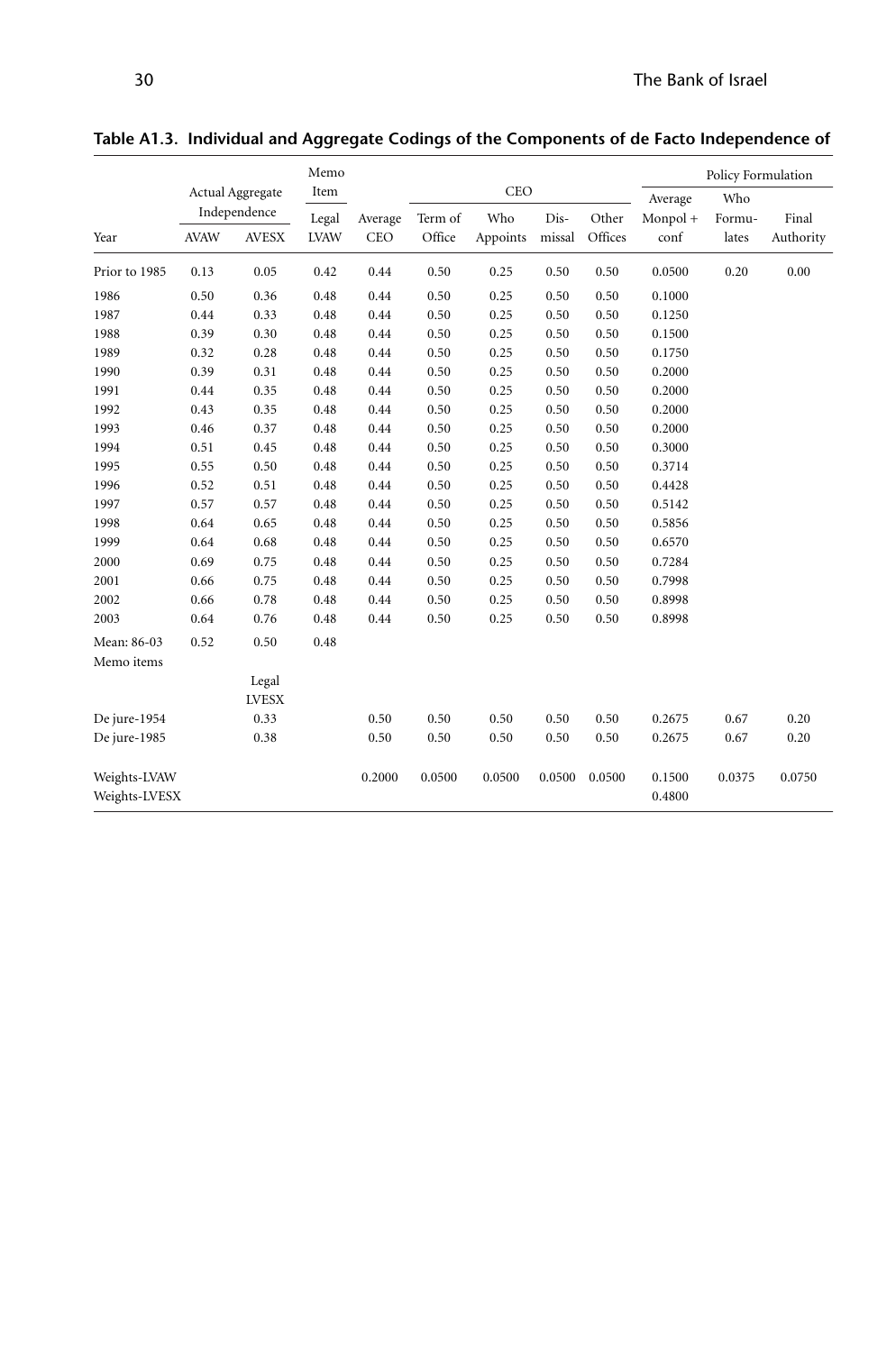# **the Bank of Israel**

|         | Limitations on Lending |        |                             |         |                  |                                |        |                   |        |                                   |      |               |
|---------|------------------------|--------|-----------------------------|---------|------------------|--------------------------------|--------|-------------------|--------|-----------------------------------|------|---------------|
|         |                        |        | Time after                  | Overall |                  |                                |        |                   |        |                                   |      |               |
| Role in |                        |        | Average- 1985 Amend- Budget |         |                  | Securitized Terms of Potential |        |                   |        | Type of Maturity Interest Primary |      |               |
| Budget  | Objectives             | LL     | ment-1                      |         | Surplus Advances | Lending                        |        | Lending Borrowers |        | Limit of Loans                    |      | Rates Market  |
| 0.00    | 0.10                   | 0.03   |                             |         | 0.00             | 0.00                           | 0.15   | 0.00              | 0.00   | 0.00                              | 0.00 | 0.00          |
| 0.00    | 0.40                   | 0.67   | $\boldsymbol{0}$            | 3.9     |                  |                                |        |                   |        |                                   |      |               |
| 0.00    | 0.40                   | 0.55   | $\mathbf{1}$                | 0.1     |                  |                                |        |                   |        |                                   |      |               |
| 0.00    | 0.30                   | 0.48   | $\overline{c}$              | $-2.4$  |                  |                                |        |                   |        |                                   |      |               |
| 0.00    | 0.30                   | 0.39   | 3                           | $-5.4$  |                  |                                |        |                   |        |                                   |      |               |
| 0.00    | 0.30                   | 0.45   | $\overline{4}$              | $-4.8$  |                  |                                |        |                   |        |                                   |      |               |
| 0.00    | 0.30                   | 0.55   | 5                           | $-3.1$  |                  |                                |        |                   |        |                                   |      |               |
| 0.00    | 0.40                   | 0.51   | 6                           | $-4.9$  |                  |                                |        |                   |        |                                   |      |               |
| 0.00    | 0.40                   | 0.56   | 7                           | $-4.5$  |                  |                                |        |                   |        |                                   |      |               |
| 0.00    | 0.40                   | 0.64   | 8                           | $-3.3$  |                  |                                |        |                   |        |                                   |      |               |
| 0.00    | 0.60                   | 0.63   | 9                           | $-4.3$  |                  |                                |        |                   |        |                                   |      |               |
| 0.00    | 0.60                   | 0.57   | 9                           | $-5.8$  |                  |                                |        |                   |        |                                   |      |               |
| 0.00    | 0.60                   | 0.62   | 9                           | $-4.4$  |                  |                                |        |                   |        |                                   |      |               |
| 0.00    | 0.90                   | 0.65   | 9                           | $-3.7$  |                  |                                |        |                   |        |                                   |      |               |
| 0.00    | 0.90                   | 0.63   | 9                           | $-4.2$  |                  |                                |        |                   |        |                                   |      |               |
| 0.00    | 0.90                   | 0.72   | 9                           | $-2.0$  |                  |                                |        |                   |        |                                   |      |               |
| 0.00    | 0.90                   | 0.64   | 9                           | $-4.0$  |                  |                                |        |                   |        |                                   |      |               |
| 0.00    | 0.80                   | 0.63   | 9                           | $-4.4$  |                  |                                |        |                   |        |                                   |      |               |
| 0.00    | 0.90                   | 0.56   | 9                           | $-6.0$  |                  |                                |        |                   |        |                                   |      |               |
|         |                        |        |                             |         |                  |                                |        |                   |        |                                   |      |               |
| 0.00    | 0.40                   | 0.38   |                             |         | 0.33             | 0.00                           | 0.66   | 1.00              | 0.00   | 0.66                              | 0.25 | 0.00          |
| 0.00    | 0.40                   | 0.51   |                             |         | 0.66             | 0.00                           | 0.66   | 1.00              | 0.00   | 0.66                              | 1.00 | 0.00          |
|         |                        |        |                             |         |                  |                                |        |                   |        |                                   |      |               |
| 0.0375  | 0.1500                 | 0.5000 |                             |         | 0.1500           | 0.1000                         | 0.1000 | 0.0500            | 0.0250 | 0.0250                            |      | 0.0250 0.0250 |
|         | 0.1200                 | 0.4000 |                             |         |                  |                                |        |                   |        |                                   |      |               |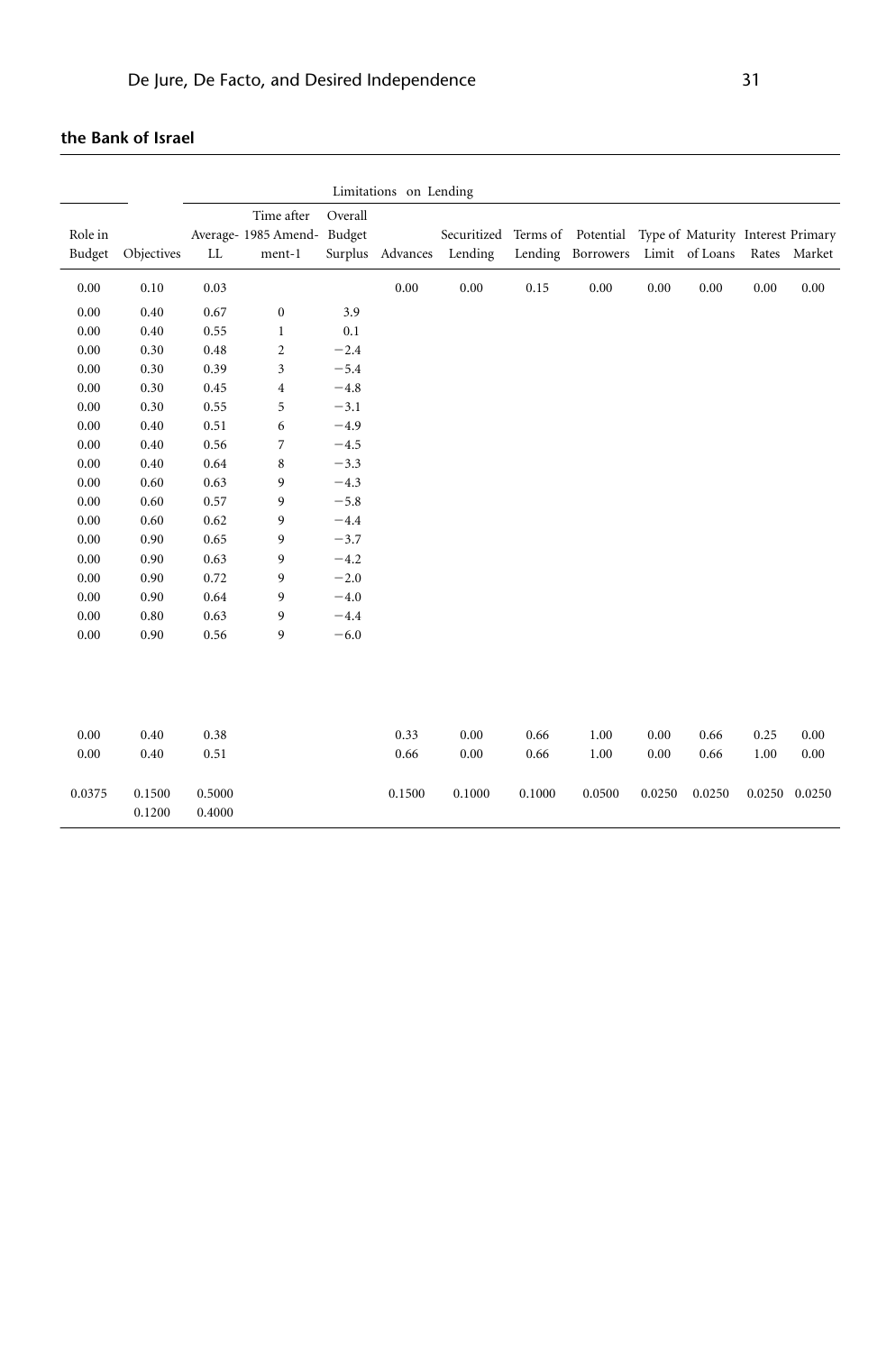# **Conventions for Coding of Individual Components of De Facto Independence in the Post-1985 Era**

**Authority over monetary policy** (total weight: 0.15). The original Bank of Israel Law (1954) vested the BOI with considerable de jure instrument independence. In the pre-1985 era, however, as explained above, much of this power remained on the books only. After the 1985 stabilization, the legal provisions that empowered the BOI to conduct monetary policy gradually became operational and more meaningful with the phaseout of DC and the flexibilization of the exchange rate. The flexibilization of the Treasury bill ceiling in August 1994 and the indexation of this ceiling to the CPI from then on enhanced the bank's instrument independence somewhat. The authority-over-policy factor gained further importance in December 2001 when the Treasury bill ceiling was abolished altogether.<sup>45</sup> The desegmentation process, the deregulation of capital movements, and further flexibilization of the exchange rate gave the bank additional operational freedom. (Figure 1.2 shows the progression of the exchange-rate band.)

The combination of these elements is reflected in a combined coding of the "who formulates" and "final authority" variables (total weight: 0.113). Before 1985, the de facto value of the code for this combination of variables was 0.05. Presumably it increased by a factor of 4 but did so only gradually, after the phaseout of DC became sufficiently important and the exchange-rate band sufficiently flexible. More specifically, the code was doubled to 0.1 in 1986 and then raised linearly to 0.2 between 1987 and 1990. To reflect the flexibilization of the Treasury bill ceiling and its indexation in 1994, the code from that year and on was increased by 0.1, bringing its value to 0.3.

To reflect the additional gradual increase in independence due to the combined effect of desegmentation, the further widening of the exchange-rate band, and the influence of the global professional revolution associated with the introduction of inflation targets in many countries, it is assumed that this process elevated the index to 80% of its maximal value (0.8) in 2001. To reflect the graduality of its progression, it is assumed that the process began in 1994 and proceeded linearly until 2001. The code was raised again by 0.1 from 2002 on to reflect the total elimination of ceilings on balances of Treasury bills at the end of 2001.

**Lending limitations** (total weight: 0.5). The value of this group of variables is based on a judgmental coding of the sum of the lending-limitation variables. The post-1985 coding of the de jure value of this total is 0.513 (table A1.3). It is assumed that, starting in 1986, this figure also reflects the de facto value of the total, provided that the total government budget deficit is zero but that each percentage point increase in the deficit/GDP ratio, as conventionally measured, lowers the code by 0.04. The de facto level of stringency of limitations on lending to government is determined as a negative function of the budget deficit for two reasons. First, as discussed above, government can raise the level of liquidity despite the 1985 "no-printing" amendment by selling its foreign reserves to the BOI. The larger the budget deficits, the more likely government is to do this. Second, higher deficits raise real interest rates and increase public pressure on the BOI to "ease" the burden of high rates by injecting liquidity.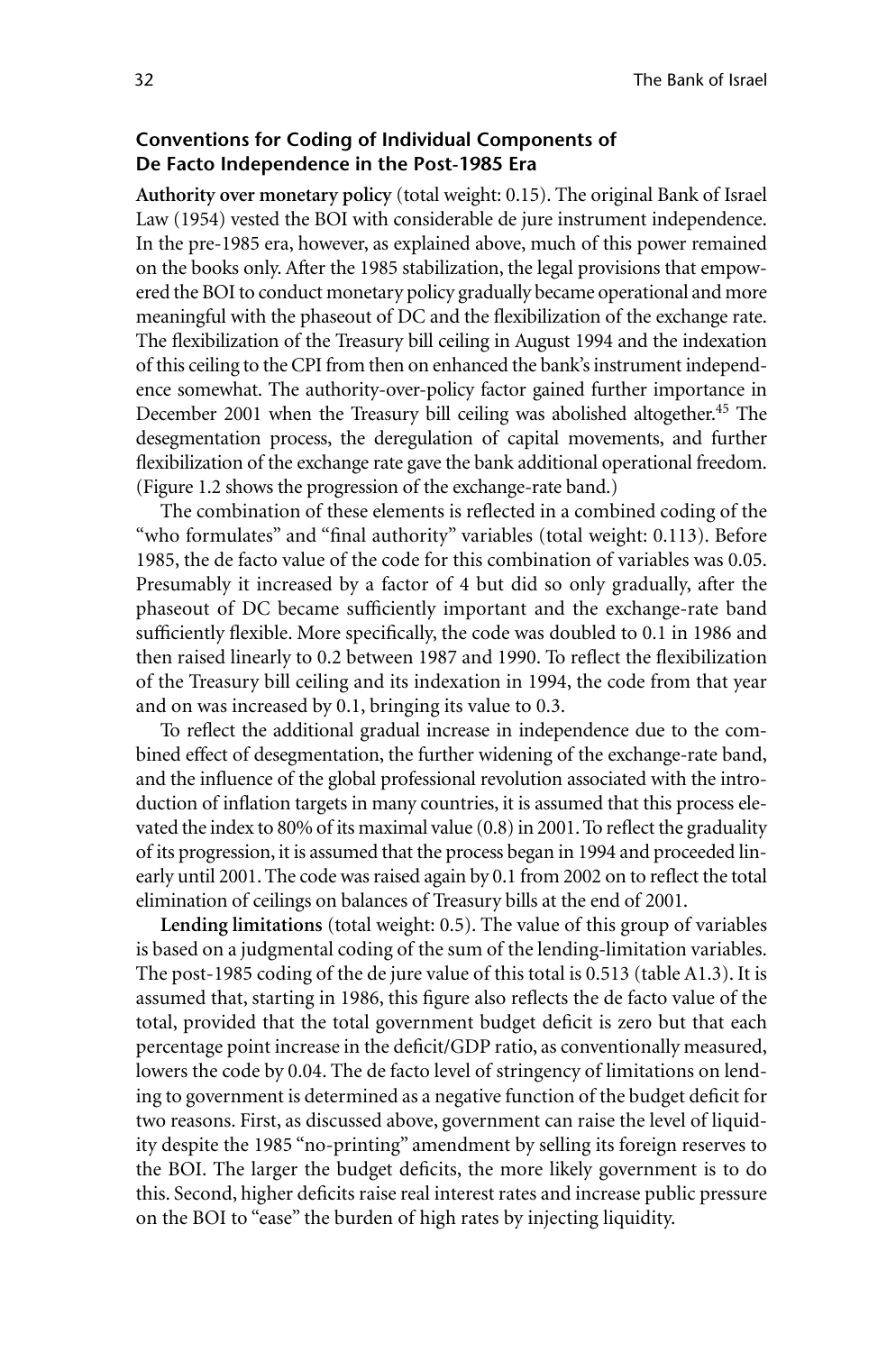

**Figure 1.2.** NIS Exchange Rate against Currency Basket. *Source:* BOI.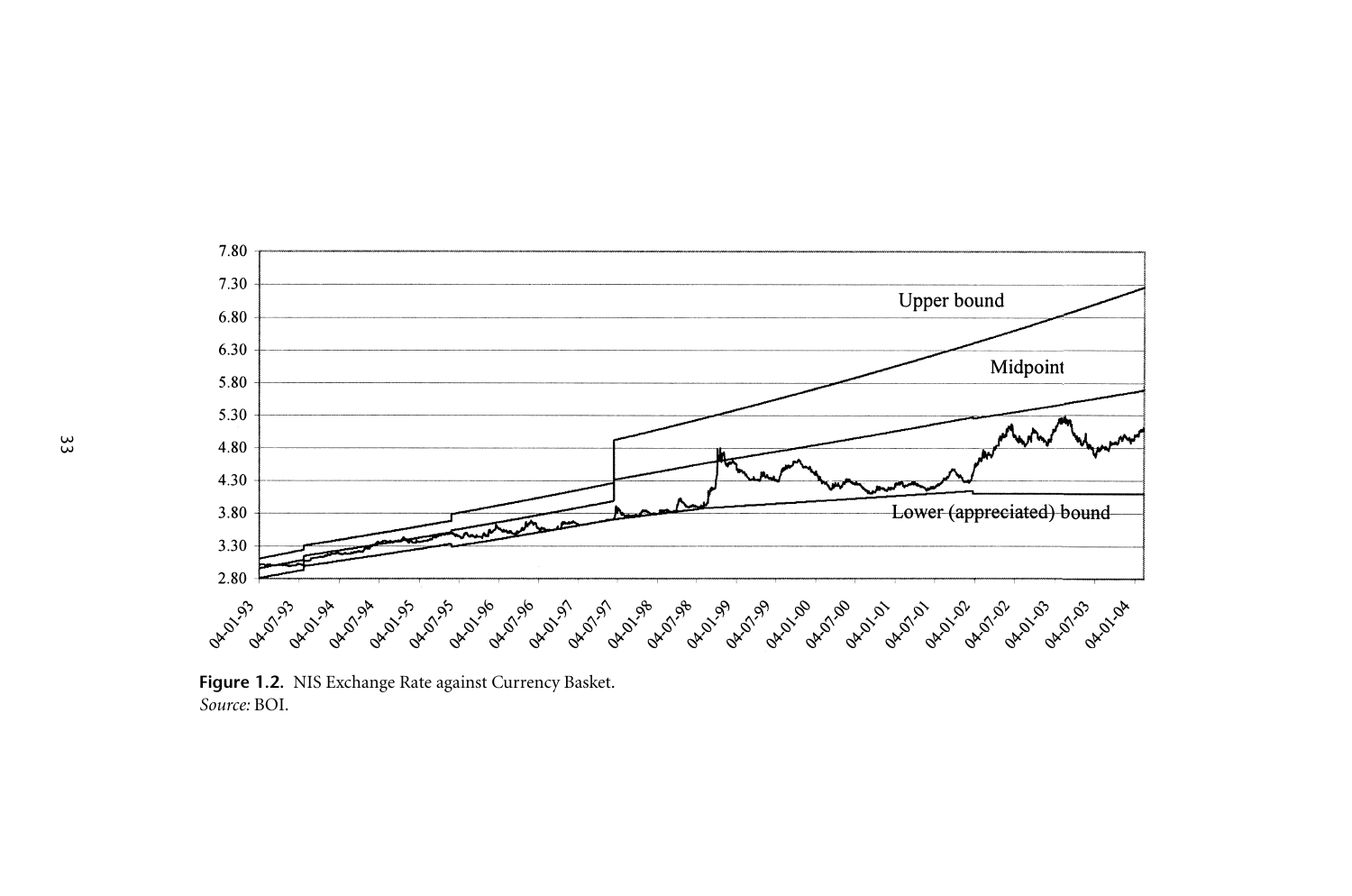Finally, to reflect the gradual impact of reductions in various types of DC (as well as the gradual increase of interest rates on such credit) on the effectiveness of the lending limitations, it was assumed that this process was implemented gradually between 1986 and 1995 and that it raised the index to 80% of its maximal possible value (0.8) by the latter year. During this period, the contribution of this factor to the index is assumed to rise linearly.

**Targets or objectives** (weight: 0.15). It is assumed that after the trauma of hyperinflation and the political efforts expended to stabilize it, the focus on price stability as the main policy goal became much stronger in 1986 than it had been before. To reflect this, the value of this variable was raised fourfold, from 0.1 to 0.4, and held at this level through 1987. It was then reduced to 0.3 in 1988 to reflect the relaxation of the exchange-rate anchor and kept at this value until 1991. To reflect the initial introduction of inflation targets in late 1991, the code was returned to 0.4 in 1992 and held there until 1994.

# **Negative Correlation between the Real Rate and the Central Bank's Output Target under Conditions of Imperfect Credibility**

One result of an increase in the CB's emphasis on price stability is recognition of the fact that it does not pay to systematically aim at a level of output that surpasses potential output. When the output target goes down and becomes equal to potential output for the first time, the public does not sense the change for a while, creating a situation in which the bank's true (normally implicit) output target is equal to potential output but the public still believes that it exceeds the potential. The early stages of stabilization of low inflation may conform to such a pattern. Using a New Keynesian framework surveyed by Clarida, Gali, and Gertler (1999) (CGG), this appendix shows that, under such circumstances, the bank will set a real rate that exceeds the Wicksellian natural rate of interest.

The behavior of the economy is described by:

$$
x_{t} = -\varphi(i_{t} - E_{t}\pi_{t+1}) + E_{t}x_{t+1} + g_{t}
$$
 (1)

$$
\pi_t = \lambda x_t + \beta E_t \pi_{t+1} + u_t \tag{2}
$$

where  $x_t$  and  $\pi_t$  are the output gap and inflation,  $E_t x_{t+1}$  and  $E_t \pi_{t+1}$  are the expected values of these variables conditioned on the information available to the public in period  $t$ ,  $i_t$  is the short-term nominal interest rate,  $g_t$  is a demand shock,  $u_t$  is a cost shock, and  $\varphi$ ,  $\lambda$  and  $\beta$  are positive coefficients. The stochastic behavior of the two shocks is stationary but persistent and is formulated as

$$
g_t = \mu g_{t-1} + \hat{g}_t \quad 0 < \mu < 1 \tag{3}
$$
\n
$$
u_t = \rho u_{t-1} + \hat{u}_t \quad 0 < \rho < 1
$$

Here  $\hat{g}_t$  and  $\hat{u}_t$  are innovations to the cyclical components of demand and costs, respectively, and  $\mu$  and  $\rho$  characterize the persistence of these shocks. The first equation in (3) states that the output gap is negatively related to the ex ante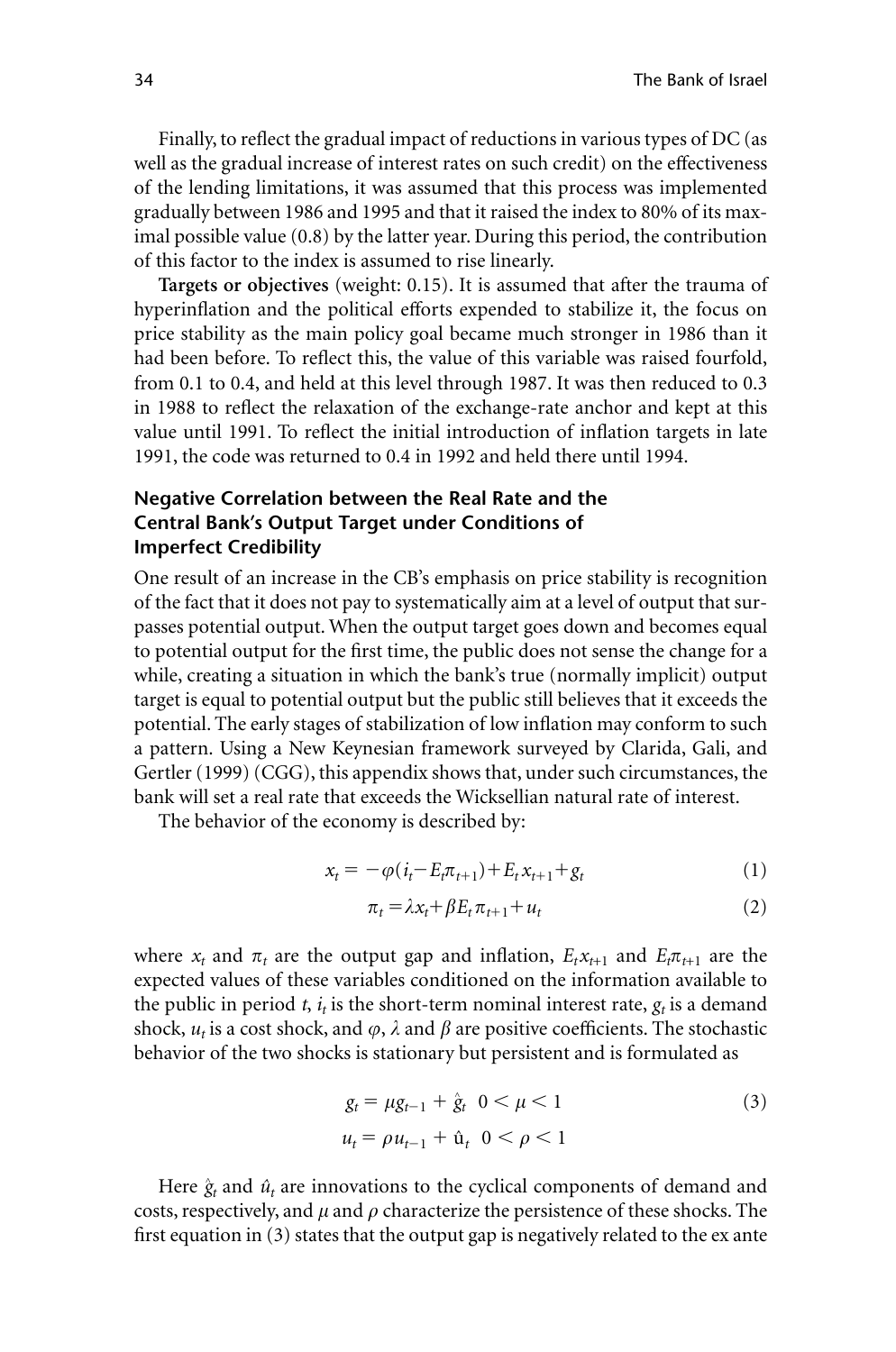real rate of interest and positively related to the expected future output gap. The latter appears in the output-gap equation in order to reflect the notion that, since individuals smooth their consumption, expectations of higher consumption in the period to come (associated with higher expected output) lead them to demand more current consumption, which raises current output. Within this construct, the CB influences the output gap and inflation by its choice of the short-term nominal interest rate—which, given inflation expectations, determines the real short-term rate. Note that the CB affects inflation through the mediation of the output gap.

Here, as in the stylized models of sticky staggered prices pioneered by Calvo (1983), current inflation depends on inflation expectations. In this type of model, only a fraction of firms have the opportunity to adjust their price each period and, due to the costs of price adjustment, each firm exercises this opportunity at discrete intervals. Hence, when a firm is given an opportunity to adjust its price, the higher the inflation expectations, the larger the adjustment it will make. The positive dependence of inflation on the output gap is based on the view that this gap is a measure of excess demand and is shared by both forward looking, as well as backward looking, models of an economy in which output is determined by demand.

One dimension of an increase in the effective conservatism or independence of the CB is that the initially positive discrepancy between desired and potential output dwindles to zero. It is convenient to model this by considering two types of central bankers, one who incurs losses whenever the output gap swerves from a target that is *k*% above potential and another whose output target is equal to potential output. Until it internalized the inefficiency associated with output targets that are above potential, the BOI belonged to the first type. After it internalized the inefficiency, it became a CB of the second type. Below I refer to the first type as a relatively "level conservative" CB, to distinguish it from Rogoff's (1985) conception of conservatism, which refers to the relative importance that the CB attributes to the stabilization of inflation and output. Whenever the term "conservatism" appears here, it should be construed as referring to the first type of conservatism.

Both types of CBs dislike deviations of inflation and of output from their respective targets and disagree only about their output targets. The goal of either type is to minimize

$$
\frac{1}{2}E_0\sum_{t=0}^{\infty}\delta^t[\alpha(x_t-k)^2+\pi_t^2]
$$
\n(4)

where  $\delta$  is a discount factor and  $\alpha$  is the relative importance attributed by both types of CBs to the stabilization of output. Here  $k > 0$  for the more liberal (more dependent) CB and  $k = 0$  for the more conservative (more independent) CB. I shall proceed by solving this problem for any *k* and then compare the levels of the real rate chosen by each type of CB.

Under conditions of discretion, a "type *k*" CB chooses in each period the nominal interest rate,  $i_t$ , and a contingent path for future interest rates in order to minimize the expression in equation (4), subject to the structure of the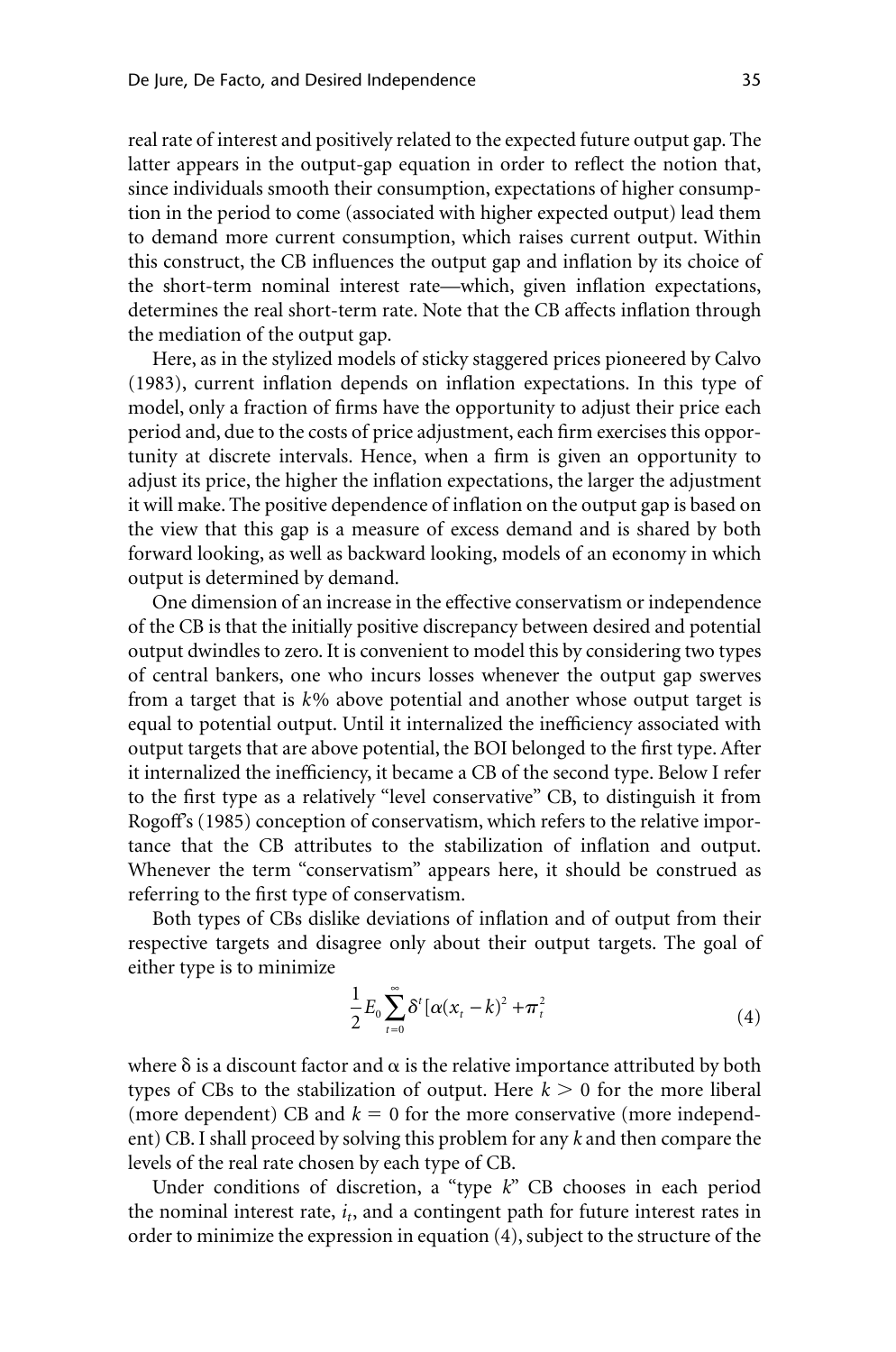economy in equations (1), (2) and (3) and taking expectations as given. The Euler equations necessary for an internal minimum of this problem are given by

$$
x_t - k = -\frac{\lambda}{\alpha} \pi_t, \ t = 0, 1, 2, \ \ldots \ . \tag{5}
$$

This condition states that, in each period, the marginal cost of deviating from the output target is equal to the marginal cost of deviating from the inflation target (i.e., zero). Note that this condition depends on the effective level of CB independence (or conservatism), as characterized by the size of *k*. In particular, a positive *k* implies that the CB is willing to tolerate a positive deviation of inflation from its target even when output is at its potential level.

Consistent modeling of imperfect credibility requires some adjustment of the informational assumptions made in CGG. In particular, if the public has full current information about all economic variables and shocks (as CGG assume), it can immediately work out the current value of *k* from the interest rate, thereby eliminating imperfect credibility. To focus on imperfect-credibility situations, I assume that, except for the interest rate, the public observes all variables and shocks at a one-period lag while the CB observes them contemporaneously. This represents a minimal deviation from the original framework and prevents the public from immediately inferring the CB's output target by observing the current interest rate. It also makes the CGG framework more realistic. Suppose now that, after a sustained period during which it had an output target above potential  $(k > 0)$ , the CB lowers its target to the level of potential output ( $k = 0$ ) but the public's perception of the target,  $k^e$ , remains positive. Since the actual value of  $k$  is 0, the CB behaves in a way that will satisfy condition (5) above at  $k = 0$ .

$$
x_t = -\frac{\lambda}{\alpha} \pi_t, \ t = 0, 1, 2, \ \ldots \tag{6}
$$

The public, however, believes that the CB is behaving in a way that will satisfy the condition

$$
x_t^e - k^e = \frac{\lambda}{\alpha} \pi_t^e, \quad t = 0, 1, 2, \ldots \tag{7}
$$

where  $k^e > 0$  is the discrepancy between desired and actual output as perceived by the public, and  $x_t^e$  and  $\pi_t^e$  denote the corresponding perceptions of the output gap and inflation. Cukierman (2004) shows that, under these circumstances, the actual values of inflation, the output gap, and the real interest rate are expressed respectively by

$$
\pi_{t} = \alpha q \rho u_{t-1} + \frac{\alpha}{\alpha + \lambda^{2}} \hat{u}_{t} + \frac{\alpha^{2} \beta}{\lambda(\alpha + \lambda^{2})} k^{e}
$$
\n(8)

$$
x_{t} = -\lambda q \rho u_{t-1} - \frac{\lambda}{\alpha + \lambda^{2}} \hat{u}_{t} - \frac{\alpha \beta}{\alpha + \lambda^{2}} k^{e}
$$
\n
$$
(9)
$$

$$
r_{t} = \frac{1}{\varphi} \left[ \lambda q \rho (1 - \rho) u_{t-1} + \frac{\lambda}{\alpha + \lambda^{2}} \hat{u}_{t} + g_{t} + \frac{\alpha \beta}{\alpha + \lambda^{2}} k^{e} \right]
$$
(10)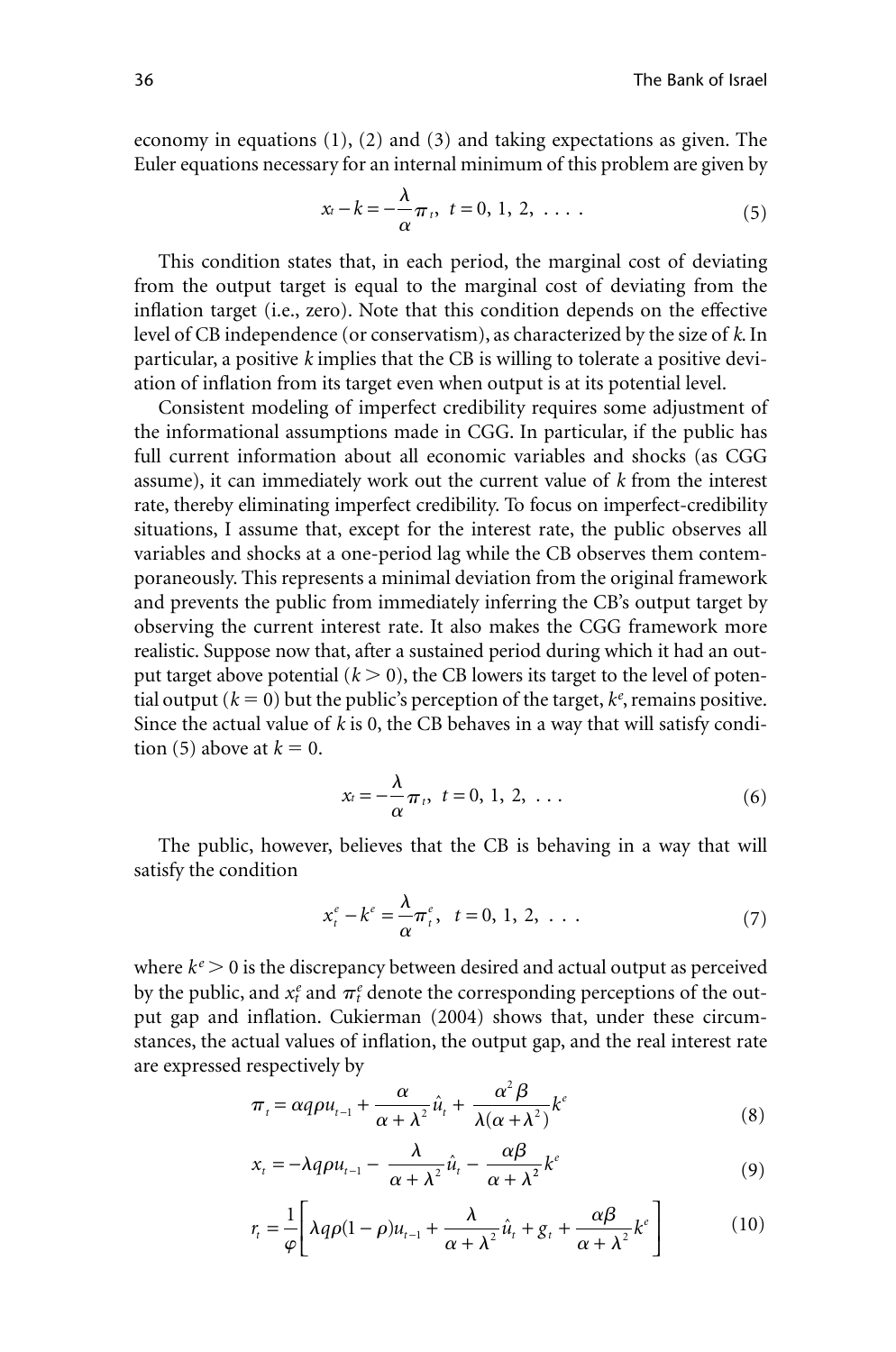Equation (10) implies that the expected value of the real interest rate is given by

$$
Er_{t} = \frac{\alpha\beta}{\varphi(\alpha + \lambda^{2})}k^{e}
$$
\n(11)

which is positive as long as  $k^e$  is positive. Thus, as long as the public believes that the CB is targeting an above-potential output level, a CB that has recently begun to target potential output is led to choose an interest rate that exceeds the Wicksellian natural rate (in this version of the model the Wicksellian natural rate is zero). Note, in view of equations (8) and (9), that imperfect credibility also leads to a positive average rate of inflation and to a below-potential average level of output. Indeed, such has been the case during stabilizations of inflation in OECD countries.

Cukierman (2004) also shows that where perfect credibility is present (i.e.,  $k^e = 0$ ) the average real rate rests at its natural level, average inflation is zero, and output is equal to its potential level on average. Thus, a *fully credible* reduction of the CB output target to the potential level neither causes the real rate to deviate systematically from its natural level nor induces inflation and output to swerve systematically from their targets.

The difference between this case and a state of imperfect credibility  $(k^e > 0)$ may be understood intuitively as follows: a positive value of *ke* under imperfect credibility leads to systematically positive inflation expectations, which via equation (2) raise actual inflation. To spread the costs of the output and inflation gaps efficiently, the CB raises the real rate beyond its natural level, thereby depressing average output to a below-potential level. Under perfect credibility, in contrast, average inflation expectations are zero. Thus, the CB does not need to *systematically* hold the real rate above its natural level in order to spread the costs of the output and inflation gaps efficiently.

One may argue that the public may use the contemporaneous observation of the interest rate in equation (10) to sharpen its perception of the value of *k*. One way to extend the model in order to account for such a possibility is to reformulate *k* as a stochastic variable and to recognize that, from equation (10), an observation of the interest rate amounts to an observation of a linear combination of *k* and of the innovations  $\hat{u}_t$  and  $\hat{g}_t$  to costs and aggregate demand. Within such an extended framework, *k<sup>e</sup>* will be equal to the expected value of *k*, assuming that the combination of *k* and of these innovations is linear. Cukierman (2004) argues that although such an extension changes some of the details of the model, it does not alter the basic conclusion, i.e., a decrease in *k* from a positive value to zero will be followed by a period during which average real interest rates surpass the natural rate.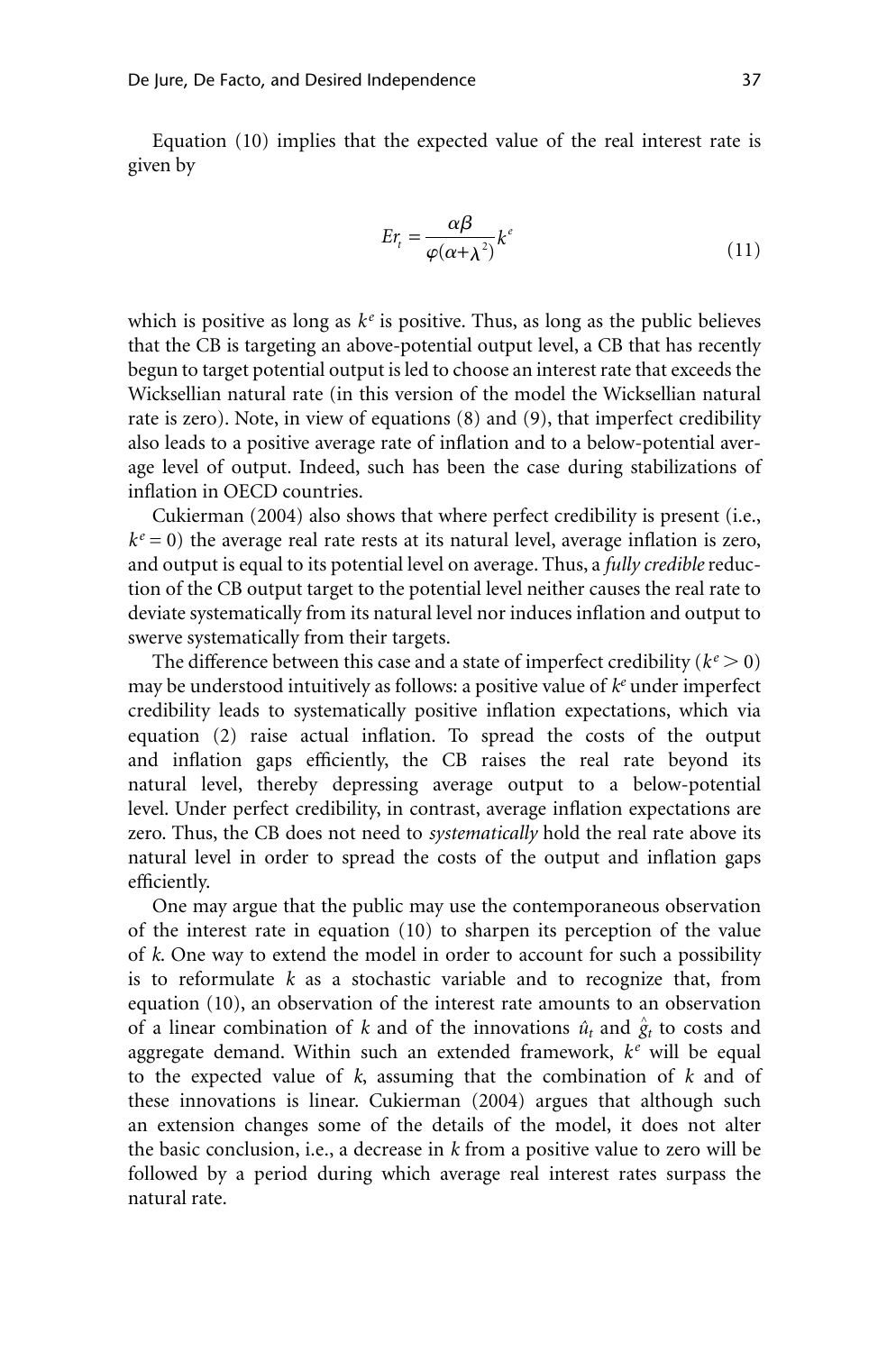| Date    | <b>Bank of Israel</b><br>Nominal<br>Rate of<br>Interest | Inflation<br>Expectations Israel Real<br>(for the next)<br>12 months) | Bank of<br>Rate of<br>Interest | Date    | Bank of<br>Israel<br>Nominal<br>Rate of<br>Interest | Inflation<br>Expectations Israel Real<br>(for the Next)<br>12 Months) | Bank of<br>Rate of<br>Interest | Date    | Bank of<br>Israel<br>Nominal<br>Rate of<br>Interest | Inflation<br>Expectations<br>(to 12 Months)<br>Ahead) | Bank of<br>Israel<br>Real<br>Rate of<br>Interest | Date    | Bank of<br>Israel<br>Nominal<br>Rate of<br>Interest | Inflation<br>Expectations<br>(to 12 months)<br>ahead) | Bank of<br>Israel<br>Real<br>Rate of<br>Interest |
|---------|---------------------------------------------------------|-----------------------------------------------------------------------|--------------------------------|---------|-----------------------------------------------------|-----------------------------------------------------------------------|--------------------------------|---------|-----------------------------------------------------|-------------------------------------------------------|--------------------------------------------------|---------|-----------------------------------------------------|-------------------------------------------------------|--------------------------------------------------|
| 06/1989 | 10.92                                                   | 12.14                                                                 | $-1.09$                        | 06/1993 | 12.76                                               | 8.68                                                                  | 3.75                           | 06/1997 | 14.47                                               | 8.62                                                  | 5.39                                             | 06/2001 | 7.25                                                | 2.08                                                  | 5.07                                             |
| 07/1989 | 11.2                                                    | 13.86                                                                 | $-2.34$                        | 07/1993 | 11.85                                               | 8.47                                                                  | 3.12                           | 07/1997 | 13.66                                               | 9.23                                                  | 4.06                                             | 07/2001 | 6.78                                                | 2.08                                                  | 4.61                                             |
| 08/1989 | 10.29                                                   | 14.31                                                                 | $-3.52$                        | 08/1993 | 10.16                                               | 7.75                                                                  | 2.24                           | 08/1997 | 13.78                                               | 9.70                                                  | 3.72                                             | 08/2001 | 6.61                                                | 2.86                                                  | 3.65                                             |
| 09/1989 | 13.3                                                    | 13.82                                                                 | $-0.46$                        | 09/1993 | 9.45                                                | 7.59                                                                  | 1.73                           | 09/1997 | 14.49                                               | 9.15                                                  | 4.89                                             | 09/2001 | 6.61                                                | 3.52                                                  | 2.98                                             |
| 10/1989 | 16.85                                                   | 17.43                                                                 | $-0.49$                        | 10/1993 | 9.48                                                | 8.63                                                                  | 0.78                           | 10/1997 | 14.55                                               | 8.34                                                  | 5.73                                             | 10/2001 | 6.61                                                | 1.97                                                  | 4.55                                             |
| 11/1989 | 15.86                                                   | 15.45                                                                 | 0.36                           | 11/1993 | 9.75                                                | 9.70                                                                  | 0.05                           | 11/1997 | 14.57                                               | 8.86                                                  | 5.24                                             | 11/2001 | 6.38                                                | 0.87                                                  | 5.46                                             |
| 12/1989 | 16.51                                                   | 18.23                                                                 | $-1.45$                        | 12/1993 | 10.24                                               | $\qquad \qquad -$                                                     |                                | 12/1997 | 14.61                                               | 8.29                                                  | 5.84                                             | 12/2001 | 5.63                                                | 0.93                                                  | 4.65                                             |
| 01/1990 | 18.2                                                    | 21.62                                                                 | $-2.81$                        | 01/1994 | 11.04                                               | $\qquad \qquad -$                                                     |                                | 01/1998 | 14.56                                               | 7.82                                                  | 6.25                                             | 01/2002 | 3.98                                                | 2.33                                                  | 1.62                                             |
| 02/1990 | 18.98                                                   | 20.92                                                                 | $-1.60$                        | 02/1994 | 11.1                                                | $\qquad \qquad -$                                                     |                                | 02/1998 | 13.89                                               | 6.52                                                  | 6.92                                             | 02/2002 | 4.04                                                | 2.86                                                  | 1.15                                             |
| 03/1990 | 18.16                                                   | 17.39                                                                 | 0.66                           | 03/1994 | 11.1                                                | $\qquad \qquad -$                                                     |                                | 03/1998 | 13.43                                               | 5.35                                                  | 7.67                                             | 03/2002 | 4.60                                                | 2.64                                                  | 1.91                                             |
| 04/1990 | 15.87                                                   | 13.13                                                                 | 2.42                           | 04/1994 | 11.1                                                | $\qquad \qquad -$                                                     |                                | 04/1998 | 13.07                                               | 5.96                                                  | 6.71                                             | 04/2002 | 4.65                                                | 3.74                                                  | 0.88                                             |
| 05/1990 | 14.5                                                    | 15.10                                                                 | $-0.52$                        | 05/1994 | 11.54                                               | $\qquad \qquad -$                                                     |                                | 05/1998 | 12.71                                               | 4.68                                                  | 7.67                                             | 05/2002 | 4.89                                                | 4.32                                                  | 0.55                                             |
| 06/1990 | 14.38                                                   | 17.99                                                                 | $-3.06$                        | 06/1994 | 12.19                                               | 10.23                                                                 | 1.78                           | 06/1998 | 12.34                                               | 4.46                                                  | 7.54                                             | 06/2002 | 7.26                                                | 4.82                                                  | 2.32                                             |
| 07/1990 | 15.19                                                   | 17.42                                                                 | $-1.90$                        | 07/1994 | 12.81                                               | 11.14                                                                 | 1.50                           | 07/1998 | 12.05                                               | 4.55                                                  | 7.17                                             | 07/2002 | 9.66                                                | 2.78                                                  | 6.69                                             |
| 08/1990 | 15.02                                                   | 20.10                                                                 | $-4.23$                        | 08/1994 | 13.32                                               | 13.32                                                                 | 0.00                           | 08/1998 | 10.50                                               | 5.60                                                  | 4.64                                             | 08/2002 | 9.65                                                | 2.32                                                  | 7.17                                             |
| 09/1990 | 16.54                                                   | 21.97                                                                 | $-4.45$                        | 09/1994 | 15.07                                               | 14.39                                                                 | 0.59                           | 09/1998 | 10.07                                               | 6.36                                                  | 3.49                                             | 09/2002 | 9.64                                                | 3.30                                                  | 6.14                                             |
| 10/1990 | 15.89                                                   | 20.45                                                                 | $-3.79$                        | 10/1994 | 16.73                                               | 13.96                                                                 | 2.43                           | 10/1998 | 10.28                                               | 8.15                                                  | 1.97                                             | 10/2002 | 9.69                                                | 3.82                                                  | 5.65                                             |
| 11/1990 | 15.11                                                   | 19.24                                                                 | $-3.46$                        | 11/1994 | 16.78                                               | 14.15                                                                 | 2.30                           | 11/1998 | 13.51                                               | 7.72                                                  | 5.38                                             | 11/2002 | 9.64                                                | 3.57                                                  | 5.86                                             |
| 12/1990 | 14.41                                                   | 17.51                                                                 | $-2.64$                        | 12/1994 | 18.47                                               | 12.99                                                                 | 4.85                           | 12/1998 | 14.56                                               | 6.63                                                  | 7.43                                             | 12/2002 | 9.61                                                | 2.94                                                  | 6.48                                             |
| 01/1991 | 15.2                                                    | 17.37                                                                 | $-1.85$                        | 01/1995 | 18.51                                               | 11.17                                                                 | 6.60                           | 01/1999 | 14.56                                               | 6.18                                                  | 7.90                                             | 01/2003 | 9.43                                                | 3.48                                                  | 5.75                                             |
| 02/1991 | 14.85                                                   | 15.15                                                                 | $-0.26$                        | 02/1995 | 18.31                                               | 10.95                                                                 | 6.63                           | 02/1999 | 14.48                                               | 5.44                                                  | 8.58                                             | 02/2003 | 9.43                                                | 4.23                                                  | 4.99                                             |
| 03/1991 | 14                                                      | 15.72                                                                 | $-1.49$                        | 03/1995 | 17.23                                               | 11.39                                                                 | 5.24                           | 03/1999 | 13.99                                               | 5.35                                                  | 8.20                                             | 03/2003 | 9.39                                                | 3.31                                                  | 5.88                                             |
| 04/1991 | 13.19                                                   | 13.88                                                                 | $-0.61$                        | 04/1995 | 15.82                                               | 10.10                                                                 | 5.19                           | 04/1999 | 13.41                                               | 5.60                                                  | 7.40                                             | 04/2003 | 9.21                                                | 1.99                                                  | 7.08                                             |
| 05/1991 | 13.65                                                   | 14.63                                                                 | $-0.85$                        | 05/1995 | 15.02                                               | 9.11                                                                  | 5.42                           | 05/1999 | 12.86                                               | 6.86                                                  | 5.61                                             | 05/2003 | 8.87                                                | 1.37                                                  | 7.40                                             |
| 06/1991 | 13.73                                                   | 14.69                                                                 | $-0.84$                        | 06/1995 | 14.49                                               | 9.40                                                                  | 4.65                           | 06/1999 | 12.86                                               | 5.79                                                  | 6.68                                             |         |                                                     |                                                       |                                                  |
| 07/1991 | 13.88                                                   | 15.95                                                                 | $-1.79$                        | 07/1995 | 14.44                                               | 8.81                                                                  | 5.18                           | 07/1999 | 12.81                                               | 4.50                                                  | 7.95                                             |         |                                                     |                                                       |                                                  |

**Table A1.4. The Behavior of the Ex Ante Real Rate of the Bank of Israel since Mid-1989**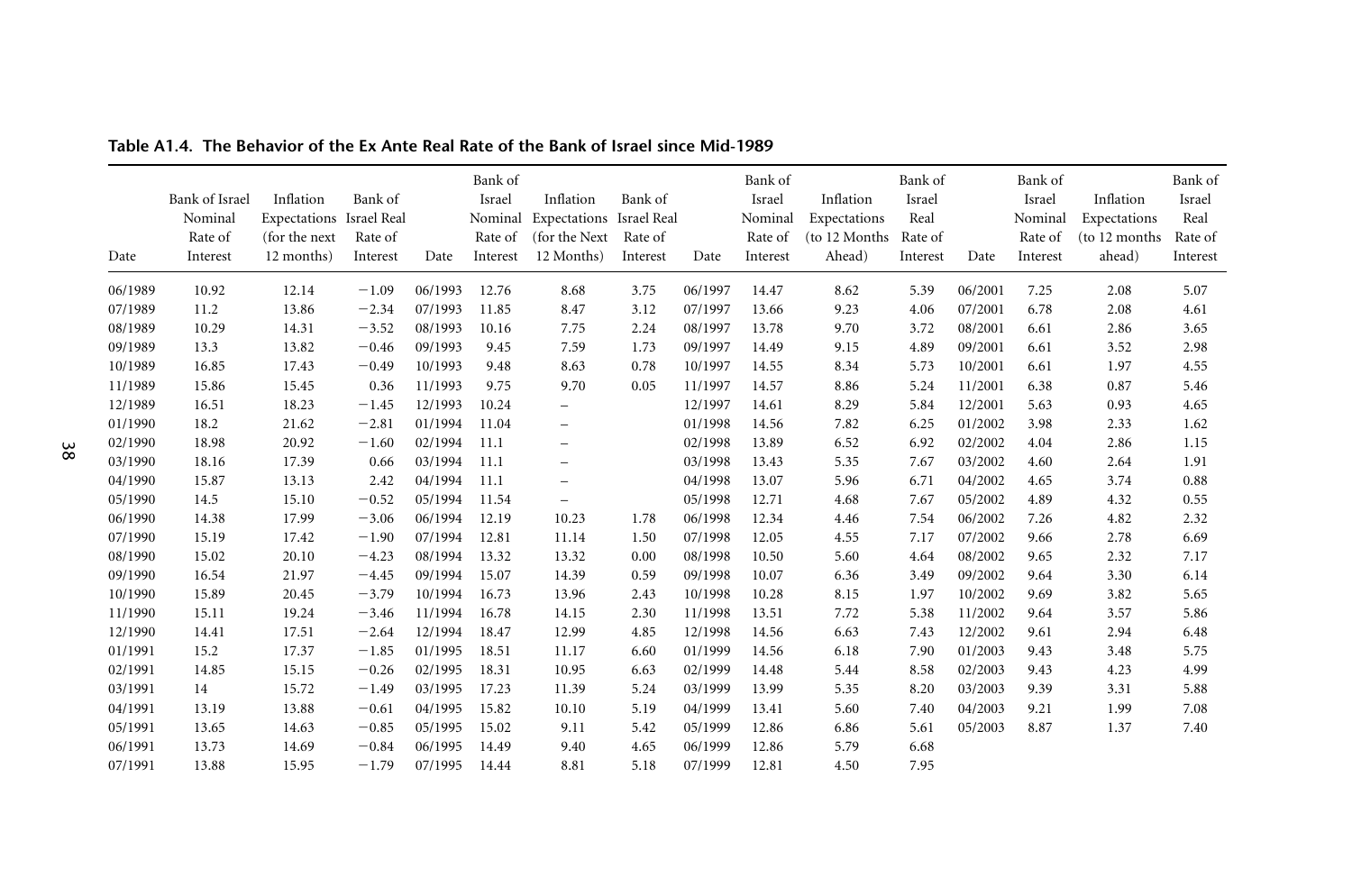| 08/1991 | 14.53 | 16.20 | $-1.44$ | 08/1995 | 14.21 | 9.76  | 4.05 | 08/1999 | 12.31 | 5.55 | 6.40 |
|---------|-------|-------|---------|---------|-------|-------|------|---------|-------|------|------|
| 09/1991 | 15.08 | 16.85 | $-1.51$ | 09/1995 | 14.18 | 10.67 | 3.17 | 09/1999 | 12.30 | 6.10 | 5.84 |
| 10/1991 | 21.55 | 16.23 | 4.58    | 10/1995 | 14.80 | 10.03 | 4.33 | 10/1999 | 12.30 | 5.07 | 6.88 |
| 11/1991 | 24.15 | 16.76 | 6.33    | 11/1995 | 15.26 | 9.59  | 5.18 | 11/1999 | 12.23 | 3.80 | 8.12 |
| 12/1991 | 19.43 | 15.10 | 3.76    | 12/1995 | 15.19 | 9.75  | 4.96 | 12/1999 | 11.93 | 3.31 | 8.34 |
| 01/1992 | 15.85 | 12.14 | 3.31    | 01/1996 | 14.70 | 10.13 | 4.15 | 01/2000 | 11.39 | 2.86 | 8.29 |
| 02/1992 | 13.75 | 9.54  | 3.84    | 02/1996 | 15.04 | 10.58 | 4.03 | 02/2000 | 10.87 | 2.98 | 7.67 |
| 03/1992 | 11.74 | 10.31 | 1.30    | 03/1996 | 15.05 | 10.75 | 3.88 | 03/2000 | 10.50 | 2.52 | 7.79 |
| 04/1992 | 11.79 | 10.59 | 1.09    | 04/1996 | 15.24 | 11.78 | 3.10 | 04/2000 | 10.14 | 3.00 | 6.93 |
| 05/1992 | 11.76 | 11.40 | 0.32    | 05/1996 | 16.01 | 12.62 | 3.01 | 05/2000 | 9.85  | 3.76 | 5.87 |
| 06/1992 | 11.5  | 10.73 | 0.70    | 06/1996 | 17.01 | 12.84 | 3.69 | 06/2000 | 9.86  | 3.65 | 5.99 |
| 07/1992 | 11.69 | 8.73  | 2.72    | 07/1996 | 18.58 | 11.55 | 6.30 | 07/2000 | 9.82  | 2.68 | 6.95 |
| 08/1992 | 11.73 | 8.34  | 3.13    | 08/1996 | 17.69 | 11.06 | 5.97 | 08/2000 | 9.64  | 2.31 | 7.17 |
| 09/1992 | 11.63 | 7.89  | 3.47    | 09/1996 | 17.11 | 11.66 | 4.88 | 09/2000 | 9.39  | 2.19 | 7.05 |
| 10/1992 | 11.7  | 7.69  | 3.72    | 10/1996 | 16.81 | 11.62 | 4.65 | 10/2000 | 9.06  | 2.53 | 6.37 |
| 11/1992 | 10.94 | 8.40  | 2.34    | 11/1996 | 16.44 | 10.70 | 5.18 | 11/2000 | 8.87  | 1.82 | 6.93 |
| 12/1992 | 10.84 | 9.76  | 0.98    | 12/1996 | 16.36 | 9.58  | 6.19 | 12/2000 | 8.63  | 1.25 | 7.29 |
| 01/1993 | 11.51 | 11.20 | 0.28    | 01/1997 | 15.82 | 9.30  | 5.97 | 01/2001 | 8.45  | 1.60 | 6.75 |
| 02/1993 | 12.79 | 8.85  | 3.62    | 02/1997 | 15.22 | 9.69  | 5.05 | 02/2001 | 8.12  | 2.03 | 5.97 |
| 03/1993 | 12.69 | 9.66  | 2.76    | 03/1997 | 14.96 | 10.06 | 4.46 | 03/2001 | 7.87  | 2.15 | 5.60 |
| 04/1993 | 12.69 | 9.68  | 2.74    | 04/1997 | 14.96 | 9.72  | 4.77 | 04/2001 | 7.57  | 1.26 | 6.23 |
| 05/1993 | 12.99 | 9.35  | 3.33    | 05/1997 | 14.99 | 9.20  | 5.30 | 05/2001 | 7.56  | 1.43 | 6.04 |

*Source:* Bank of Israel.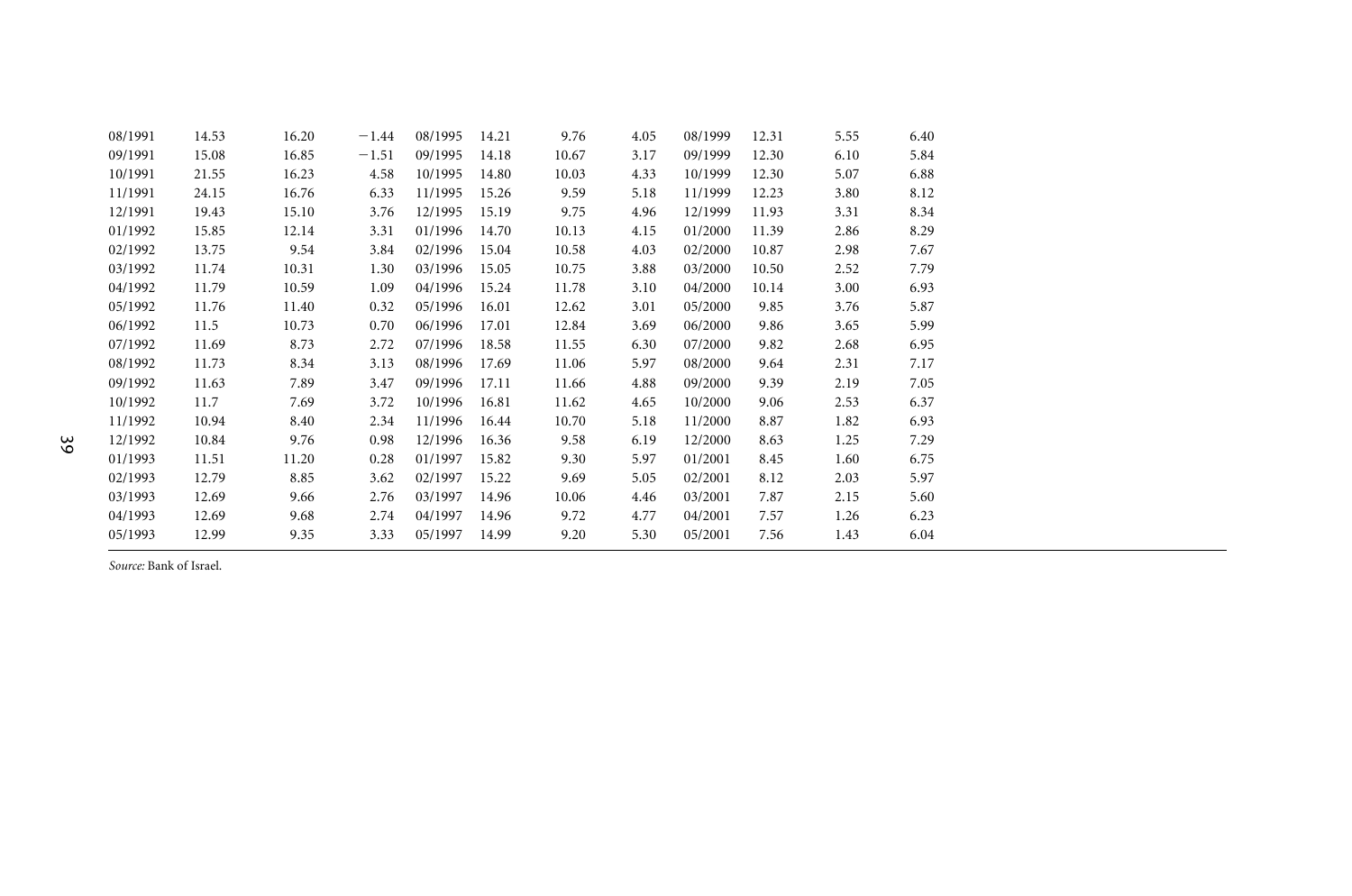#### *Notes*

In writing this chapter, I benefited from very useful discussions with Nissan Liviatan and remarks by Yossi Gibre, Nachum Gross, David Kochav, Akiva Offenbacher, Efraim Sadka, Meir Sokoler, Avia Spivak, Zvi Urbach, and Moshe Sanbar. Evgenia Dechter and Asaf Nagar provided research assistance.

- 1. The use of modern metrics to evaluate BOI independence may appear out of context to policymakers who operated during the early statehood years. The concluding section offers additional remarks about this tension.
- 2. Early contributions to the literature on this matter include Grilli, Masciandaro, and Tabellini (1991), Cukierman, Webb, and Neyapti (1992), Alesina and Summers (1993), Cukierman, Kalaitzidakis, Summers, and Webb (1993), and Eijffinger and Schaling (1993). A survey appears in Cukierman (1998). In all these studies, including the present one, CBI is taken to represent the mandate and the ability of the CB to focus mainly or mostly on achieving price stability even at the relative neglect of other goals such as stabilization of output and financing of budget deficits. Thus, the concept of CBI as used here may also be thought of as the degree of effective conservatism of the CB.
- 3. For details, see chap. 19 of Cukierman (1992).
- 4. For extensive surveys of Israel's monetary history before the 1985 stabilization, including the pre-statehood and pre-BOI eras, see Barkai and Liviatan (2007a) and Barkai and Liviatan (2007b, c). The period immediately preceding the stabilization is surveyed in Barkai and Liviatan (2007d) and the post-1985 period in Liviatan (2007). A colorful account of the dominance of fiscal policy over monetary policy in the pre-1985 era appears in Barkai (2002).
- 5. Since all are bound by the Maastricht treaty, these countries are ultimately expected to establish a level of de jure independence equal to that of the European Central Bank. Thus, except for a few countries (e.g., the United Kingdom, Sweden, Denmark, and Switzerland), monetary policy in the post-enlargement euro zone will be managed by a highly independent CB.
- 6. The Levin Commission, established in December 1997 by then Prime Minister Benjamin Netanyahu, submitted a report with recommendations for reform of the Bank of Israel charter in December 1998 (Levin Commission, 1998). The legislature, however, did not pursue the recommendation.
- 7. Such questions are occasionally raised by academic economists as well (Stiglitz, 1998).
- 8. For the most comprehensive of them, see Cukierman, Webb, and Neyapti (1992) and chap. 19 of Cukierman (1992).
- 9. The amendment replaced Section 45 of the original 1954 BOI Law and is classified as Amendment 15.
- 10. Table A1.2 in the appendix presents the individual codings that underlie the aggregate CBI indices for the original (1954) and the amended (1985) laws.
- 11. This global trend is described in Cukierman (1998). Detailed documentation of central-bank reforms in FSE and their effect on inflation in FSE appears in Cukierman, Miller, and Neyapti (2002).
- 12. Calculated from table 1 in Cukierman, Miller, and Neyapti (2002), on the basis of the most recent charters available.
- 13. This number is the average of the LVAW index for twenty-three current and prospective members of EMU in 2001. The treaty of Maastricht requires all the national central banks to eventually upgrade their national charters to the level prescribed by the treaty. Since not all current and prospective members have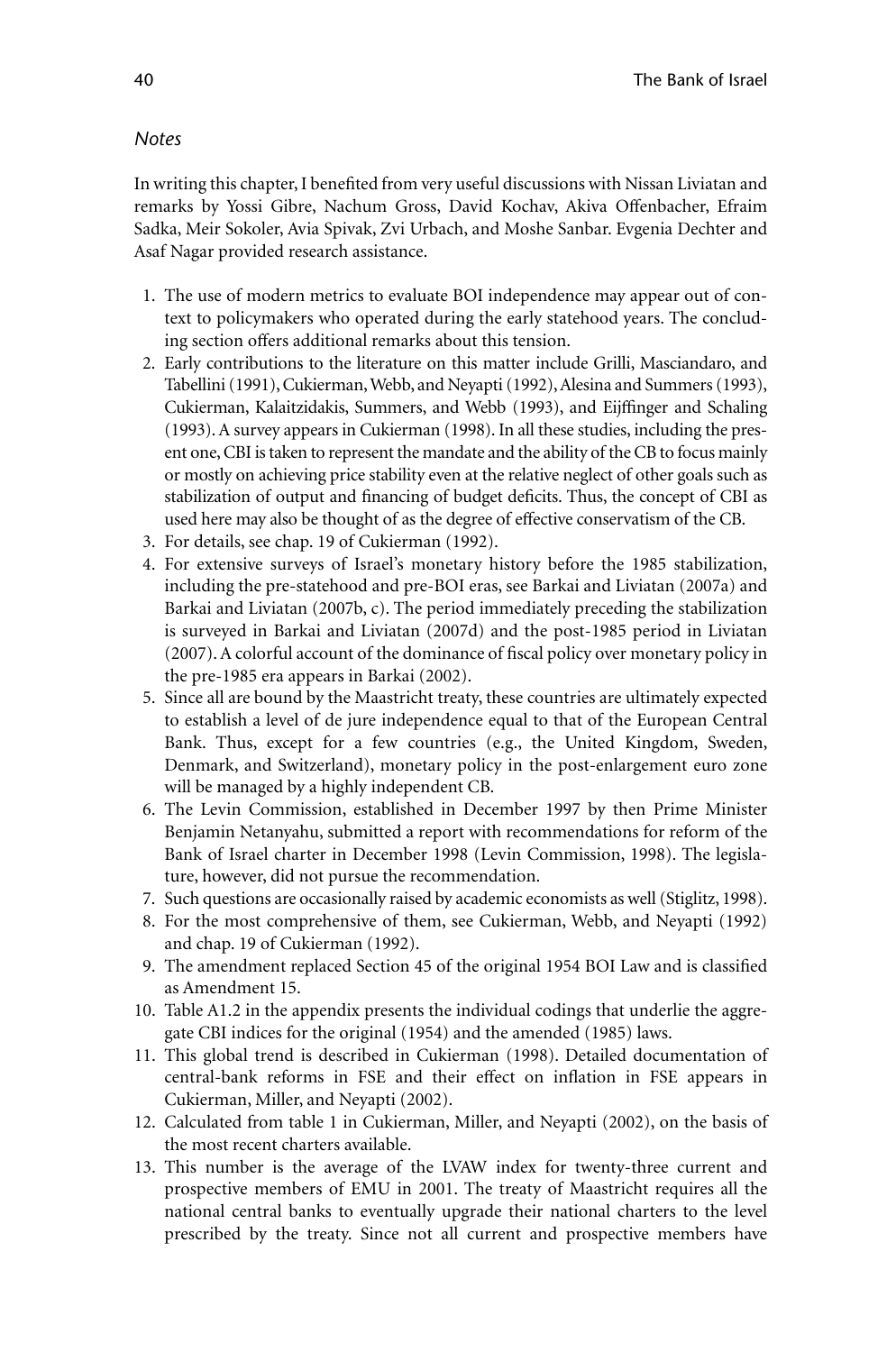completed this process in 2001 the figure in the text constitutes a lower bound for the de jure independence of the European System of Central Banks.

- 14. The United Kingdom was absolved from having to align the Bank of England charter with the independence levels required by the Maastricht treaty but chose to make most of the adjustments anyway.
- 15. Until 1970, this subjugation was amplified by the existence of a 9% de jure ceiling on nominal interest rates. Since inflation was frequently higher than 9% during this period, the ceiling often prevented the BOI from maintaining positive real shortterm interest rates.
- 16. A description of the precise mapping of these facts into numerical codings for the individual components of de facto independence appears in the second part of the appendix.
- 17. This subsection discusses the issues broadly. The specific coding details are presented in the third part of the appendix.
- 18. The BOI, unlike the Fed, does not keep a stock of seasoned government securities on hand. To absorb liquidity, it relies partly on the issue of short-term Treasury bills, which are formally considered a government liability. Up to the ceiling, the quantity of Treasury bills is determined largely by the BOI.
- 19. A similar qualitative picture emerges from table A1.4 of the appendix, which provides data on the real rate that the BOI paid private banks for funds deposited with it.
- 20. The widespread availability of both indexed and nonindexed government bonds in the Israeli financial markets makes it possible to estimate expected inflation by calculating the difference between nominal and real rates of interest on instruments of similar maturity and financial quality.
- 21. Liviatan produces evidence supporting this view. This pattern is consistent with Dornbusch's overshooting hypothesis (Dornbusch, 1976). See also Liviatan (1984).
- 22. A monthly regression of annual moving averages of inflation rates on a lagged value of the inflation target, measured conformably, did not yield a significant coefficient between 93 and 95 (twelve observations). A similar regression for the 1996 to mid-2003 period produced a significant positive coefficient in the vicinity of 1 (thirty observations) and a substantially higher adjusted R-squared. Although the first sample is rather small, these regressions are consistent with the view that the target has been more strongly construed as a commitment since 1996.
- 23. Melnick's estimated reaction functions imply that the BOI behaved as a strict inflation targeter during this period (Melnick, 2002).
- 24. Bank of Israel, *Annual Report,* 2002, appendix table to the balance sheet, 1985–2002.
- 25. Amounting to full sterilization of the impact of the government's foreign-exchange transactions on the market exchange rate.
- 26. The extremely low level of de facto independence obtained for the pre-1985 period is consistent with Barkai's account of matters in the 1960s and the 1970s (Barkai and Liviatan, 2007a, c).
- 27. During the post-1985 period, only in the years around 1989 did the BOI have less de facto independence than de jure independence.
- 28. Cukierman, Miller, and Neyapti (2002) found that de jure independence in transition economies has a negative impact on inflation only after the liberalization process has gone far enough. To explain this, they argue that law abidance and the degree of liberalization may be positively related, making the latter a proxy for the former. See also Eijffinger and Stadhouser (2003). However, I am not aware of any evidence of perceptible changes in law abidance in Israel. The assumption that law abidance in Israel has been constant over time, at least since the 1960s, appears to be reasonable.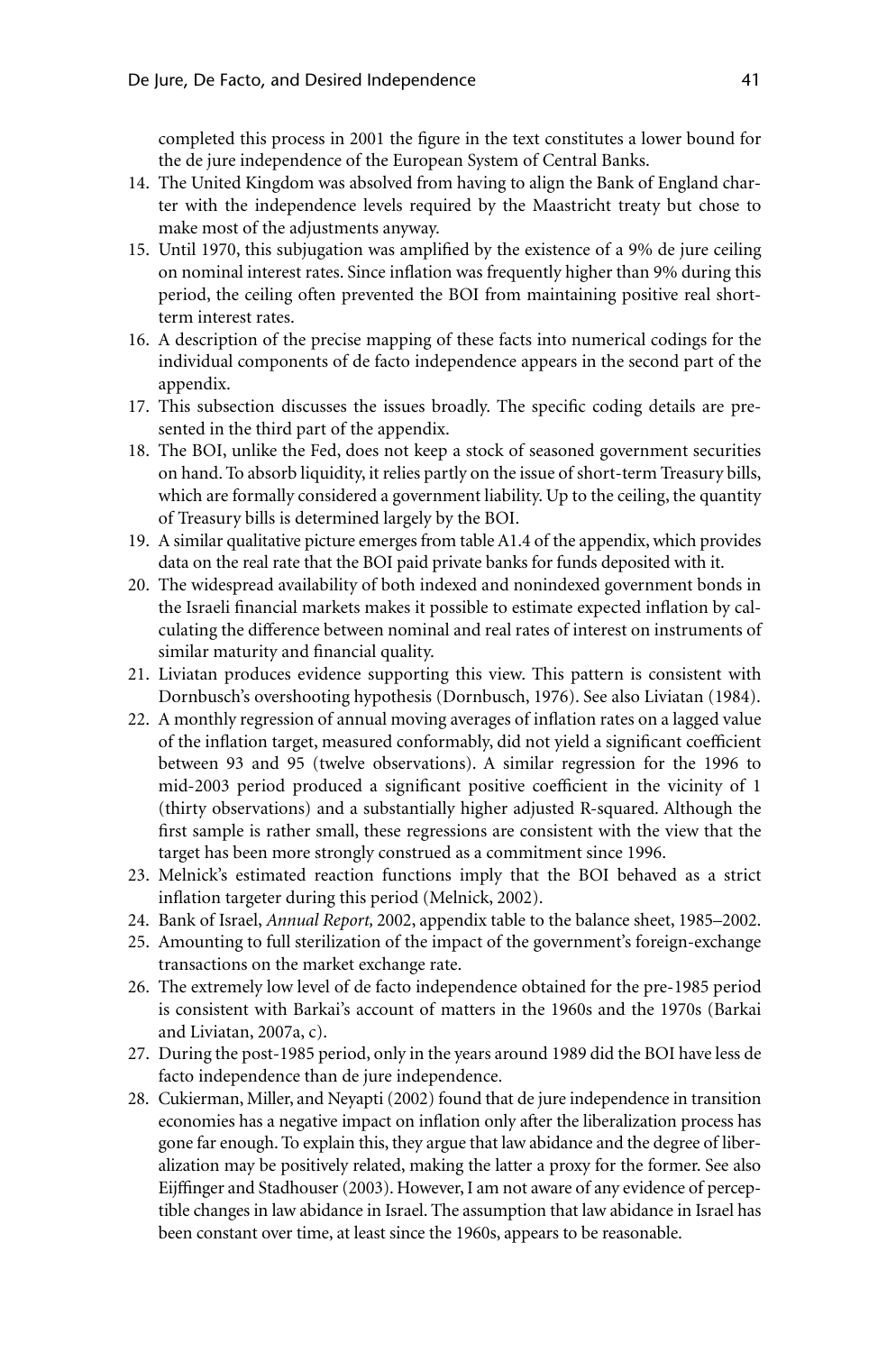- 29. Culled from Cukierman, Webb, and Neyapti (1992).
- 30. For details about this index in transition economies, see table 1 of Cukierman, Miller, and Neyapti (2002).
- 31. For a comprehensive description of the high-inflation era and the periods shortly preceding and following stabilization, see Bruno (1993).
- 32. Grilli, Masciandaro, and Tabellini (1991) applied the expression to this context after having found, for developed economies, that de jure CBI has a negative impact on inflation and no impact on growth. For developing countries, Cukierman et al. (1993) found that proxies for de facto CBI have a similar negative impact on inflation and a positive impact on growth.
- 33. For details, see Cukierman (1998).
- 34. A nonexhaustive list of references includes Grilli, Masciandaro, and Tabellini (1991), Cukierman, Webb, and Neyapti (1992), chap. 20 of Cukierman (1992), Alesina and Summers (1993), and Cukierman et al. (1993).
- 35. For summaries of these arguments, see Cukierman and Liviatan (1990) and part I of Cukierman (1992).
- 36. A strict inflation targeter is a CB that cares only about inflation and its stabilization. The term traces to Svensson (1997).
- 37. Woodford's argument relies on a quadratic approximation of the utility of the representative consumer. For New Keynesian models and parameter values that are considered reasonable for the U.S. economy, Woodford concludes that the inflation deviation should be assigned a greater weight than the output gap.
- 38. For a more detailed discussion of the pros and cons of growth targets for the BOI, see Cukierman (2003).
- 39. This statement is consistent with recent empirical findings in Orphanides and Williams (2005), who used real-time data about policymakers' perceptions of potential output during the 1970s and compared these perceptions with current estimates (as of October 1999) of the historical data. Using the "current" version of potential-output estimates as a proxy for the actual values of potential output during the 1970s, they found highly persistent deviations between the current and the real-time estimates of the output gap. (See their figure 3 in particular.)
- 40. Former governor Moshe Sanbar argued (1977) that the advisory function impairs the bank's ability to act as the "compass and the conscience" of the economy (in the words of David Horowitz, the first governor of the BOI). Interestingly, the newspaper article in which Sanbar expressed this opinion was written after Prime Minister Menachem Begin reprimanded BOI Governor Arnon Gafny for publicly criticizing a budget proposal that the minister of finance had submitted to the Knesset. Begin claimed that since the governor can air his views within the government in his capacity as the government's economic advisor, he should refrain from publicly criticizing the government's economic policies.
- 41. Although this conclusion is partly based on judgment, an alternative way of codifying independence shows it to be robust. Further experimentation with additional codification systems is always desirable. In view of the added widening of the discrepency between de facto and de jure independence since 1998, however, it is very likely that the conclusion in the text reflects reality, at least from that time on.
- 42. An empirical documentation of such a process in the United States appears in Orphanides and Williams (2005). Woodford (2003) suggests that an appropriately chosen commitment enhances the CB's ability to stabilize the real economy while attaining the inflation target on average.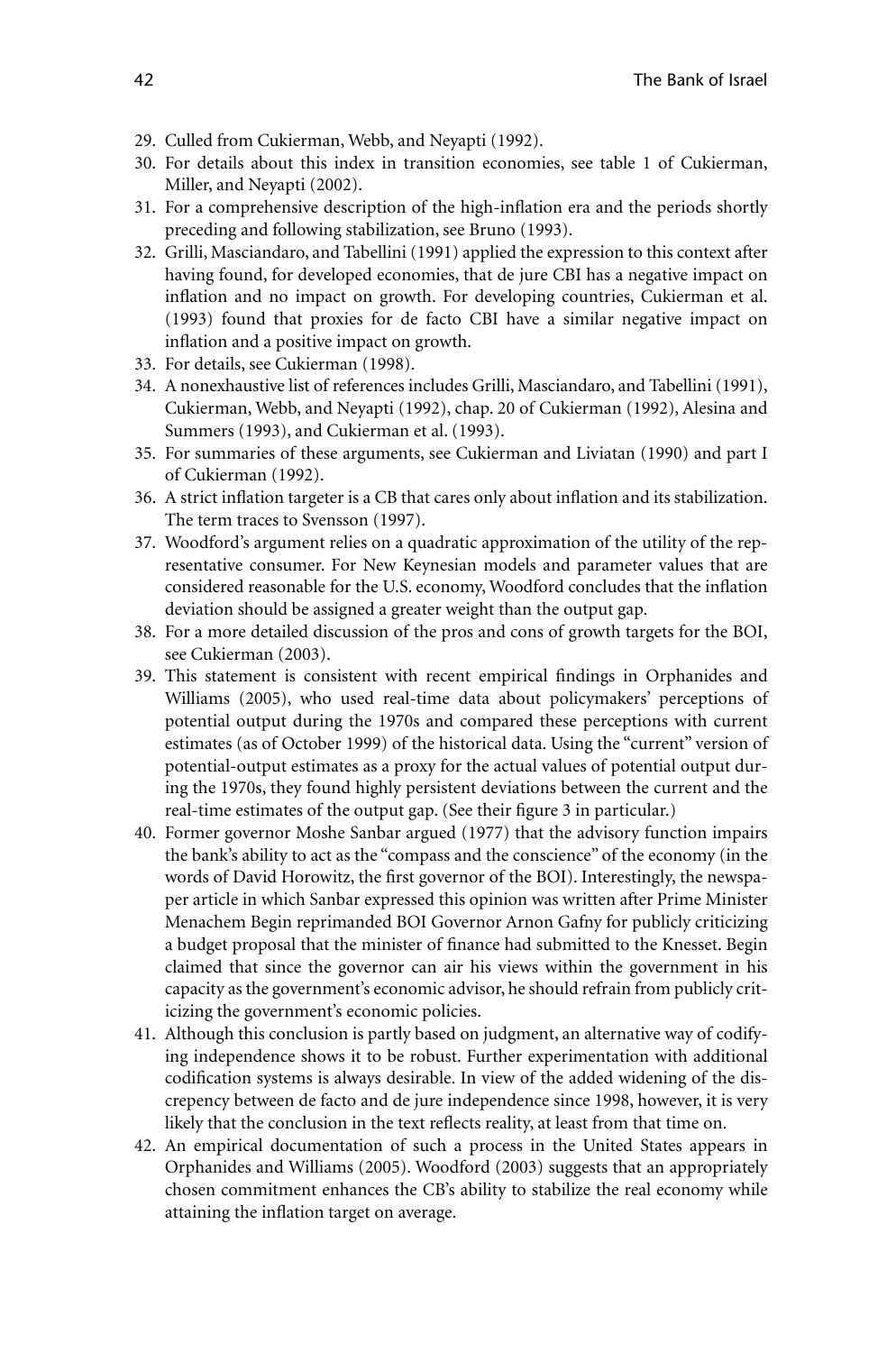- 43. Cukierman (1992) presents an unweighted version of the same characteristics (LVAU). Other indices, such as those used by Bade and Parkin (1988), Alesina (1988, 1989), Grilli, Masciandaro, and Tabellini (1991), and Eijffinger and Schaling (1993), may for the most part be approximated by subsets of the components of the LVAW (or of the LVAU) index.
- 44. For further details, see section 19.3 of Cukierman (1992).
- 45. The broader meaning of Treasury bills as a monetary-policy instrument and its flexibilization are discussed in the subsection of the text entitled "Treasury Bills, Time Deposits, Swaps, Government Foreign-Exchange."

#### *References*

Alesina, A. "Macroeconomics and Politics." *NBER Macroeconomics Annual 3* (1988): 13–52.

———. "Politics and Business Cycles in the Industrial Democracies." *Economic Policy* 8 (1989): 57–98.

- Alesina, A., and L. Summers. "Central Bank Independence and Macroeconomic Performance: Some Comparative Evidence." *Journal of Money, Credit and Banking* 25 (1993): 151–62.
- Bade, R., and M. Parkin. "Central Bank Laws and Monetary Policy." Manuscript. University of Western Ontario, October 1988.
- Barkai, H. "A Central Bank in Chains." In *Five Decades of Israeli Economy: A Festschrift for M. Sanbar's 75th Anniversary,* ed. H. Barkai. Rishon Lezion: College of Management, 2002 (Hebrew).
- Barkai, H., and N. Liviatan. "The Establishment of the Bank of Israel: the Legal and Institutional Framework of Israel's Central Bank." Pages 58–69 in H. Barkai and N. Liviatan, *The Bank of Israel, Vol. 1: The Monetary History of Israel*. New York: Oxford University Press, 2007a.

———. "Emergence of the Monetary Texture and Macroeconomic Developments, 1948–1954." Pages 30–57 in H. Barkai and N. Liviatan, *The Bank of Israel, Vol. 1: The Monetary History of Israel*. New York: Oxford University Press, 2007b.

———. "The Monetary Legacy of the British Mandate." Pages 25–30 in H. Barkai and N. Liviatan, *The Bank of Israel, Vol. 1: The Monetary History of Israel*. New York: Oxford University Press, 2007c.

———. "Israel's Great Inflation." Pages 139–193 in H. Barkai and N. Liviatan, *The Bank of Israel, Vol. 1: The Monetary History of Israel*. New York: Oxford University Press, 2007d.

- Barro R. J., and Gordon R. "A Positive Theory of Monetary Policy in a Natural Rate Model." *Journal of Political Economy* 91 (1983): 589–610.
- Bruno M. *Crisis, Stabilization and Economic Reform: Therapy by Consensus.* Oxford: Oxford University Press, 1993.
- Calvo G. "Staggered Prices in a Utility Maximizing Framework." *Journal of Monetary Economics* 12, no. 3 (1983): 383–98.
- Clarida R., J. Gali, and M. Gertler. "The Science of Monetary Policy: A New Keynesian Perspective." *Journal of Economic Literature* 37 (December 1999): 1661–707.
- Cukierman, A. *Central Bank Strategy, Credibility and Independence: Theory and Evidence.* Cambridge, MA: MIT Press, 1992.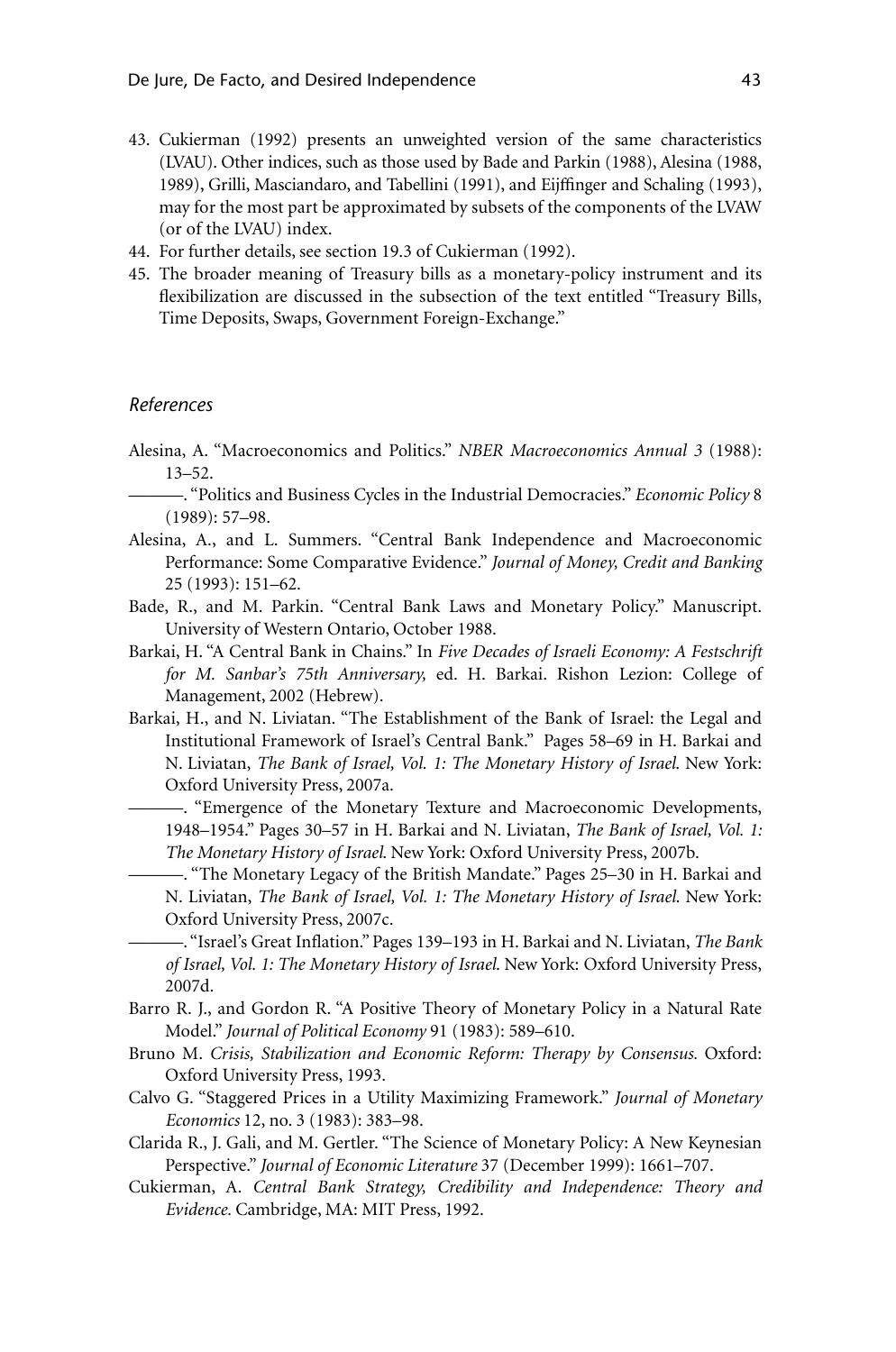———. "The Economics of Central Banking." In *Contemporary Economic Issues— Macroeconomics and Finance,* ed. Wolf Holger, 37–82. New York: Macmillan Press, 1998.

———. "Should the Bank of Israel Have a Growth Target?—What Are the Issues?" School of Economics, Tel-Aviv University, August 2003. http://www.tau.ac.il/~ alexcuk/pdf/growth-target.pdf.

———. "A Note on the Relation between the Real Rate and the Central Bank's Output Target Under Perfect and Imperfect Information." October 2004. http://www.tau. ac.il/~alexcuk/pdf/real-rate-credibility.pdf.

- Cukierman, A., P. Kalaitzidakis, L. H. Summers, and S. B. Webb. "Central Bank Independence, Growth, Investment and Real Rates."*Carnegie-Rochester Conference Series on Public Policy* 39 (Autumn 1993): 95–145.
- Cukierman, A., and F. Lippi. "Endogenous Monetary Policy with Unobserved Potential Output." *Journal of Economics Dynamics and Control,* V. 29, issue 11 (November 2005) 1951–1983.
- Cukierman, A., and N. Liviatan. "Rules, Discretion, Credibility and Reputation." *Bank of Israel Economic Review* 65 (July 1990): 3–25 (Hebrew).
- Cukierman, A., G. P. Miller, and B. Neyapti. "Central Bank Reform, Liberalization and Inflation in Transition Economies—An International Perspective." *Journal of Monetary Economics* 49 (March 2002): 237–64.
- Cukierman, A., and M. Sokoler. "Monetary Policy and Institutions in Israel—Past, Present and Future." *Bank of Israel Economic Review* 65 (March 1993): 67–123.
- Cukierman, A., S. Webb, and B. Neyapti. "The Measurement of Central Bank Independence and its Effect on Policy Outcomes." *World Bank Economic Review* 6 (September 1992): 439–58.
- Dornbusch, R."Expectations and Exchange Rate Dynamics." *Journal of Political Economy* 84 (1976): 1161–76.
- Eijffinger S., and M. van Keulen. "Central Bank Independence in Another Eleven Countries." *Banca Nazionale del Lavoro Quarterly Review* 192 (1995): 39–83.
- Eijffinger, S., and E. Schaling. "Central Bank Independence in Twelve Industrial Countries."*Banca Nazionale del Lavoro Quarterly Review* 184 (March 1993): 64–68.
- Eijffinger, S., and P. Stadhouder. "Monetary Policy and the Rule of Law." CEPR Discussion Paper 3698, 2003.
- Elkayam, D. "The Inflation Target and Monetary Policy—A Model for Analysis and Prediction." Manuscript. Bank of Israel, 2000 (Hebrew).
- Grilli, V., D. Masciandaro, and G. Tabellini. "Political and Monetary Institutions and Public Financial Policies in the Industrial Countries." *Economic Policy* 13 (1991): 341–92.
- Kydland, F. E., and E. C. Prescott. "Rules Rather Than Discretion: The Inconsistency of Optimal Plans." *Journal of Political Economy* 85 (1977): 473–92.
- Levin Commission. Final Report—Discussion, Conclusions and Recommendations. December 1998 (Hebrew).
- Liviatan, N."Tight Money and Inflation." *Journal of Monetary Economics* 13 (1984): 5–15. ———. "The Emergence of an Independent Monetary Policy and Macroeconomic Developments after the 1985 Stabilization." Pages 195–272 in H. Barkai and N. Liviatan, *The Bank of Israel*, *Vol. 1: The Monetary History of Israel*. New York: Oxford University Press, 2007.
- Melnick, R. "A Peek into the Governor's Chamber: The Israeli Case." Interdisciplinary Center, Herzliyya, 2002.